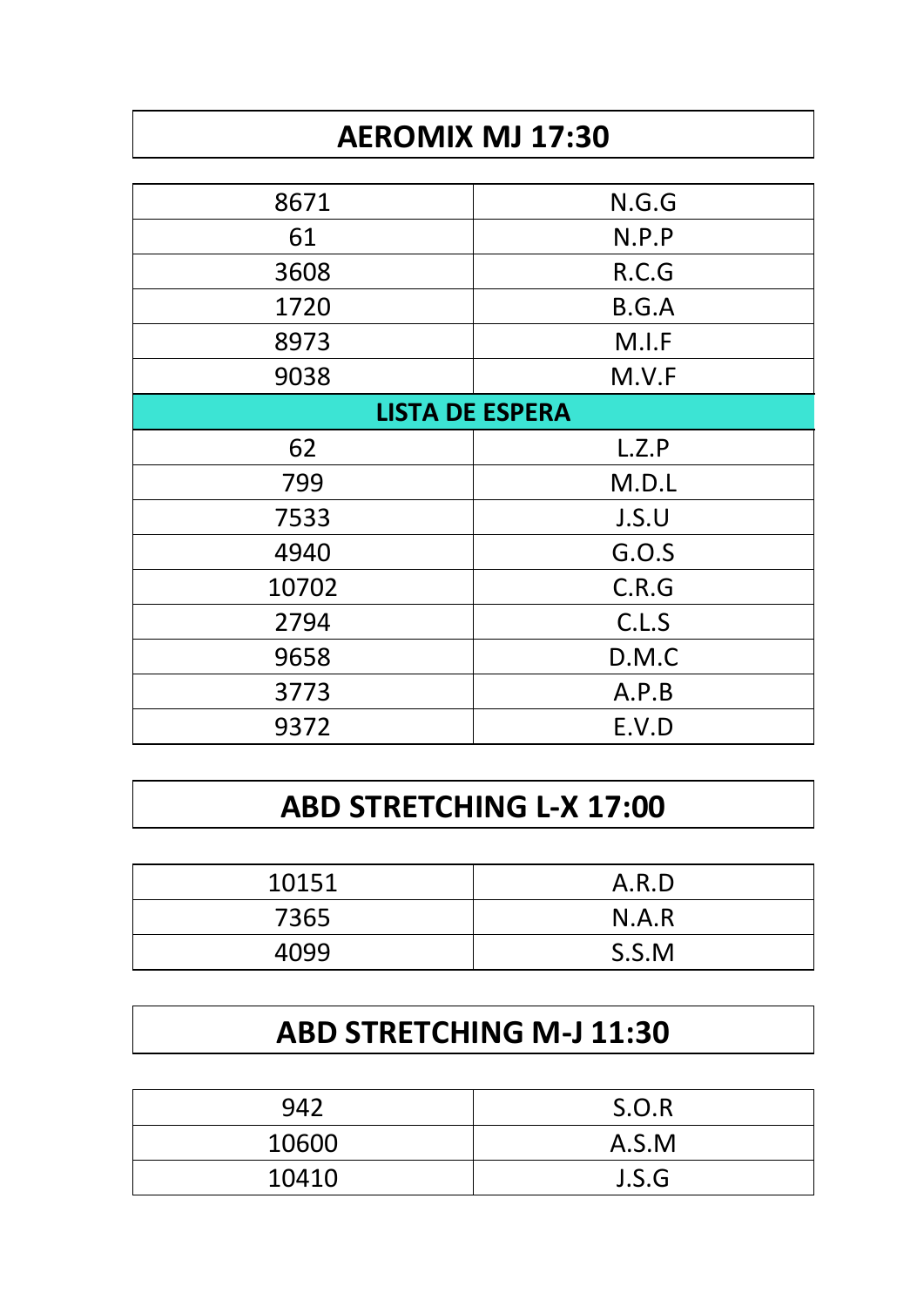# **AQUASUAVES L-X 9:30**

| 5614                   | R.S.D  |  |
|------------------------|--------|--|
| 3740                   | M.R.D  |  |
| 1746                   | M.G.N  |  |
| 10273                  | P.A.D  |  |
| 3025                   | M.C. O |  |
| 7520                   | M.B.R  |  |
| 3536                   | F.S.P  |  |
| 5017                   | A.V.D  |  |
| 5477                   | M.B.G  |  |
| 1534                   | E.L.S  |  |
| <b>LISTA DE ESPERA</b> |        |  |
| 2618                   | M.A.G  |  |
| 1005                   | M.B.R  |  |
| 688                    | M.O.A  |  |
| 5588                   | M.R.G  |  |
| 5436                   | E.C.R  |  |
| 1862                   | M.G.M  |  |
|                        |        |  |
| 613                    | B.A.R  |  |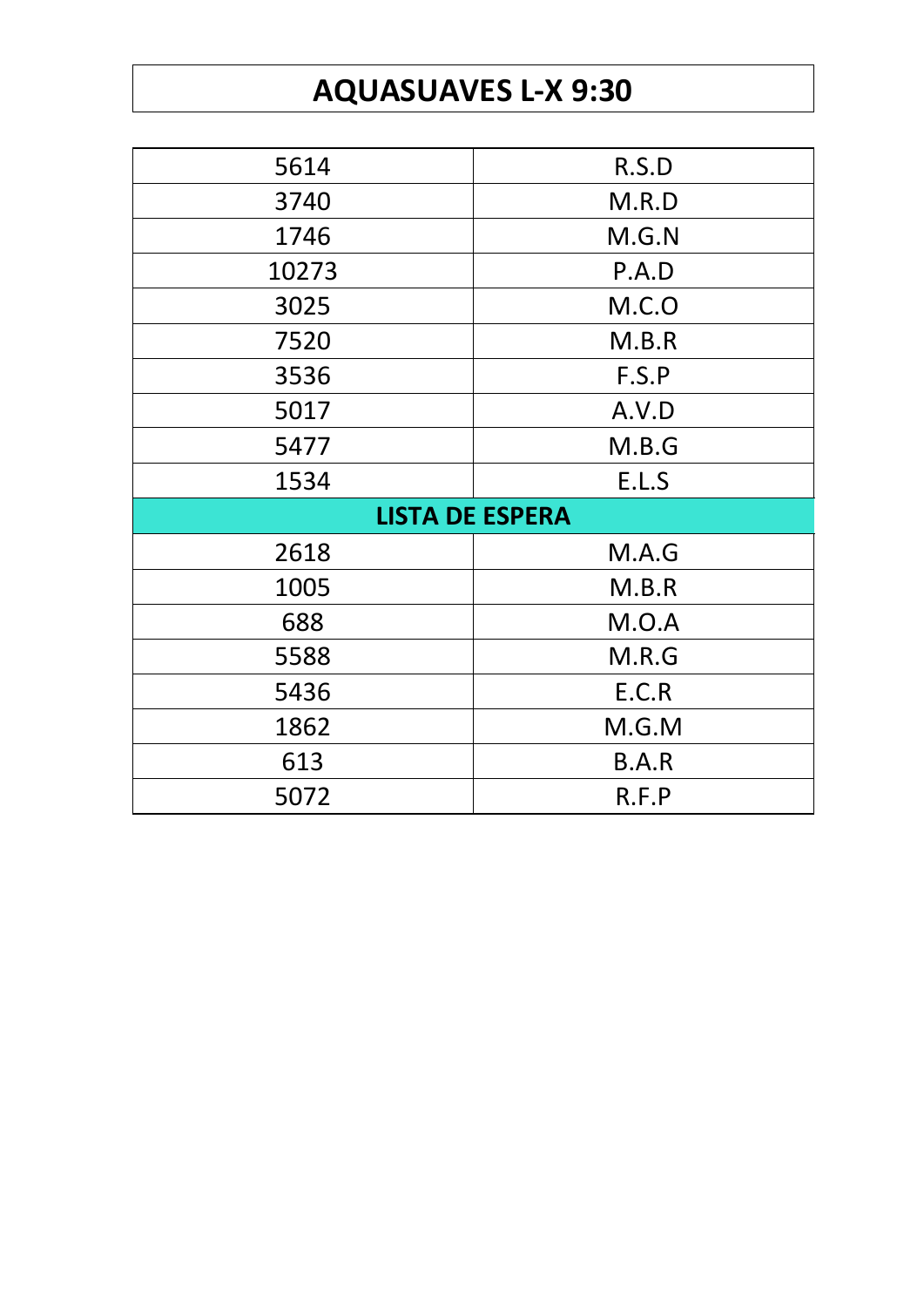| <b>AQUASUAVES V 9:30</b> |       |  |
|--------------------------|-------|--|
| 5614                     | R.S.D |  |
| 5977                     | M.U.G |  |
| 3740                     | M.R.D |  |
| 701                      | A.C.  |  |
| 333                      | M.S.G |  |
| 8675                     | A.E.A |  |
| 10273                    | P.A.D |  |
| 7520                     | M.B.R |  |
| 3536                     | F.S.P |  |
| 5017                     | A.V.D |  |
| <b>LISTA DE ESPERA</b>   |       |  |
| 1005                     | M.B.R |  |
| 3775                     | M.I.G |  |
| 1862                     | M.G.M |  |
| 5072                     | R.F.P |  |
| 613                      | B.A.R |  |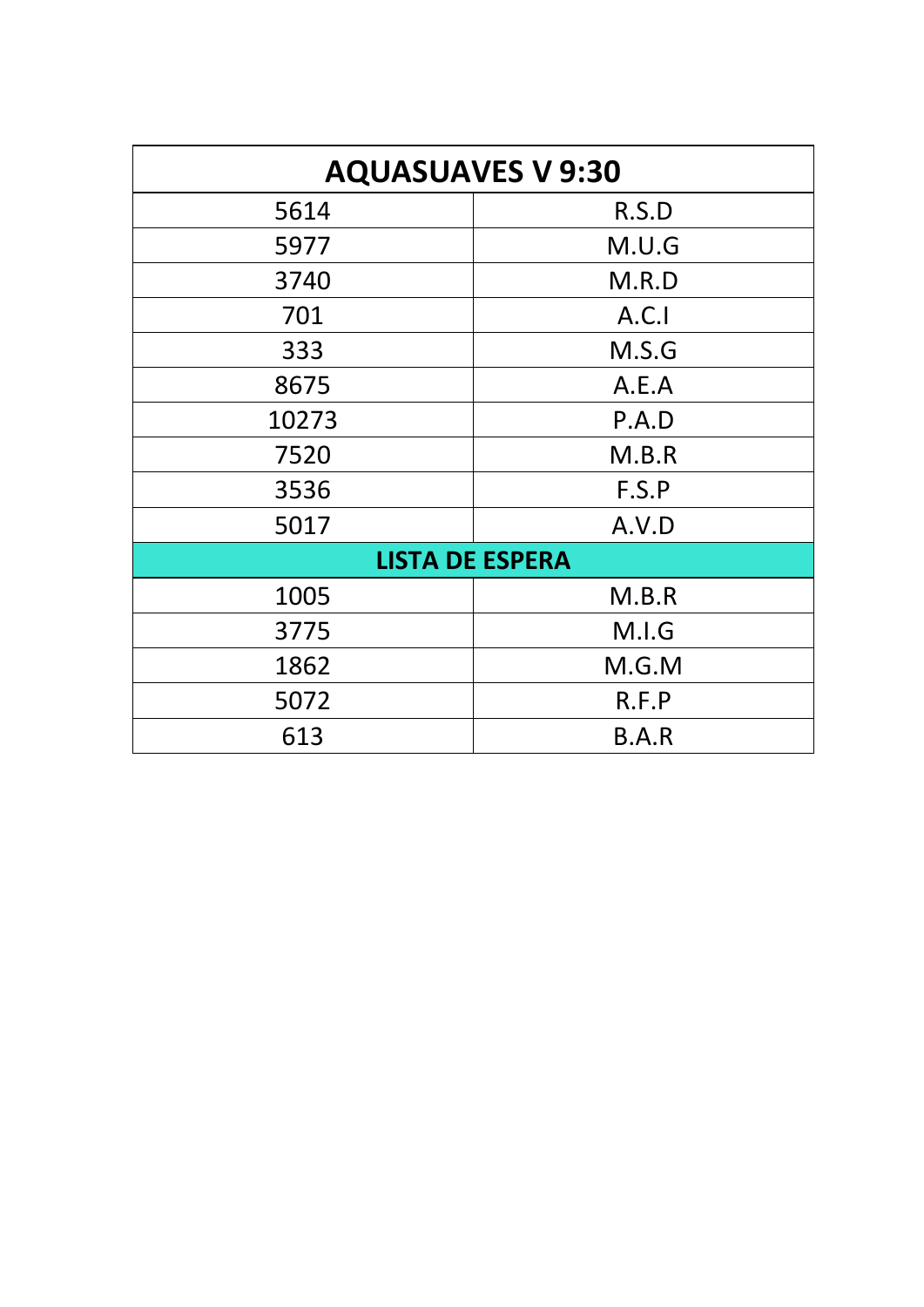| <b>AQUAGYM L 11:30</b> |       |  |
|------------------------|-------|--|
| 701                    | A.C.  |  |
| 8675                   | A.E.A |  |
| 2352                   | F.M.S |  |
| 1862                   | M.G.M |  |
| 333                    | C.S.G |  |

| <b>AQUAGYM L 20:30</b> |       |
|------------------------|-------|
| 11727                  | J.E.  |
| 2271                   | A.C.S |

| <b>AQUAGYM MJ 20:30</b> |       |
|-------------------------|-------|
| 11723                   | L.B.A |
| 1307                    | M.R.B |
| 6489                    | T.B.C |
| 1681                    | M.C.S |
| 11810                   | A.B.H |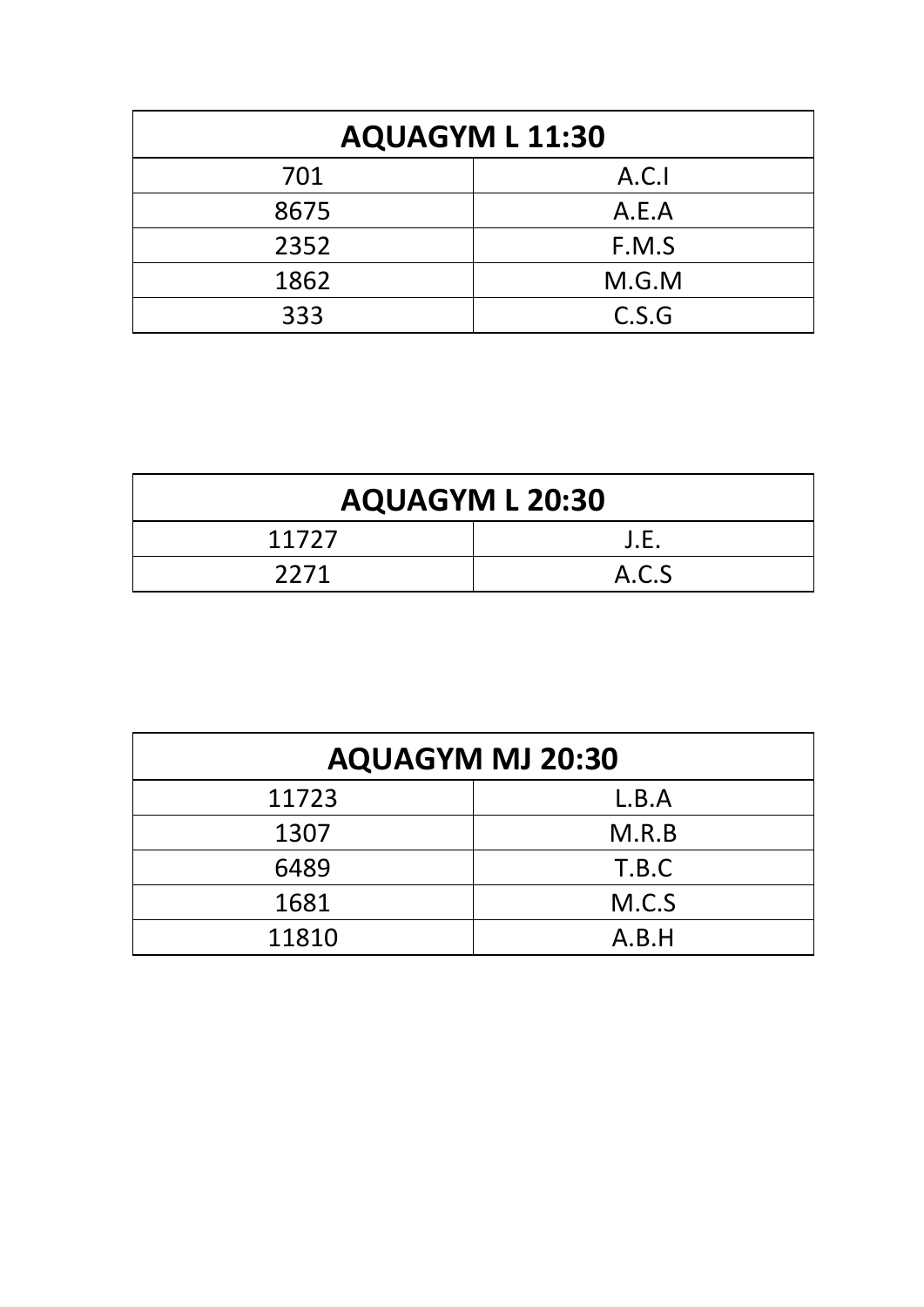| <b>AQUAGYM M-J 11:30</b> |        |
|--------------------------|--------|
| 333                      | M.S.G  |
| 3025                     | M.C. O |
| 1746                     | M.G.N  |
| 5588                     | M.R.G  |
| 10600                    | A.S.M  |
| 1118                     | M.M.L  |
| 11727                    | N.M.V  |
| 4812                     | P.M.F  |
| 11726                    | C.M.V  |
| 11756                    | D.G.R  |
| <b>LISTA DE ESPERA</b>   |        |
| 1874                     | C.G.M  |
| 11815                    | C.B.U  |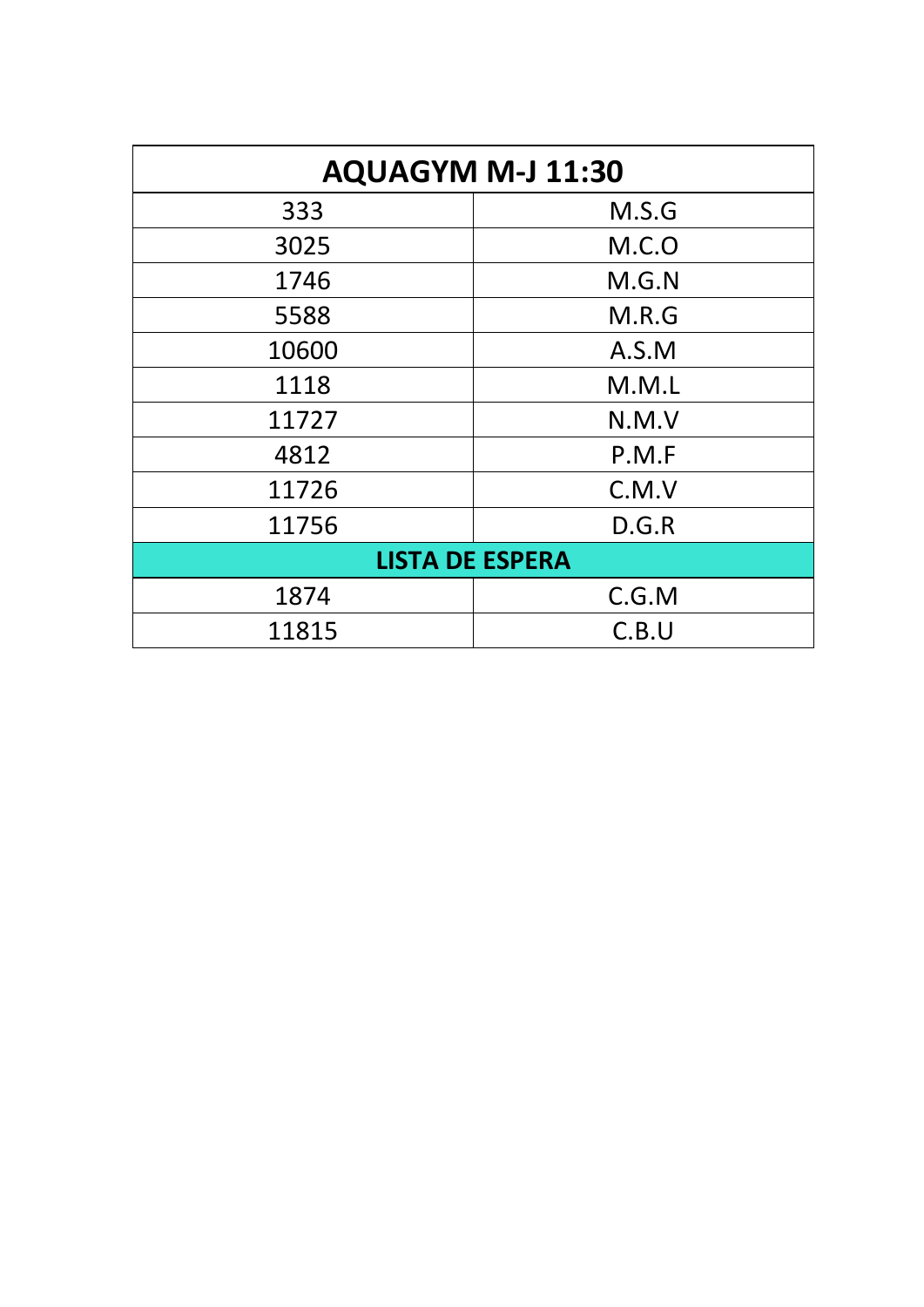| <b>AQUAGYM M-J 9:30</b> |       |  |
|-------------------------|-------|--|
| 807                     | B.C.G |  |
| 4022                    | A.F.G |  |
| 5614                    | R.S.D |  |
| 8675                    | A.E.A |  |
| 3025                    | M.C.0 |  |
| 333                     | M.S.G |  |
| 5977                    | M.U.G |  |
| 701                     | A.C.1 |  |
| 7520                    | M.B.R |  |
| 1746                    | M.G.N |  |
| <b>LISTA DE ESPERA</b>  |       |  |
| 5477                    | M.B.G |  |
| 3740                    | M.R.D |  |
| 10273                   | P.A.D |  |
| 2618                    | M.A.G |  |
| 5436                    | E.C.R |  |
| 5588                    | M.R.G |  |
| 2071                    | I.Y.V |  |
| 1862                    | M.G.M |  |
| 4812                    | P.F.M |  |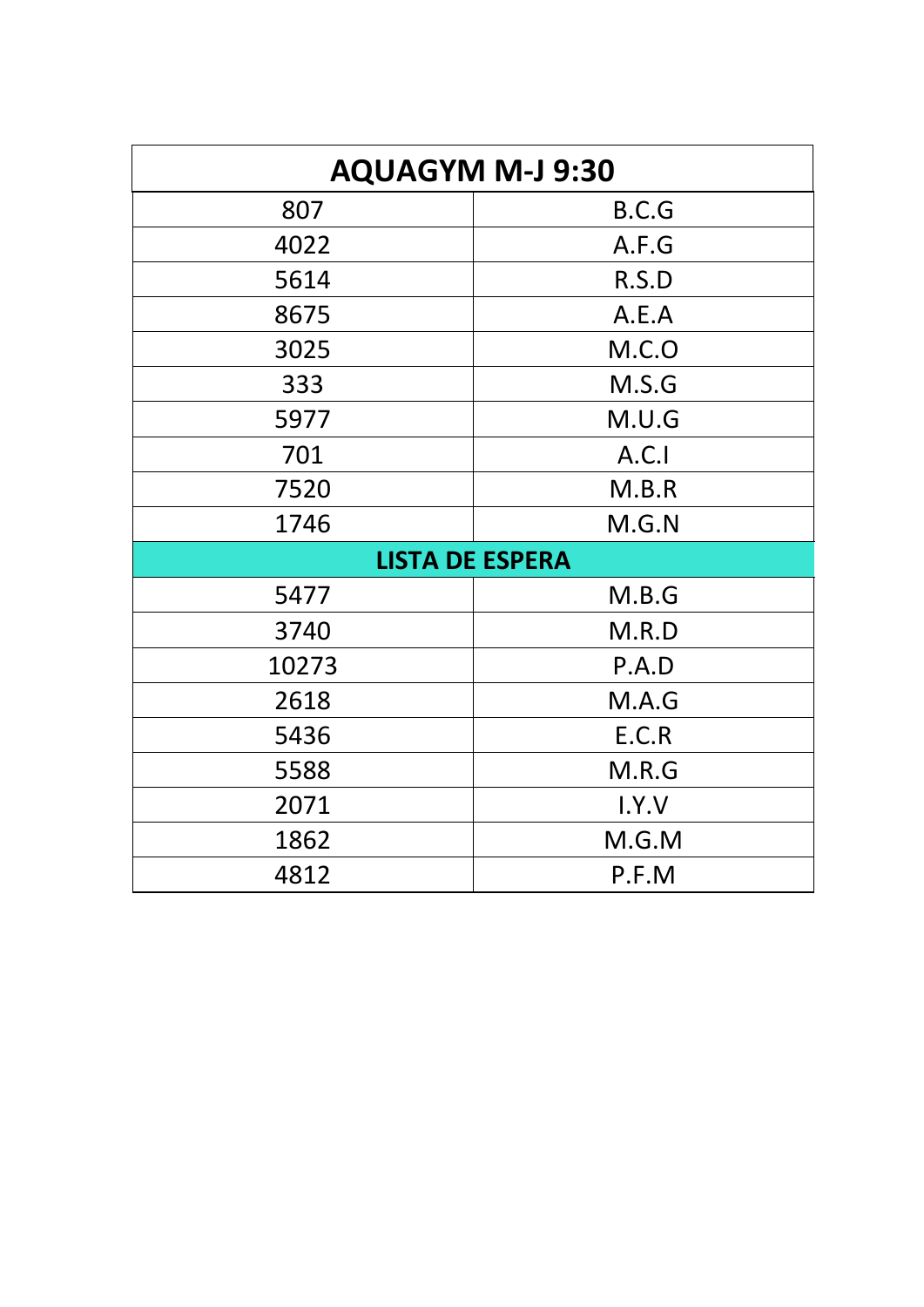| <b>BALANCE L-X 17:30</b> |       |  |
|--------------------------|-------|--|
| 436                      | M.M.T |  |
| 1126                     | M.P.V |  |
| 3608                     | R.C.G |  |
| 7533                     | J.S.U |  |
| 4940                     | G.0.S |  |
| 1138                     | M.D.L |  |
| <b>LISTA DE ESPERA</b>   |       |  |
| 11296                    | F.A.D |  |
| 2794                     | C.L.S |  |
| 10227                    | A.N.1 |  |
| 8600                     | A.R.P |  |
| 7365                     | N.A.R |  |
| 717                      | L.G.R |  |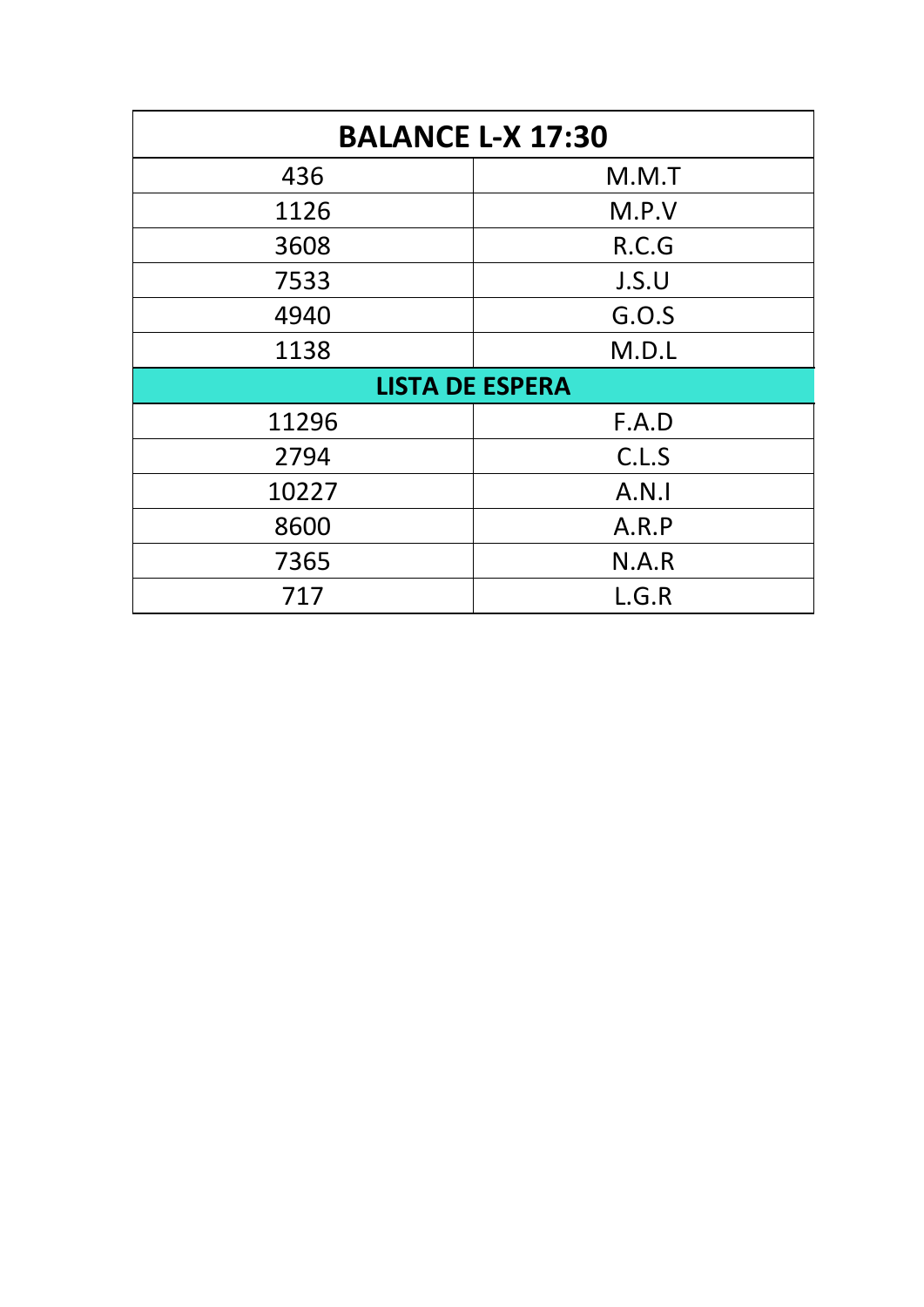| <b>BALANCE M-J 16:30</b> |       |  |
|--------------------------|-------|--|
| 3661                     | M.G.A |  |
| 1946                     | M.B.D |  |
| 454                      | M.F.C |  |
| 3743                     | S.L.F |  |
| 3377                     | M.B.G |  |
| 1720                     | B.G.A |  |
| <b>LISTA DE ESPERA</b>   |       |  |
| 9038                     | M.V.F |  |
| 4010                     | M.L.F |  |
| 129                      | M.U.M |  |
| 1138                     | M.D.L |  |
| 8661                     | R.R.G |  |
| 1733                     | Z.G.R |  |
| 11479                    | S.P.D |  |
| 9717                     | M.F.B |  |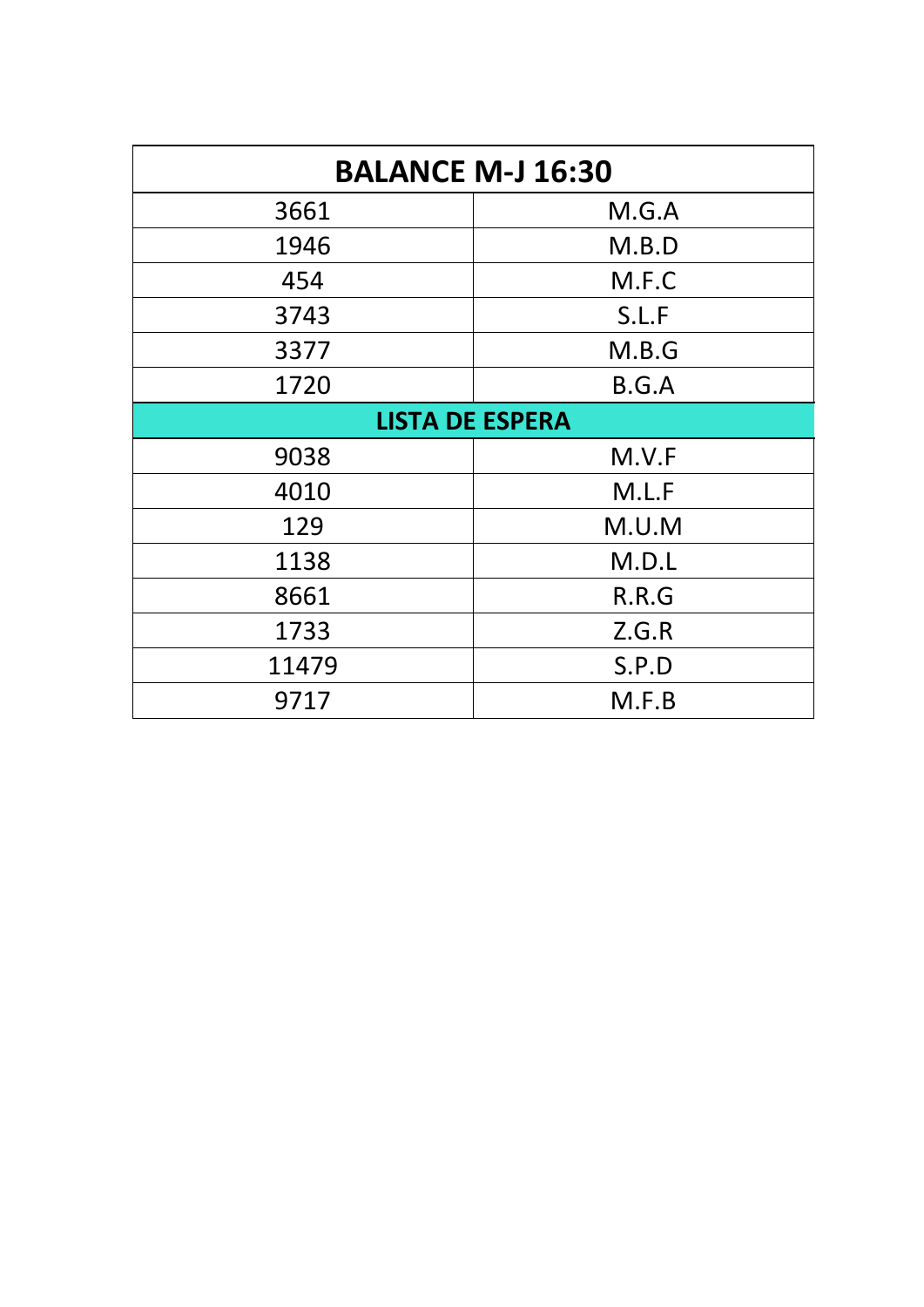| <b>BALANCE X 11:30</b> |       |  |
|------------------------|-------|--|
| 807                    | M.C.G |  |
| 1343                   | M.G.G |  |
| 11106                  | M.O.L |  |
| 3614                   | A.E.G |  |
| 653                    | I.B.A |  |
| 192                    | M.A.R |  |
| <b>LISTA DE ESPERA</b> |       |  |
| 1425                   | E.E.G |  |
| 9823                   | M.A.G |  |
| 7365                   | N.A.R |  |

| <b>BALANCE V 10:30</b> |       |  |
|------------------------|-------|--|
| 1343                   | P.G.G |  |
| 3614                   | A.E.G |  |
| 653                    | I.B.A |  |
| 8675                   | A.E.A |  |
| 1980                   | M.V.C |  |
| 1425                   | E.E.G |  |
| <b>LISTA DE ESPERA</b> |       |  |
| 192                    | M.A.R |  |
| 4902                   | E.G.M |  |
| 3775                   | M.I.G |  |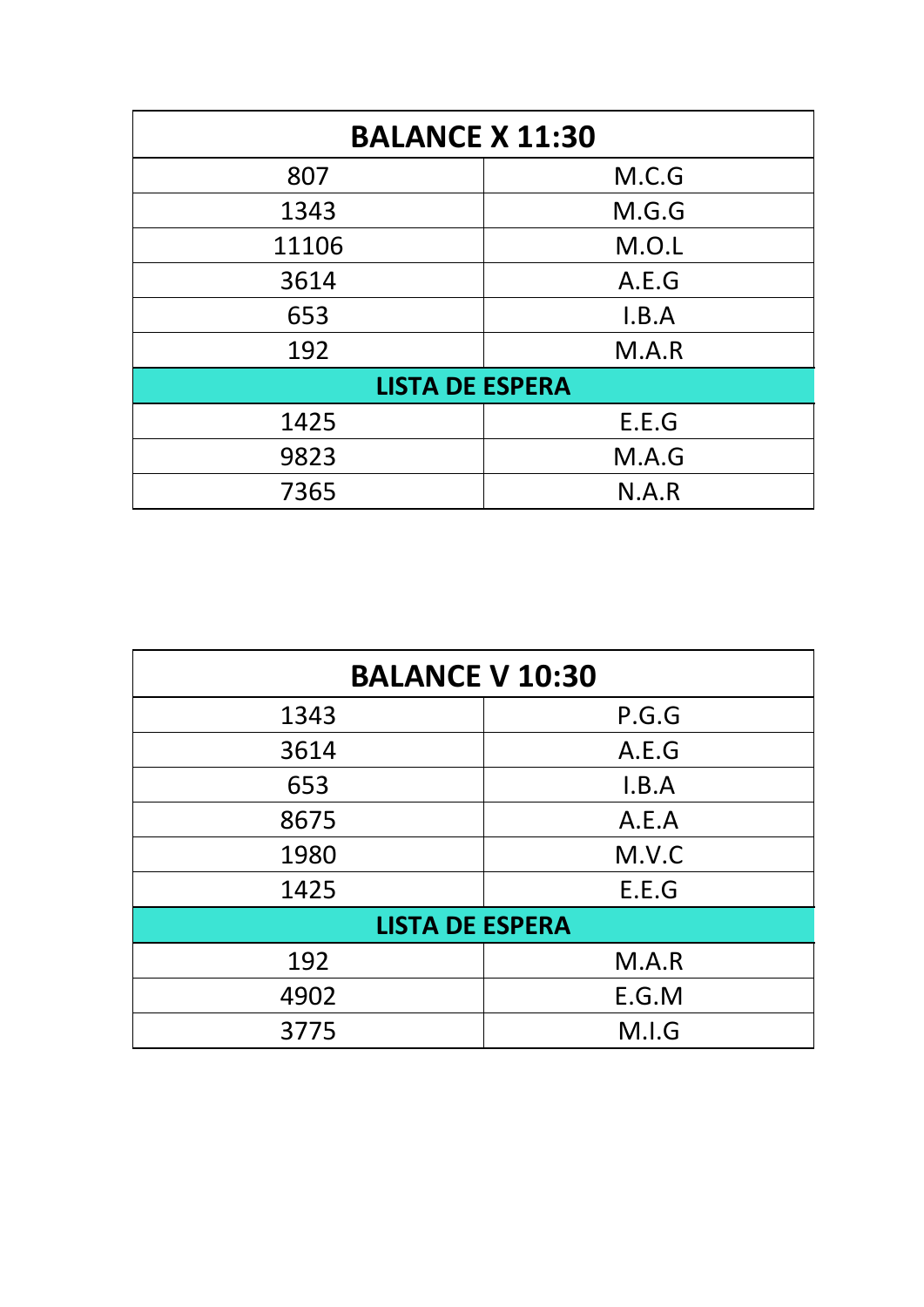| <b>BALANCE V 17:30</b> |       |  |
|------------------------|-------|--|
| 7492                   | L.M.C |  |
| 8008                   | I.R.R |  |
| 61                     | N.P.P |  |
| 4104                   | E.L.M |  |
| 3743                   | S.L.F |  |
| 4286                   | M.D.N |  |
| <b>LISTA DE ESPERA</b> |       |  |
| 4098                   | B.S.M |  |
| 161                    | B.M.M |  |
| 3661                   | M.G.A |  |
| 3978                   | A.E.G |  |
| 6791                   | M.R.O |  |
| 1980                   | M.V.C |  |
| 4772                   | C.C.F |  |
| 4010                   | M.L.F |  |
| 5716                   | A.G.B |  |
| 9658                   | D.M.C |  |
| 3773                   | A.P.B |  |
| 11157                  | S.V.C |  |
| 7845                   | M.G.Z |  |
| 9717                   | M.F.B |  |
| 2898                   | S.S.M |  |
| 3803                   | S.B.R |  |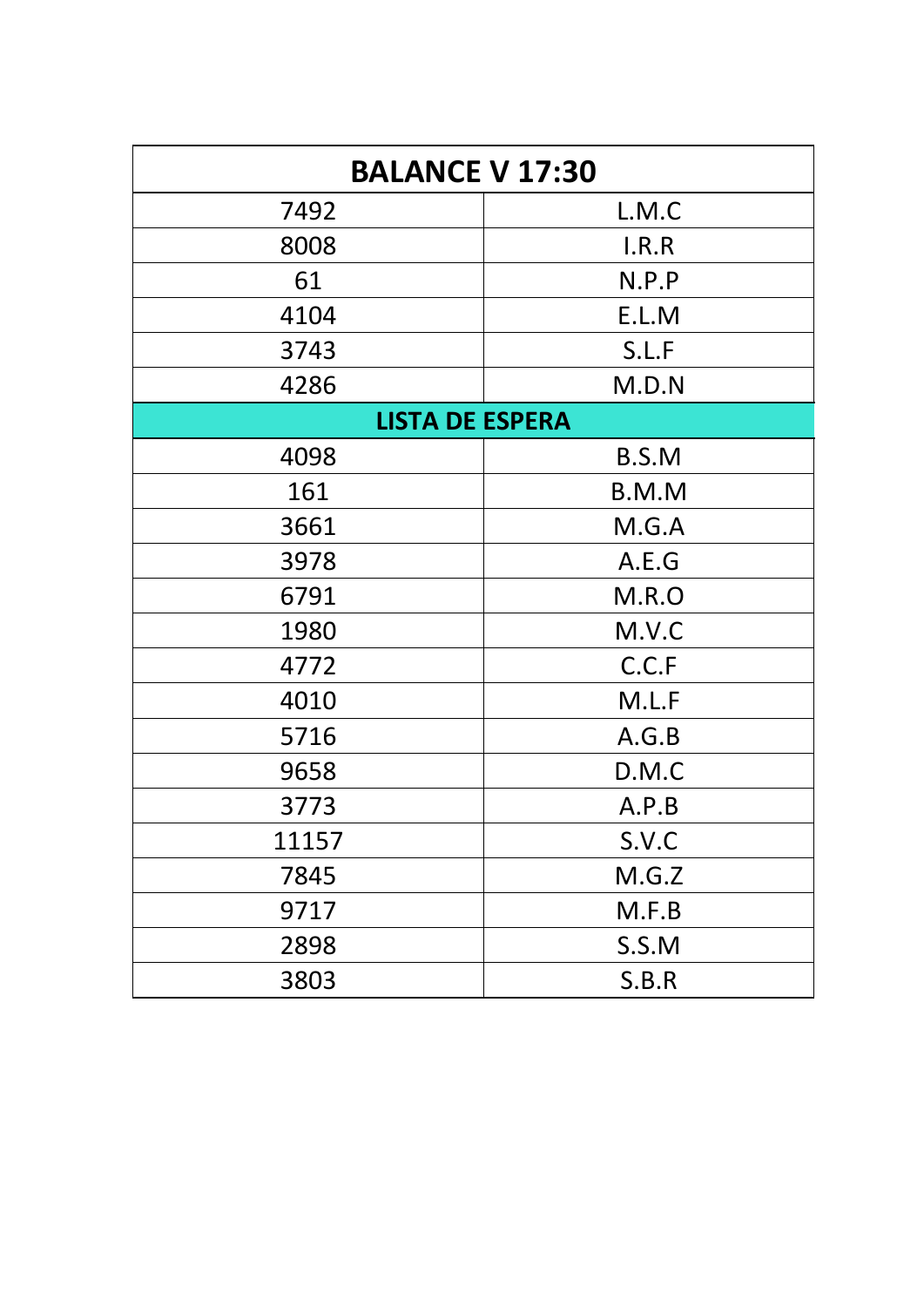### **BODYTONO M-J 20:30**

| 4518                   | C.C.B |  |
|------------------------|-------|--|
| 3706                   | E.H.R |  |
| 3178                   | M.G.E |  |
| 7865                   | L.A.G |  |
| 8973                   | M.I.F |  |
| 6928                   | A.B.1 |  |
| <b>LISTA DE ESPERA</b> |       |  |
| 10287                  | B.A.D |  |
| 7646                   | S.D.P |  |
| 4940                   | G.0.S |  |
| 1639                   | M.A.A |  |
| 4677                   | R.M.G |  |
| 11296                  | F.A.R |  |
| 8849                   | J.G.M |  |
| 1034                   | M.G.P |  |
| 10151                  | A.R.D |  |
| 8014                   | E.G.M |  |
| 2260                   | V.L.O |  |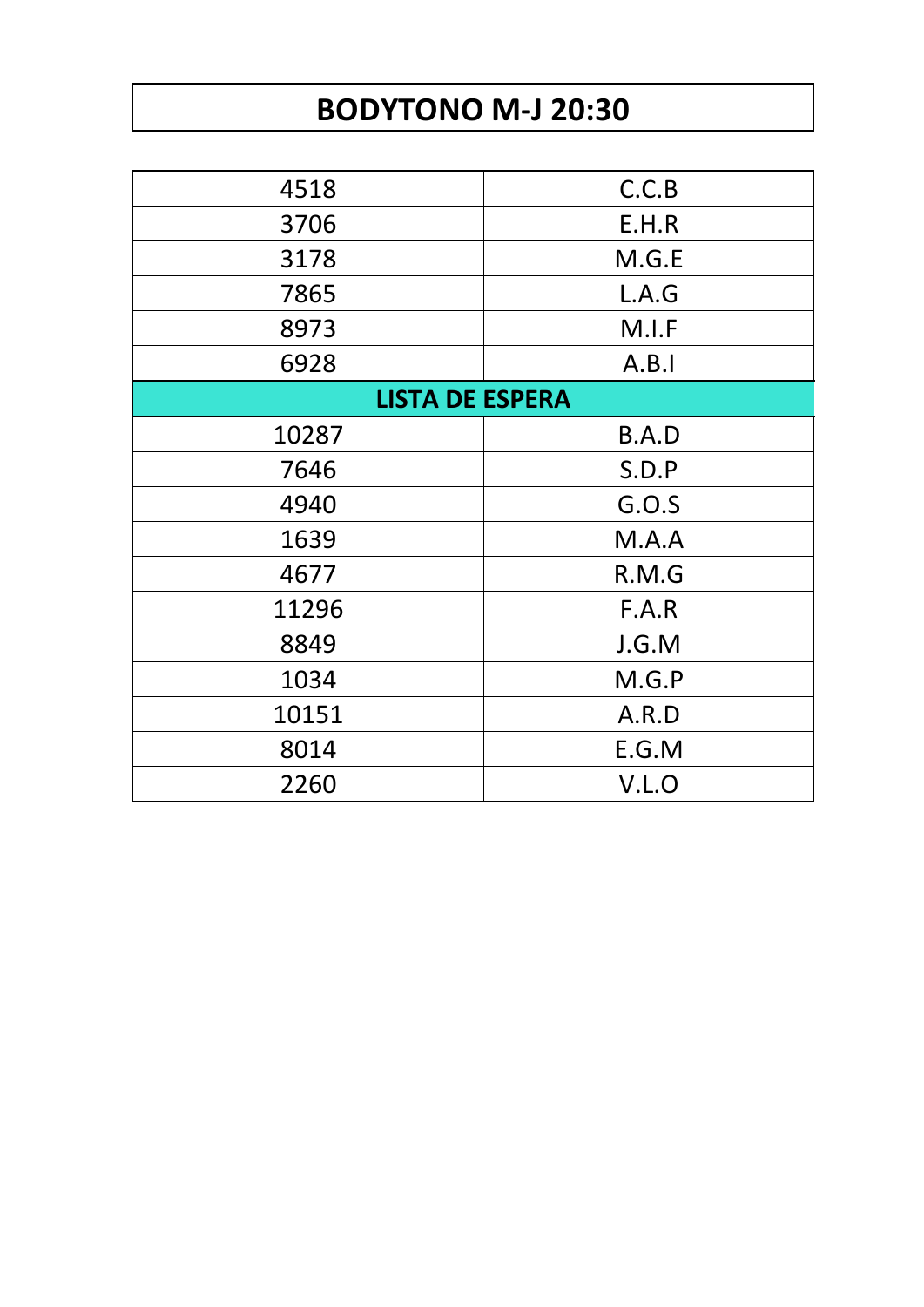| <b>CARDIOTONO XV 9:30</b> |       |  |
|---------------------------|-------|--|
| 7015                      | J.M.S |  |
| 11076                     | D.G.A |  |
| 3800                      | L.M.O |  |
| 9599                      | S.G.M |  |
| 58                        | N.E.G |  |
| 7907                      | A.A.V |  |
| <b>LISTA DE ESPERA</b>    |       |  |
| 11490                     | M.C.S |  |

| <b>CARDIOTONO L 11:30</b> |       |
|---------------------------|-------|
| 9599                      | S.G.M |
| 58                        | N.E.G |
| 7015                      | J.M.S |
| 3800                      | L.M.O |
| 10410                     | J.S.G |
| 4938                      | G.T.M |

| <b>ESC RUNNING M-J 19:30</b> |       |
|------------------------------|-------|
| 1613                         | P.C.M |
| 4669                         | M.T.A |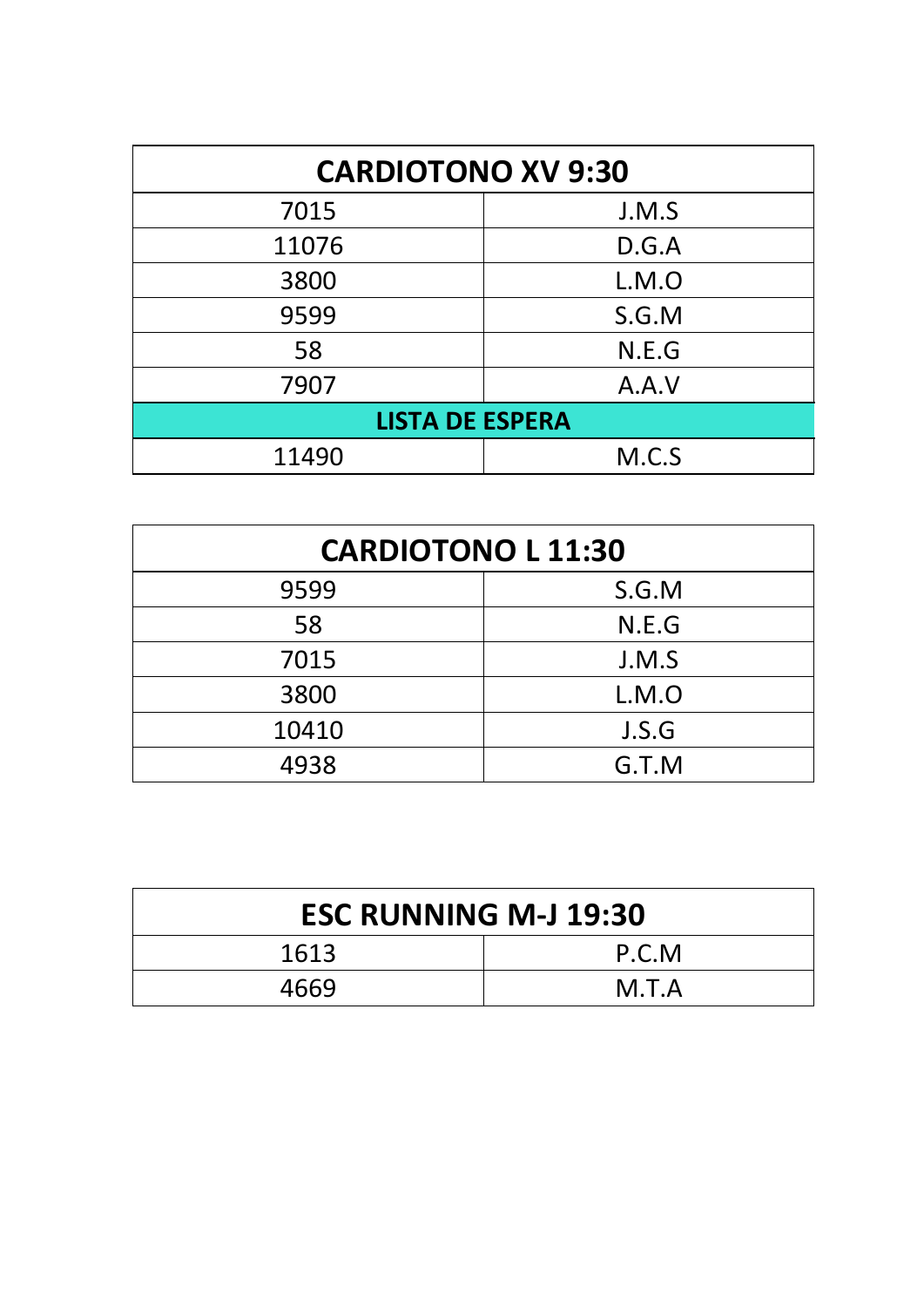| <b>CICLO L-X 18:30</b> |       |  |
|------------------------|-------|--|
| 8934                   | M.D.M |  |
| 1203                   | M.M.A |  |
| 1613                   | P.C.M |  |
| 1641                   | V.B.R |  |
| 2776                   | D.B.A |  |
| 3449                   | A.D.J |  |
| <b>LISTA DE ESPERA</b> |       |  |
| 4677                   | R.M.G |  |
| 5716                   | A.G.B |  |
| 995                    | N.I.G |  |
| 9674                   | J.L.T |  |
| 5050                   | N.A.A |  |
| 9658                   | D.M.C |  |
| 11479                  | S.P.D |  |
| 8600                   | A.R.P |  |
| 11752                  | L.F.P |  |
| 717                    | L.G.R |  |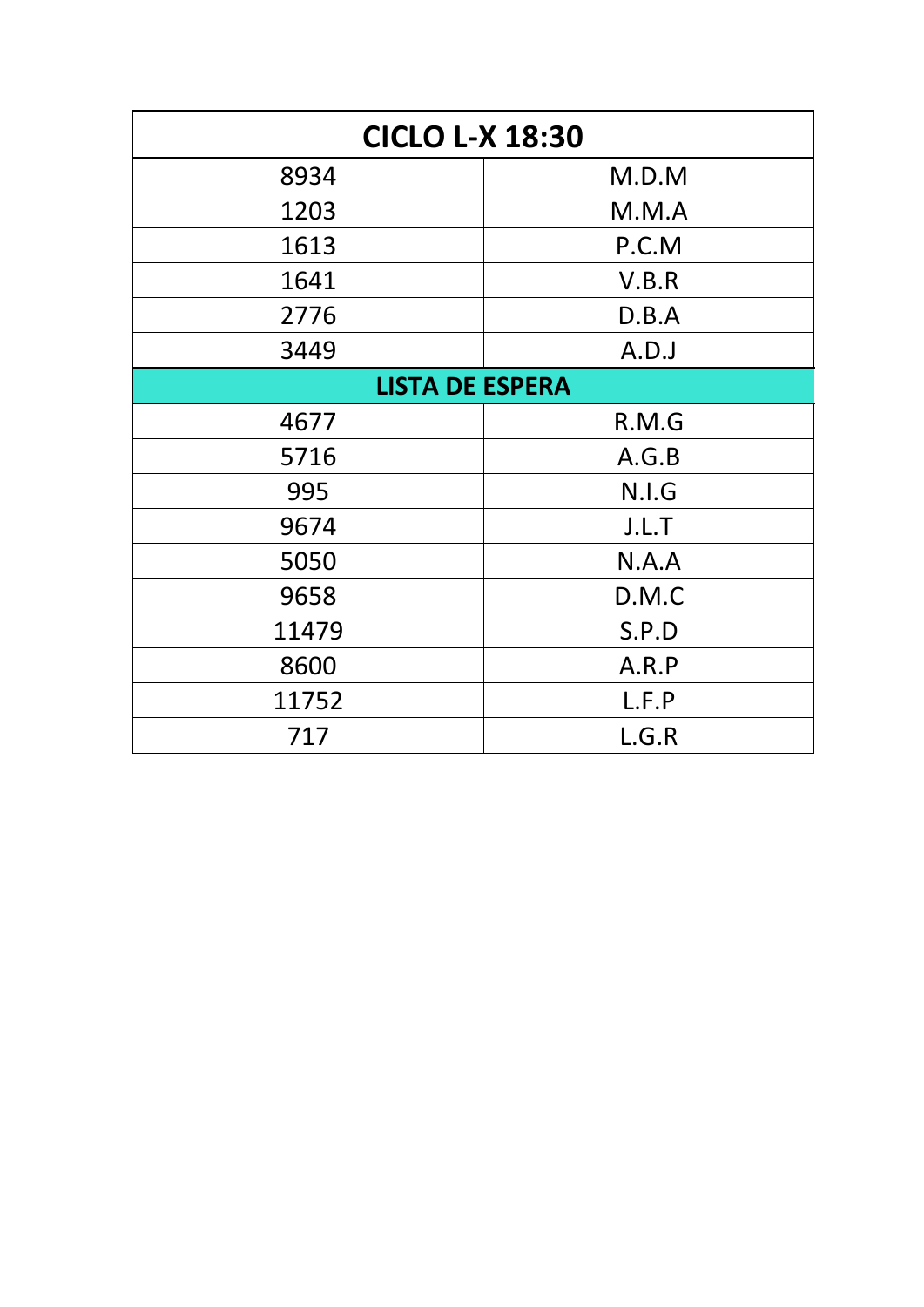| <b>CICLO M-J 20:30</b> |       |  |
|------------------------|-------|--|
| 7492                   | L.M.C |  |
| 1512                   | L.A.S |  |
| 7015                   | J.M.S |  |
| 61                     | N.P.P |  |
| 653                    | I.B.A |  |
| 1328                   | P.G.C |  |
| <b>LISTA DE ESPERA</b> |       |  |
| 1613                   | P.C.M |  |
| 2776                   | D.B.A |  |
| 62                     | L.Z.P |  |
| 3449                   | A.D.J |  |
| 5716                   | A.G.B |  |
| 9674                   | J.L.T |  |
| 5457                   | D.C.T |  |
| 10151                  | A.R.D |  |
| 4755                   | E.C.L |  |

# **CICLO V 20:30**

| 995  | N.I.G |
|------|-------|
| 4106 | E.G.A |
| 2260 | V.L.O |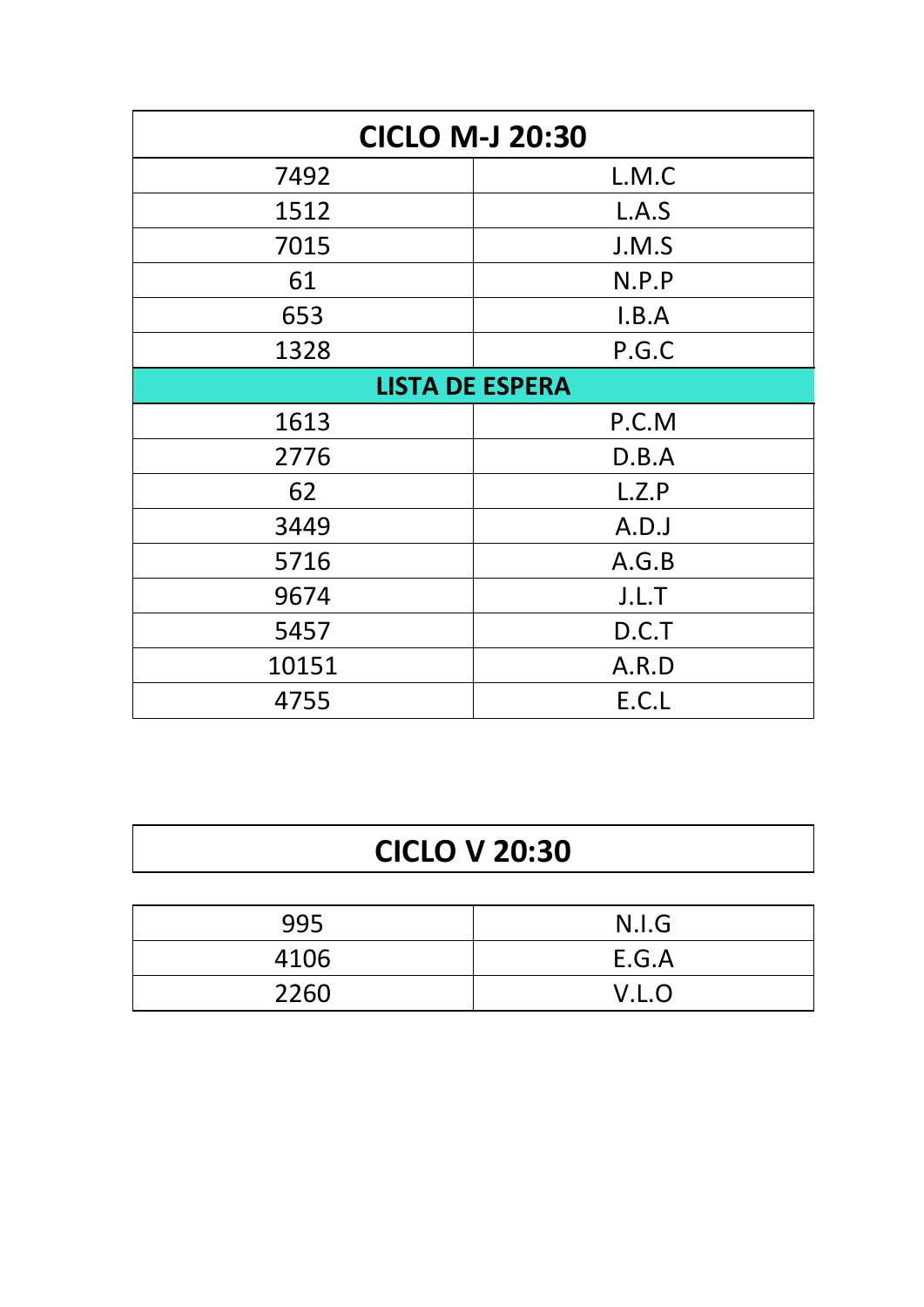# **GAP L-X 19:30**

| 7492  | L.M.C                  |
|-------|------------------------|
| 8671  | N.G.G                  |
| 4518  | C.C.B                  |
| 641   | E.E.G                  |
| 8934  | M.D.M                  |
| 8280  | I.H.D                  |
|       | <b>LISTA DE ESPERA</b> |
| 1378  | O.F.R                  |
| 6791  | M.R.O                  |
| 6928  | A.B.1                  |
| 3178  | M.G.E                  |
| 7865  | L.A.G                  |
| 2426  | E.M.C                  |
| 9038  | M.V.F                  |
| 4940  | G.O.S                  |
| 4669  | M.T.A                  |
| 3616  | A.P.V                  |
| 995   | N.I.G                  |
| 11479 | S.P.D                  |
| 1682  | M.L.S                  |
| 8849  | J.G.M                  |
| 10151 | A.R.D                  |
| 8014  | E.G.M                  |
| 7365  | N.A.R                  |
| 11474 | M.R.A                  |
| 8600  | A.R.P                  |
| 1825  | N.V.R                  |
| 4755  | E.C.L                  |
| 717   | L.G.R                  |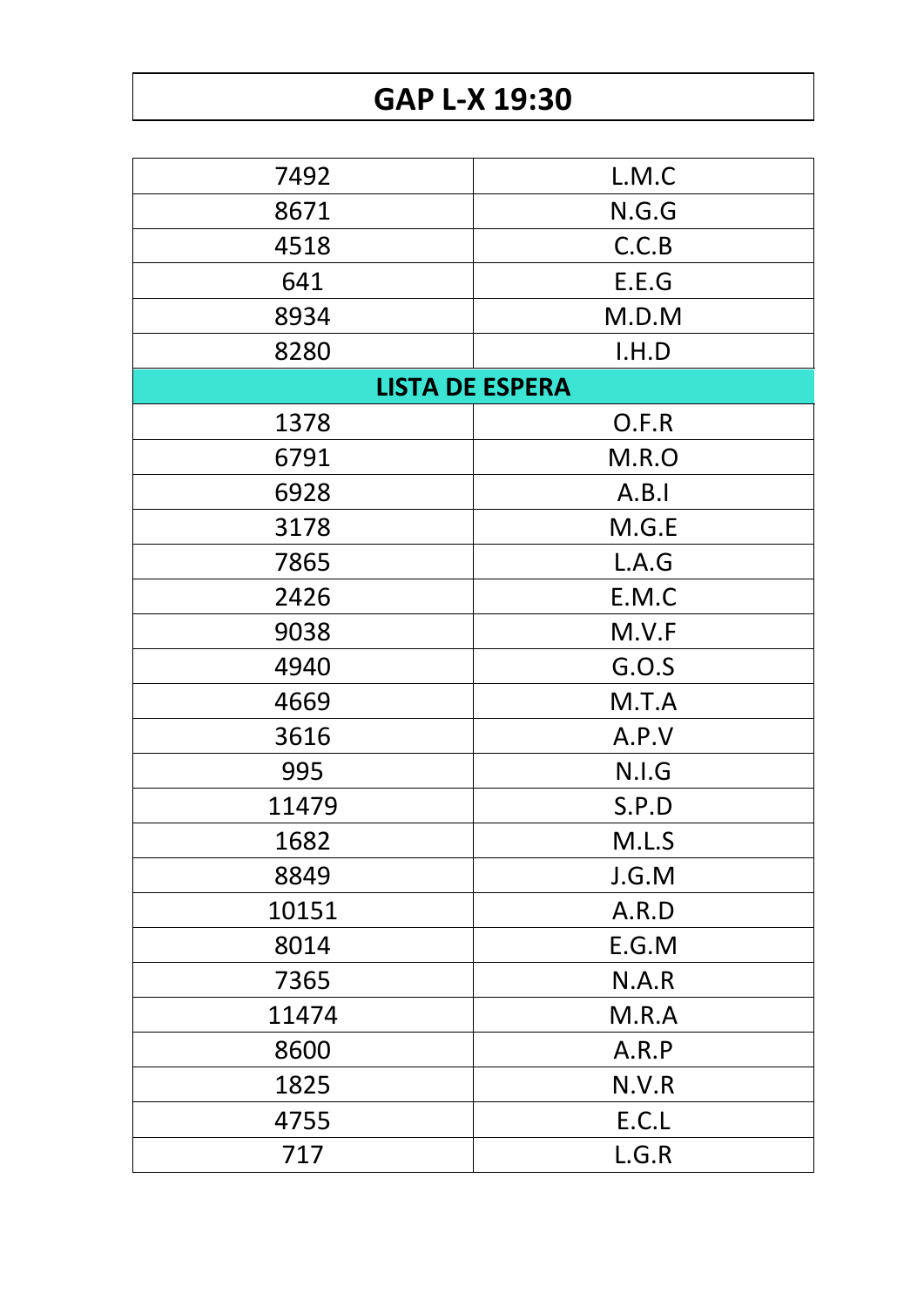#### **GAP V 18:30**

| 98    | E.F.R                  |
|-------|------------------------|
| 4518  | C.C.B                  |
| 641   | E.E.G                  |
| 1328  | P.G.C                  |
| 3178  | M.G.E                  |
| 7865  | L.A.G                  |
|       | <b>LISTA DE ESPERA</b> |
| 6928  | A.B.1                  |
| 4772  | C.C.F                  |
| 799   | M.D.L                  |
| 9038  | M.V.F                  |
| 4669  | M.T.A                  |
| 995   | N.I.G                  |
| 8849  | J.G.M                  |
| 6360  | E.C.R                  |
| 3773  | A.P.B                  |
| 4247  | M.R.C                  |
| 11739 | Y.F.B                  |
| 7845  | M.G.Z                  |
| 2747  | M.G.U                  |
| 11157 | S.V.C                  |
| 9717  | M.F.B                  |
| 5054  | S.L.A                  |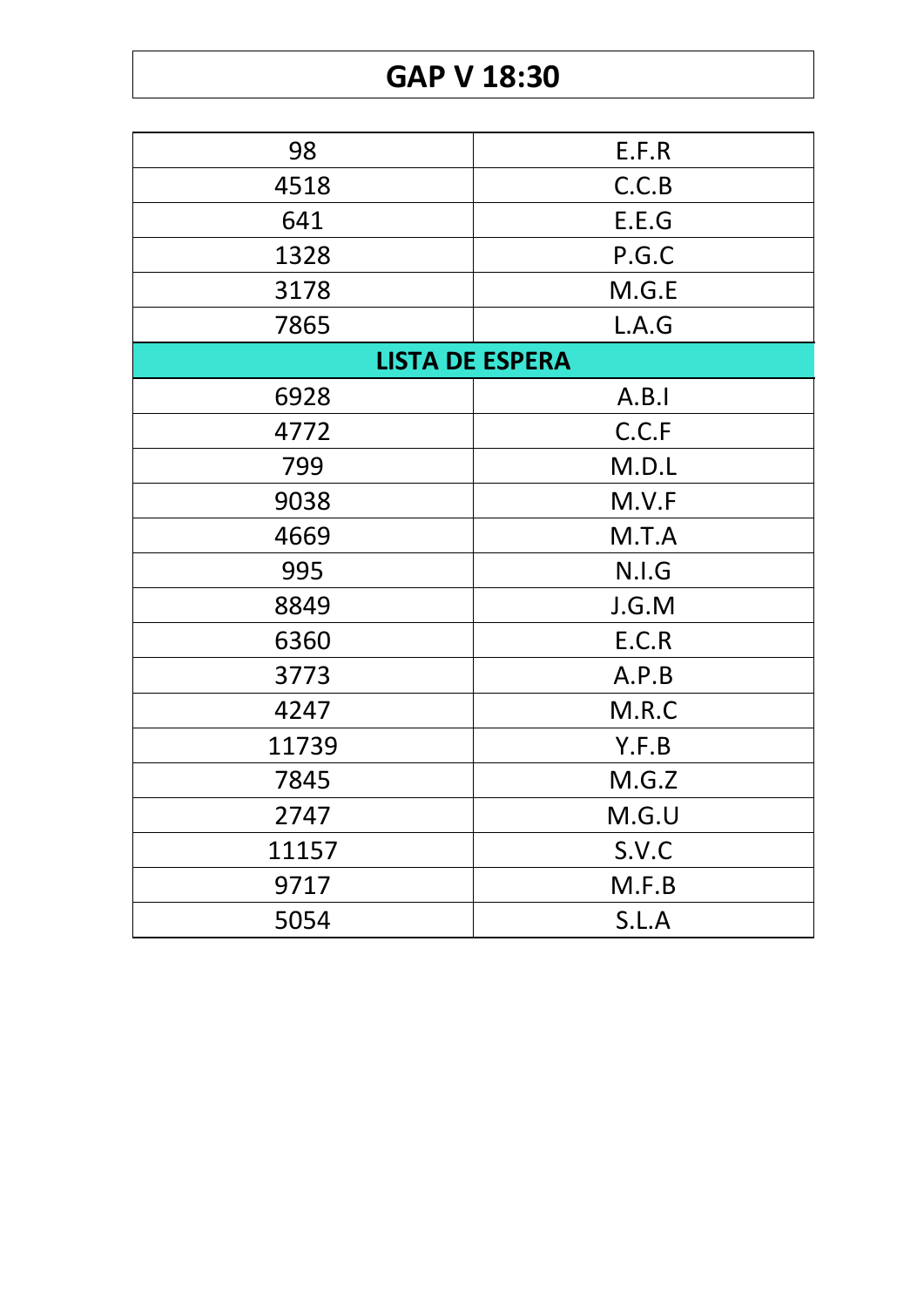## **GAP M-J 9:30**

| 942   | S.O.R |
|-------|-------|
| 47    | M.M.C |
| 11076 | D.G.A |
| 10600 | A.S.M |

| <b>HIIT M-J 18:30</b>  |       |  |
|------------------------|-------|--|
| 98                     | E.F.R |  |
| 641                    | E.E.G |  |
| 1378                   | O.F.R |  |
| 8934                   | M.D.M |  |
| 3178                   | M.G.E |  |
| 8973                   | M.I.F |  |
| <b>LISTA DE ESPERA</b> |       |  |
| 6928                   | A.B.1 |  |
| 4669                   | M.T.A |  |
| 2609                   | D.C.G |  |
| 5303                   | R.L.G |  |
| 3616                   | A.P.V |  |
| 11752                  | L.F.P |  |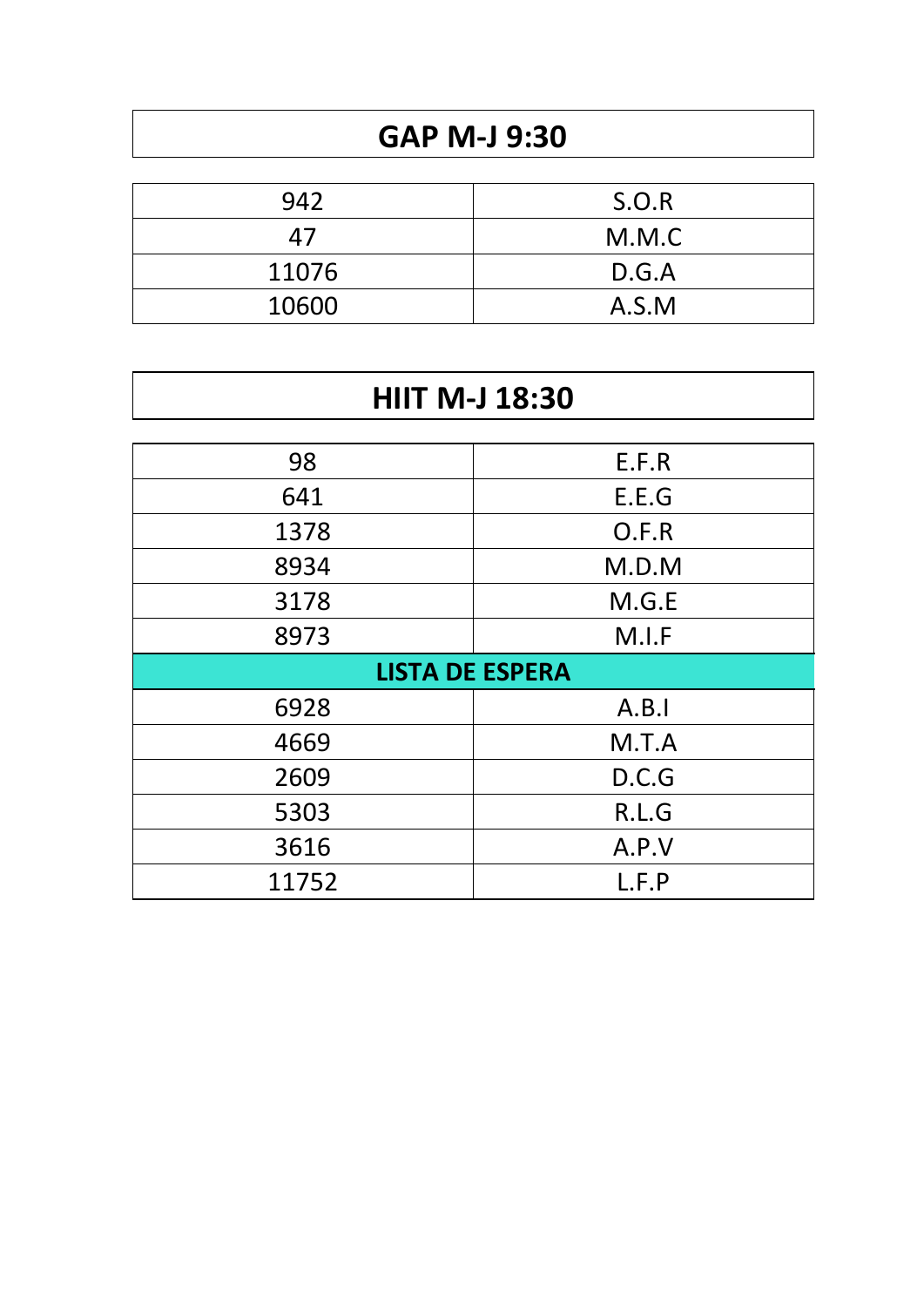#### **HIIT X 10:30**

| 7015                   | J.M.S |  |
|------------------------|-------|--|
| 942                    | S.O.R |  |
| 11076                  | D.G.A |  |
| 10410                  | J.S.G |  |
| 3800                   | L.M.O |  |
| 58                     | N.E.G |  |
| <b>LISTA DE ESPERA</b> |       |  |
| 9599                   | S.G.M |  |
| 4938                   | G.T.M |  |

| <b>HIIT V 19:30</b>    |       |  |
|------------------------|-------|--|
| 4518                   | C.C.B |  |
| 641                    | E.E.G |  |
| 8082                   | R.G.M |  |
| 160                    | R.W.  |  |
| 10410                  | J.S.G |  |
| 8849                   | J.G.M |  |
| <b>LISTA DE ESPERA</b> |       |  |
| 4938                   | G.T.M |  |
| 11157                  | S.V.C |  |
| 7845                   | M.G.Z |  |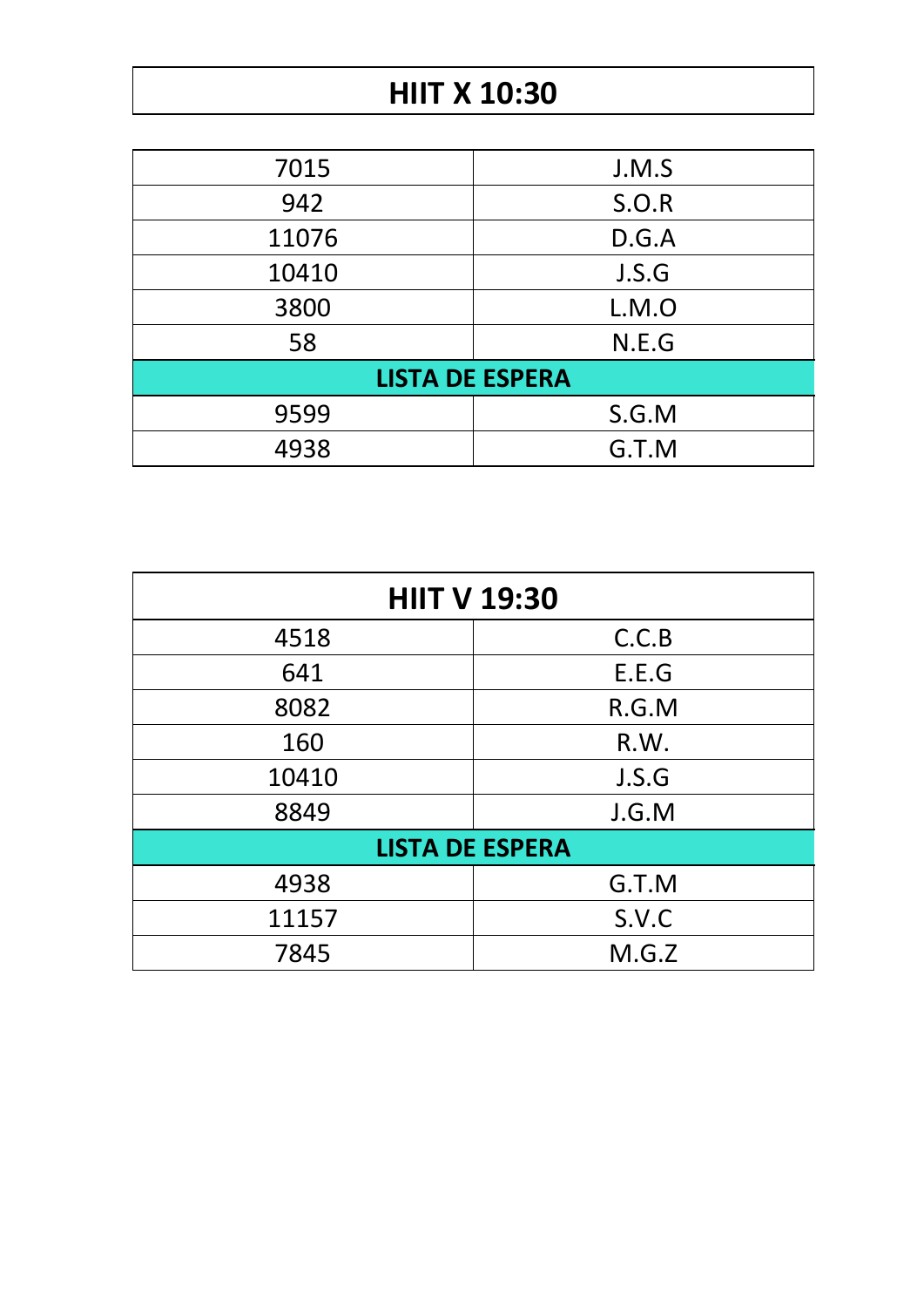| <b>HIPOPRESIVOS L-X 16:30</b> |       |  |
|-------------------------------|-------|--|
| 251                           | A.L.R |  |
| 10287                         | B.A.D |  |
| 2874                          | R.F.M |  |
| 3025                          | M.C.0 |  |
| 11692                         | C.I.A |  |
| 11810                         | A.B.H |  |
| <b>LISTA DE ESPERA</b>        |       |  |
| 5072                          | R.F.P |  |

| <b>HIPOPRESIVOS L 10:30</b> |       |  |
|-----------------------------|-------|--|
| 1343                        | P.G.G |  |
| 11106                       | M.O.L |  |
| 3614                        | A.E.G |  |
| 3536                        | F.S.P |  |
| 4902                        | E.G.M |  |
| 3775                        | M.I.G |  |
| <b>LISTA DE ESPERA</b>      |       |  |
| 2988                        | A.R.A |  |
| 9823                        | M.A.G |  |
| 10968                       | A.R.R |  |
| 11808                       | L.M.M |  |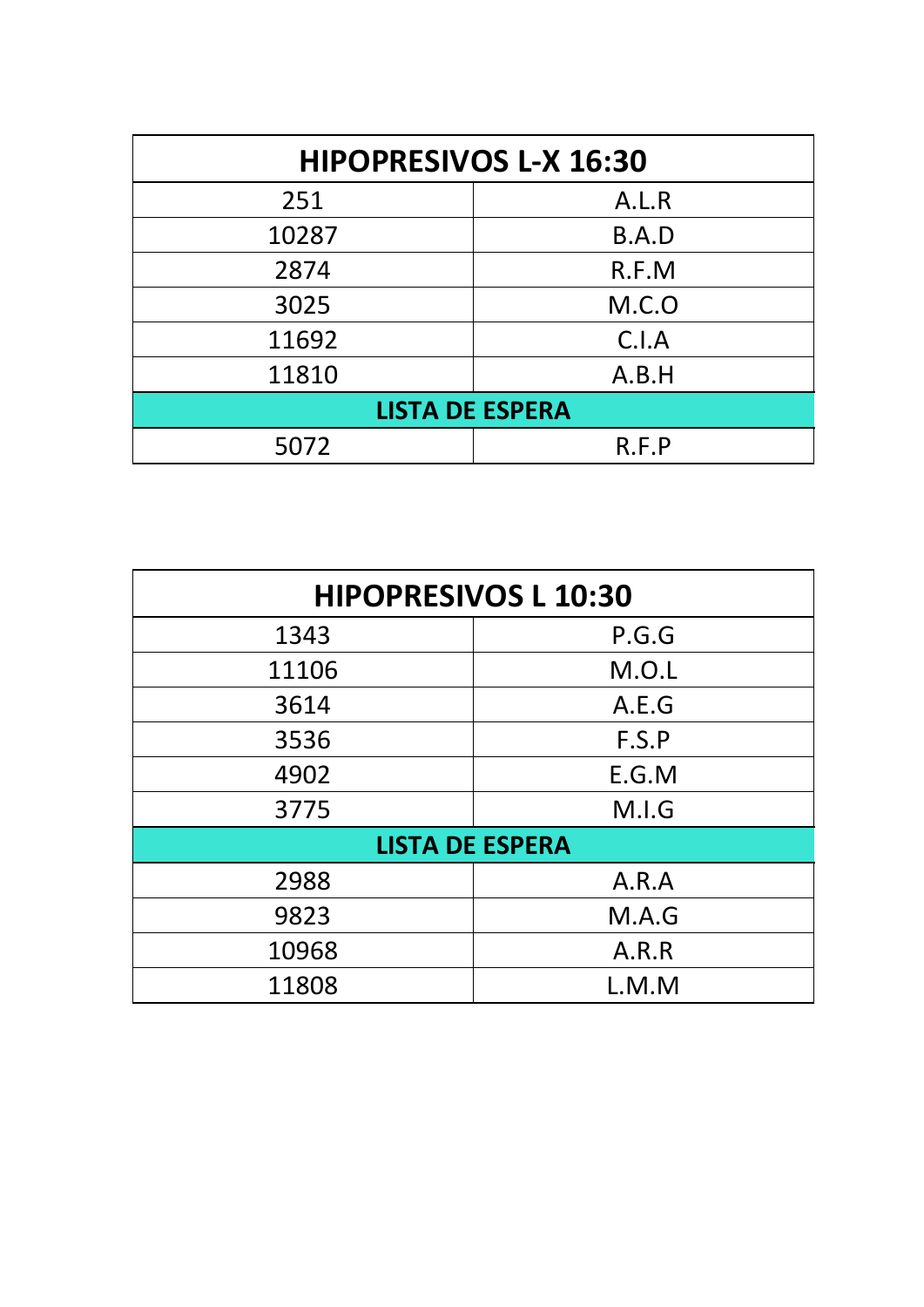# **HIPOPRESIVOS V 16:30**

| O.F.R                  |  |  |
|------------------------|--|--|
| I.H.D                  |  |  |
| M.D.M                  |  |  |
| B.S.M                  |  |  |
| B.A.D                  |  |  |
| M.B.D                  |  |  |
| <b>LISTA DE ESPERA</b> |  |  |
| R.L.G                  |  |  |
| M.V.R                  |  |  |
| C.I.A                  |  |  |
| M.R.C                  |  |  |
| R.F.P                  |  |  |
| S.S.M                  |  |  |
| M.A.A                  |  |  |
| S.L.A                  |  |  |
| M.F.C                  |  |  |
|                        |  |  |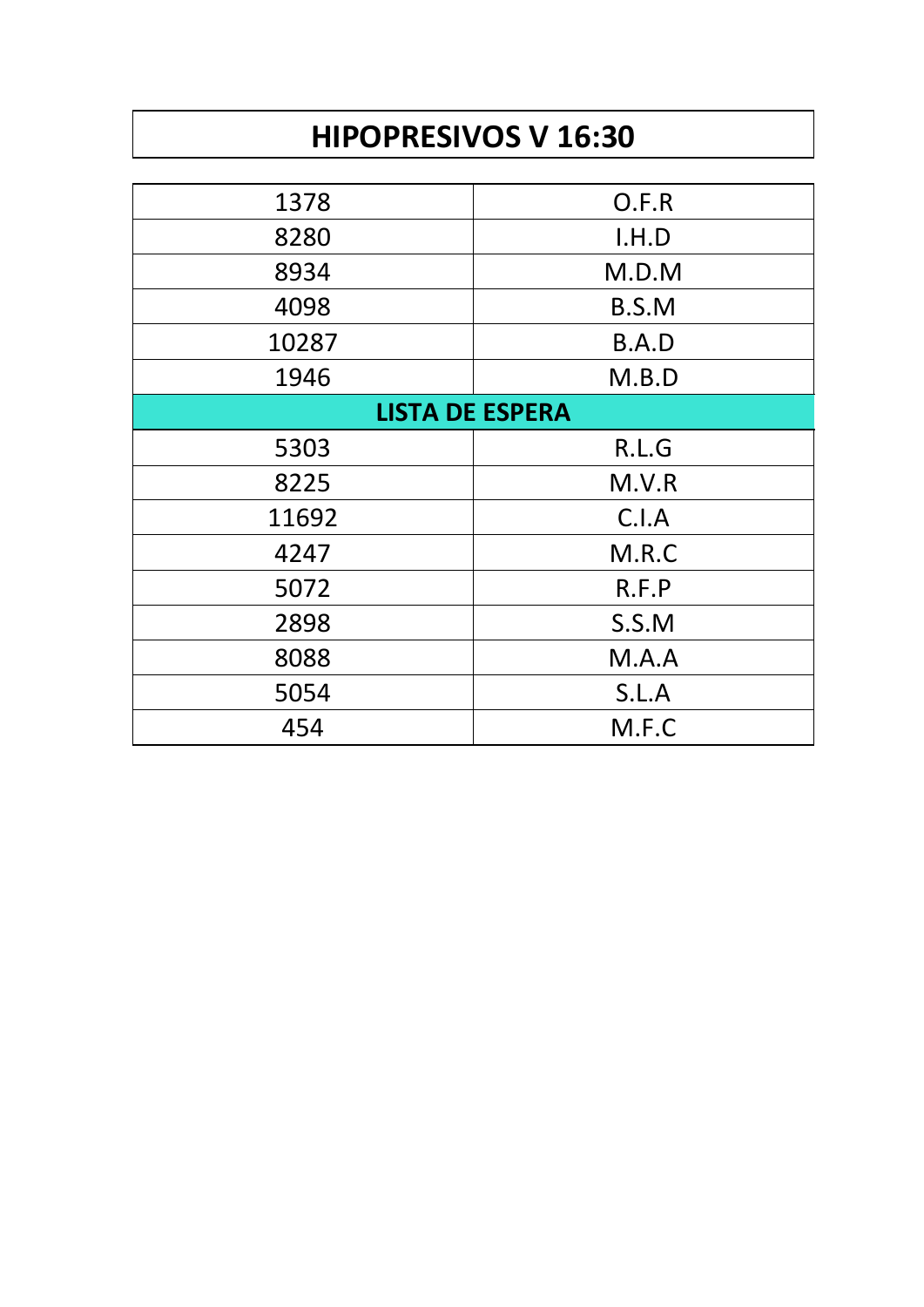| <b>PILATES EMBARAZADAS M-J 18:30</b> |       |  |
|--------------------------------------|-------|--|
| 2246                                 | M.B.Y |  |
| 8150                                 | P.N.A |  |
| 9590                                 | S.B.C |  |
| 8785                                 | A.G.S |  |
| 11657                                | G.B.A |  |
| 7678                                 | A.S.O |  |
| <b>LISTA DE ESPERA</b>               |       |  |
| 4872                                 | Y.O.C |  |
| 5904                                 | M.Q.G |  |

### **PILATES L-X 20:30**

| 7646                   | S.D.P |  |
|------------------------|-------|--|
| 1327                   | L.C.J |  |
|                        |       |  |
| 11296                  | F.A.D |  |
| 11479                  | S.P.D |  |
| 3843                   | R.C.C |  |
| 3842                   | F.B.A |  |
| <b>LISTA DE ESPERA</b> |       |  |
|                        |       |  |
| 11723                  | L.B.U |  |
| 1034                   | M.G.P |  |
| 1307                   | M.R.B |  |
| 4670                   | M.C.S |  |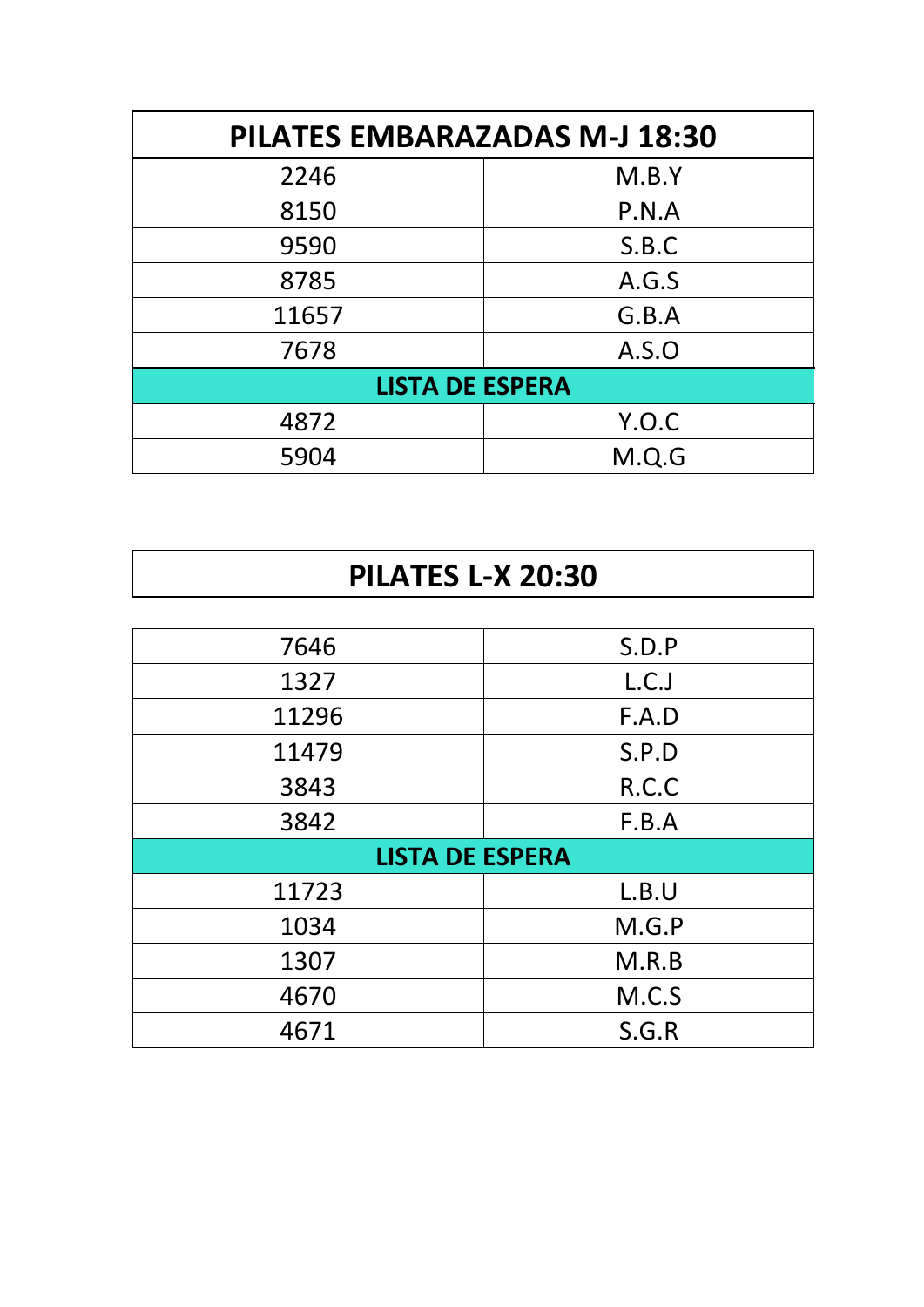| <b>PILATES L-X 18:30</b> |       |  |
|--------------------------|-------|--|
| 267                      | M.D.D |  |
| 1425                     | E.E.G |  |
| 3608                     | R.C.G |  |
| 10287                    | B.A.D |  |
| 1720                     | B.G.A |  |
| 6791                     | M.R.O |  |
| <b>LISTA DE ESPERA</b>   |       |  |
| 1746                     | M.G.N |  |
| 266                      | C.V.G |  |
| 2953                     | M.L.D |  |
| 10702                    | C.R.G |  |
| 8999                     | M.R.V |  |
| 5475                     | M.F.Z |  |
| 3842                     | F.B.A |  |
| 3843                     | R.C.C |  |
| 8014                     | E.G.M |  |
| 11723                    | L.B.U |  |
| 10227                    | A.N.1 |  |
| 1815                     | R.G.G |  |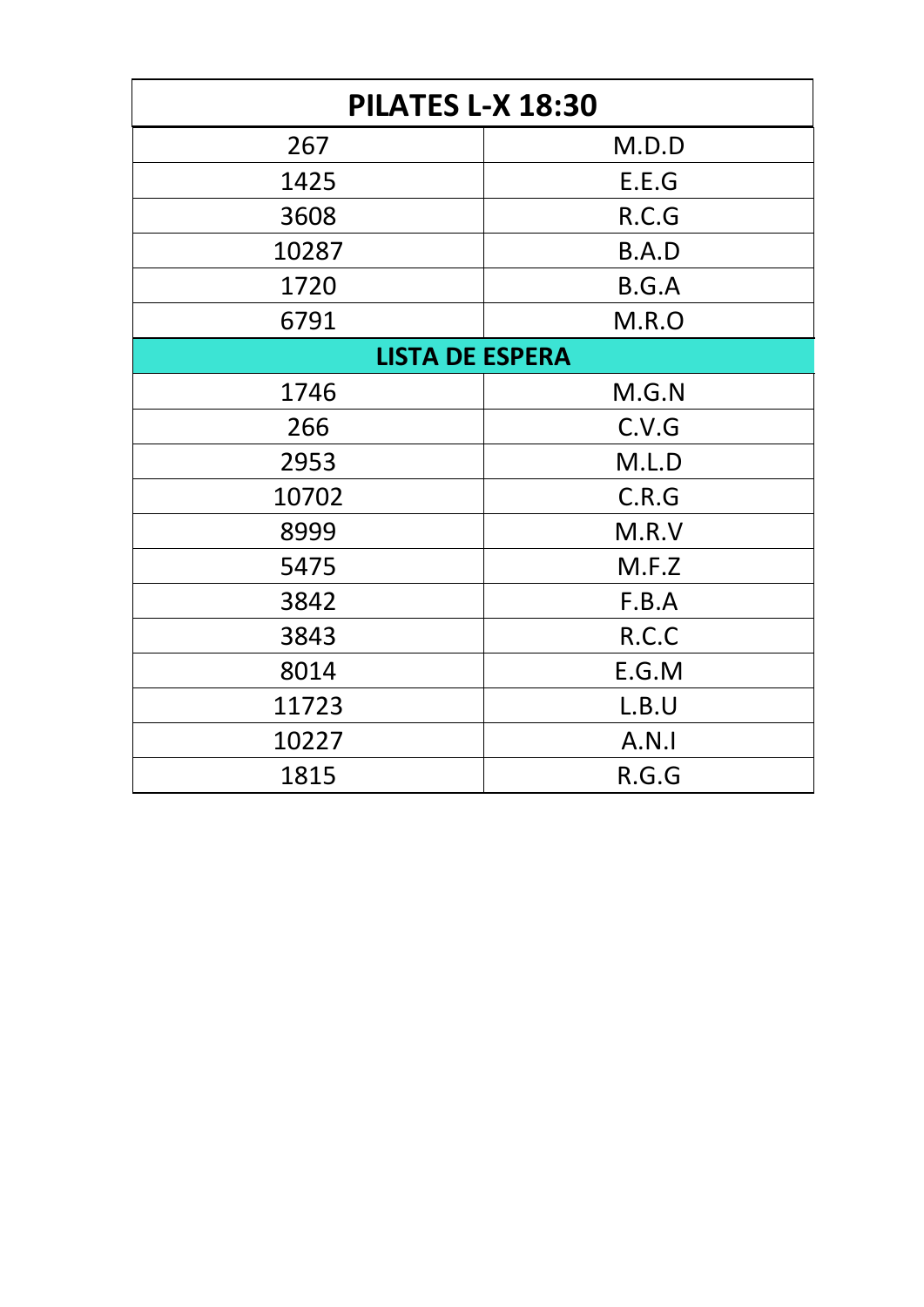| PILATES M-J 10:30      |       |  |
|------------------------|-------|--|
| 5614                   | R.S.D |  |
| 1343                   | P.G.G |  |
| 11105                  | J.M.L |  |
| 11106                  | M.O.L |  |
| 3614                   | A.E.G |  |
| 1126                   | M.P.V |  |
| <b>LISTA DE ESPERA</b> |       |  |
| 192                    | M.A.R |  |
| 1425                   | E.E.G |  |
| 5477                   | M.B.G |  |
| 2874                   | R.F.M |  |
| 4003                   | M.P.B |  |
| 1005                   | M.B.R |  |
| 5538                   | M.L.O |  |
| 10444                  | T.P.P |  |
| 11727                  | N.M.V |  |
| 11726                  | C.M.V |  |
| 11717                  | M.T.L |  |
| 10227                  | A.N.1 |  |
| 5539                   | M.A.D |  |
| 10445                  | A.S.S |  |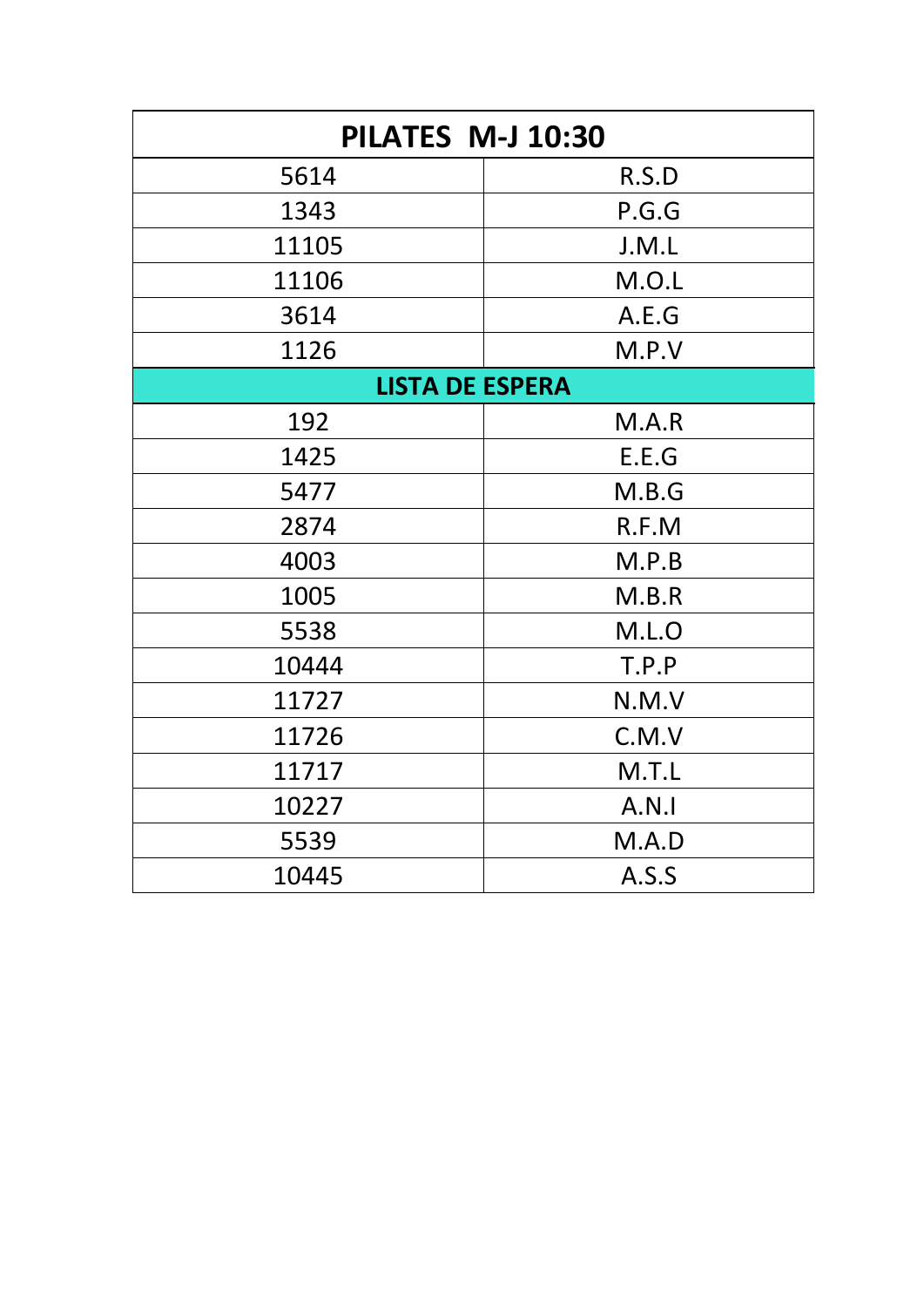| <b>PILATES M-J 19:30</b> |       |  |
|--------------------------|-------|--|
| 436                      | M.M.T |  |
| 267                      | M.D.D |  |
| 1946                     | M.B.D |  |
| 6791                     | M.R.O |  |
| 1327                     | L.C.J |  |
| 266                      | C.V.G |  |
| <b>LISTA DE ESPERA</b>   |       |  |
| 5475                     | M.F.Z |  |
| 8999                     | M.R.V |  |
| 8661                     | R.R.G |  |
| 1005                     | M.B.R |  |
| 11296                    | F.A.D |  |
| 9658                     | D.M.C |  |
| 3843                     | R.C.C |  |
| 3842                     | F.B.A |  |
| 1815                     | R.G.G |  |
| 11723                    | L.B.U |  |
| 8014                     | E.G.M |  |

#### **PILATES X 10:30**

| 807                    | M.C.G |  |
|------------------------|-------|--|
| 2874                   | R.F.M |  |
| 4902                   | E.G.M |  |
| 1434                   | M.S.E |  |
| 5538                   | M.L.O |  |
| 10444                  | T.P.P |  |
| <b>LISTA DE ESPERA</b> |       |  |
| 10968                  | A.R.R |  |
| 5538                   | M.A.D |  |
| 10445                  | A.S.S |  |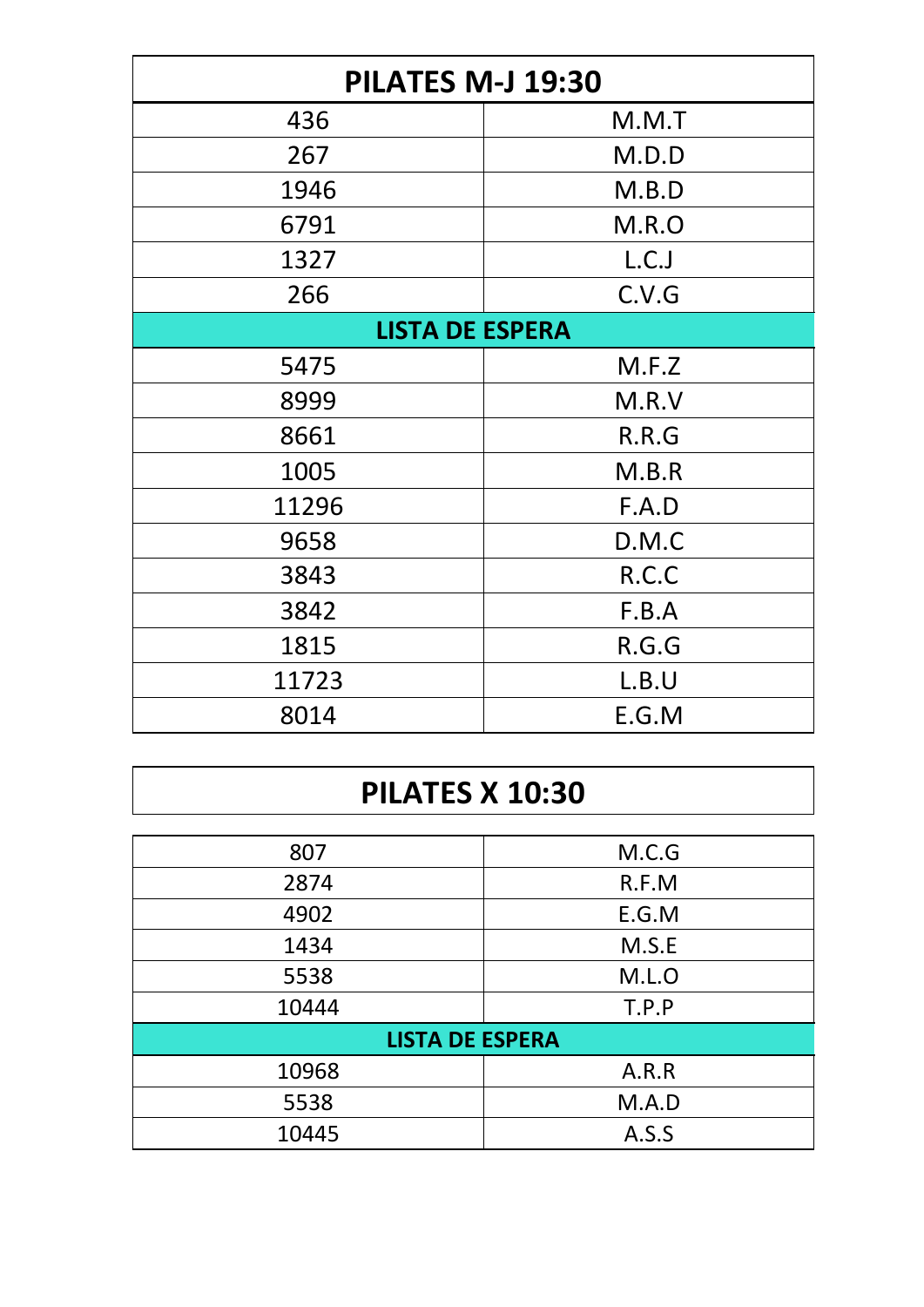| PILATES V 11:30        |       |  |
|------------------------|-------|--|
| 11105                  | J.M.L |  |
| 11106                  | M.O.L |  |
| 2874                   | R.F.M |  |
| 3536                   | F.S.P |  |
| 5477                   | M.B.G |  |
| 10702                  | C.R.G |  |
| <b>LISTA DE ESPERA</b> |       |  |
| 1434                   | M.S.E |  |
| 10444                  | T.P.P |  |
| 10445                  | A.S.S |  |

| <b>PILATES V 17:30</b> |       |  |
|------------------------|-------|--|
| 4098                   | B.S.M |  |
| 10479                  | A.A.S |  |
| 7865                   | L.A.G |  |
| 4772                   | C.C.F |  |
| 5716                   | A.G.B |  |
| 2898                   | S.S.M |  |
| <b>LISTA DE ESPERA</b> |       |  |
| 9717                   | M.F.B |  |
| 9977                   | D.S.O |  |
| 11157                  | S.V.C |  |
| 7845                   | M.G.Z |  |
| 3803                   | S.B.R |  |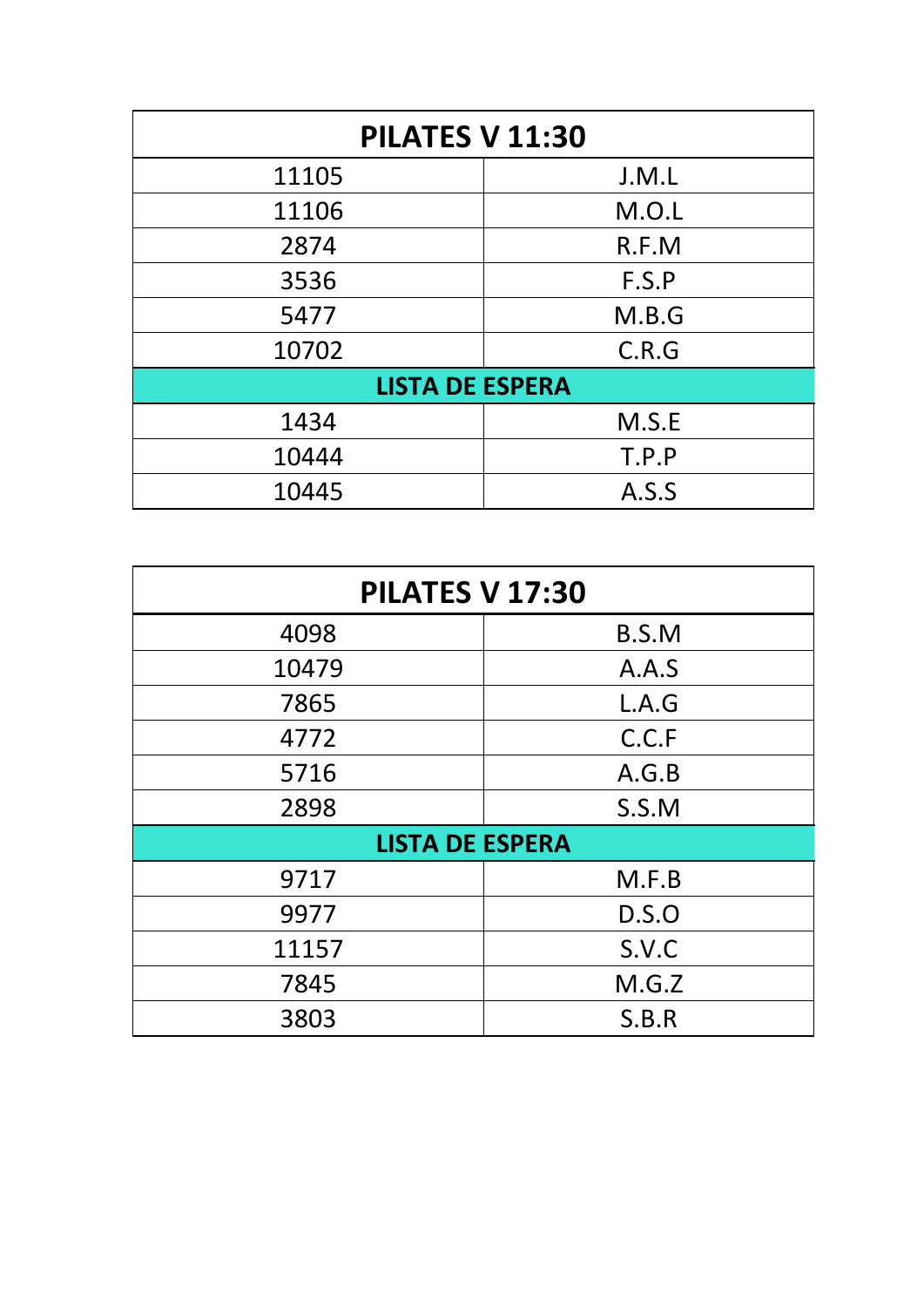| <b>ZUMBA L-X 20:30</b> |       |  |
|------------------------|-------|--|
| 8008                   | I.R.R |  |
| 1512                   | L.A.S |  |
| 251                    | A.L.R |  |
| 61                     | N.P.P |  |
| 3706                   | E.H.R |  |
| 1720                   | B.G.A |  |
| <b>LISTA DE ESPERA</b> |       |  |
| 7186                   | A.L.B |  |
| 3661                   | M.G.A |  |
| 1980                   | M.V.C |  |
| 62                     | L.Z.P |  |
| 1681                   | M.C.S |  |
| 8999                   | M.R.V |  |
| 1034                   | M.G.P |  |
| 2426                   | E.M.C |  |
| 1307                   | M.R.B |  |
| 11474                  | M.R.A |  |
| 2260                   | V.L.O |  |

| <b>ZUMBA V 12:30</b> |       |  |
|----------------------|-------|--|
| 2352                 | F.M.S |  |
| 11076                | D.G.A |  |
| 2747                 | M.G.U |  |
| 4022                 | A.F.G |  |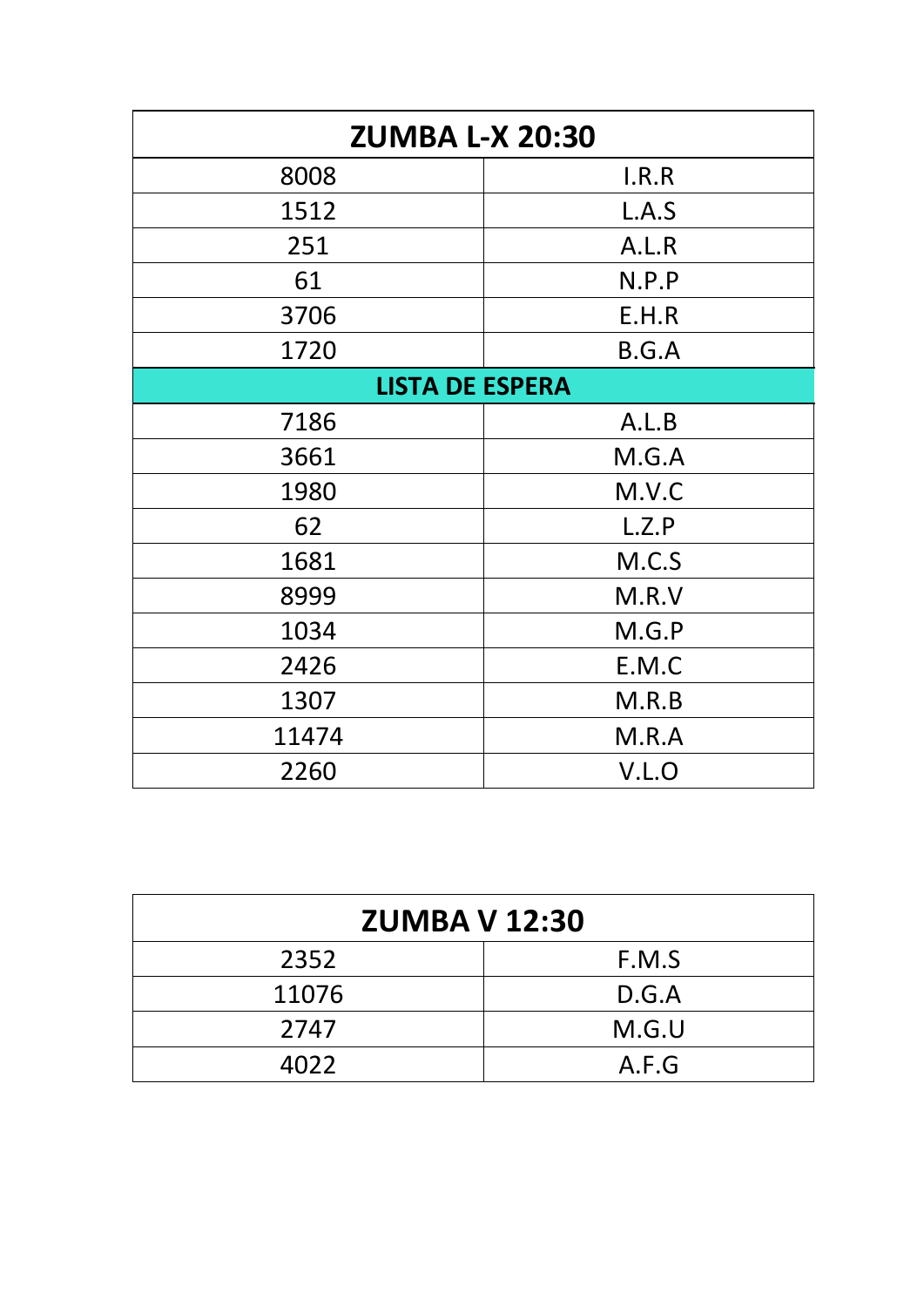| PÁDEL ADULTOS X-V 19:00 |       |  |
|-------------------------|-------|--|
| 653                     | I.B.A |  |
| 7646                    | S.D.P |  |
| 4098                    | B.S.M |  |
| 2362                    | M.M.S |  |
| <b>LISTA DE ESPERA</b>  |       |  |
| 7664                    | P.I.R |  |
| 4099                    | S.S.M |  |
| 92                      | M.B.B |  |
| 9695                    | M.S.B |  |
| 10227                   | A.N.1 |  |
| 11488                   | R.S.C |  |
| 2361                    | J.G.O |  |
| 11526                   | A.L.A |  |

| PÁDEL ADULTOS V 20:00 |       |
|-----------------------|-------|
| 7646                  | S.D.P |
| 11488                 | R.S.C |
| 9977                  | D.S.O |
| 7664                  | P.I.R |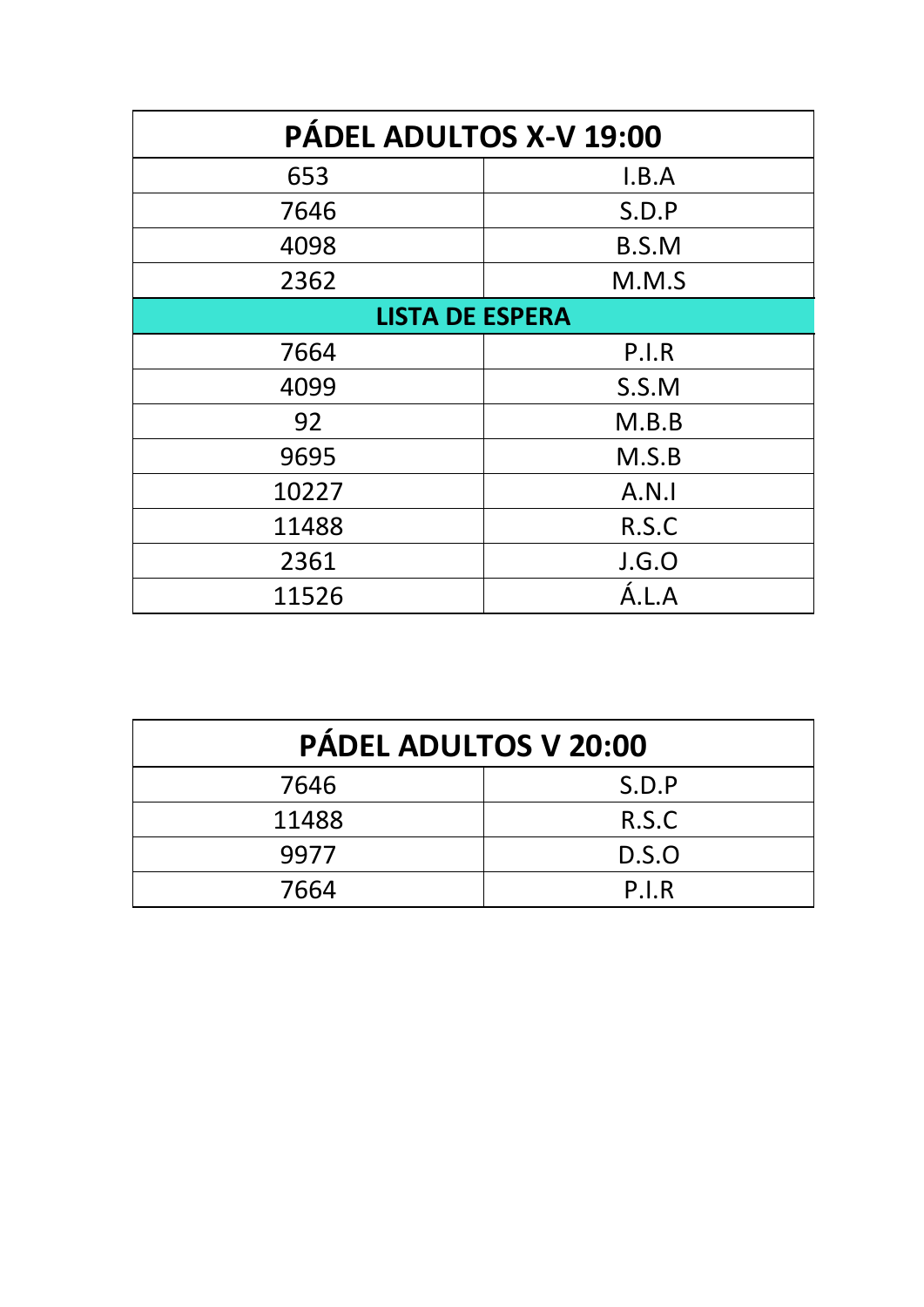| PÁDEL INFANTIL L-X 17:00 |       |  |
|--------------------------|-------|--|
| 11124                    | A.M.Q |  |
| 6789                     | M.A.C |  |
| 8297                     | A.A.C |  |
| 8407                     | S.M.A |  |

| PÁDEL INFANTIL L-X 18:00 |       |  |
|--------------------------|-------|--|
| 8439                     | J.S.M |  |
| 9302                     | L.L.E |  |
| 8297                     | A.A.C |  |
| 10274                    | O.M.Q |  |
| <b>LISTA DE ESPERA</b>   |       |  |
| 4687                     | O.A.C |  |
| 6789                     | M.A.C |  |
| 11124                    | A.M.Q |  |
| 5152                     | U.G.D |  |
| 8510                     | R.G.C |  |
| 8407                     | S.M.A |  |

| <b>PÁDEL INFANTIL M-J 17:00</b> |       |
|---------------------------------|-------|
| QAD                             | S.M.A |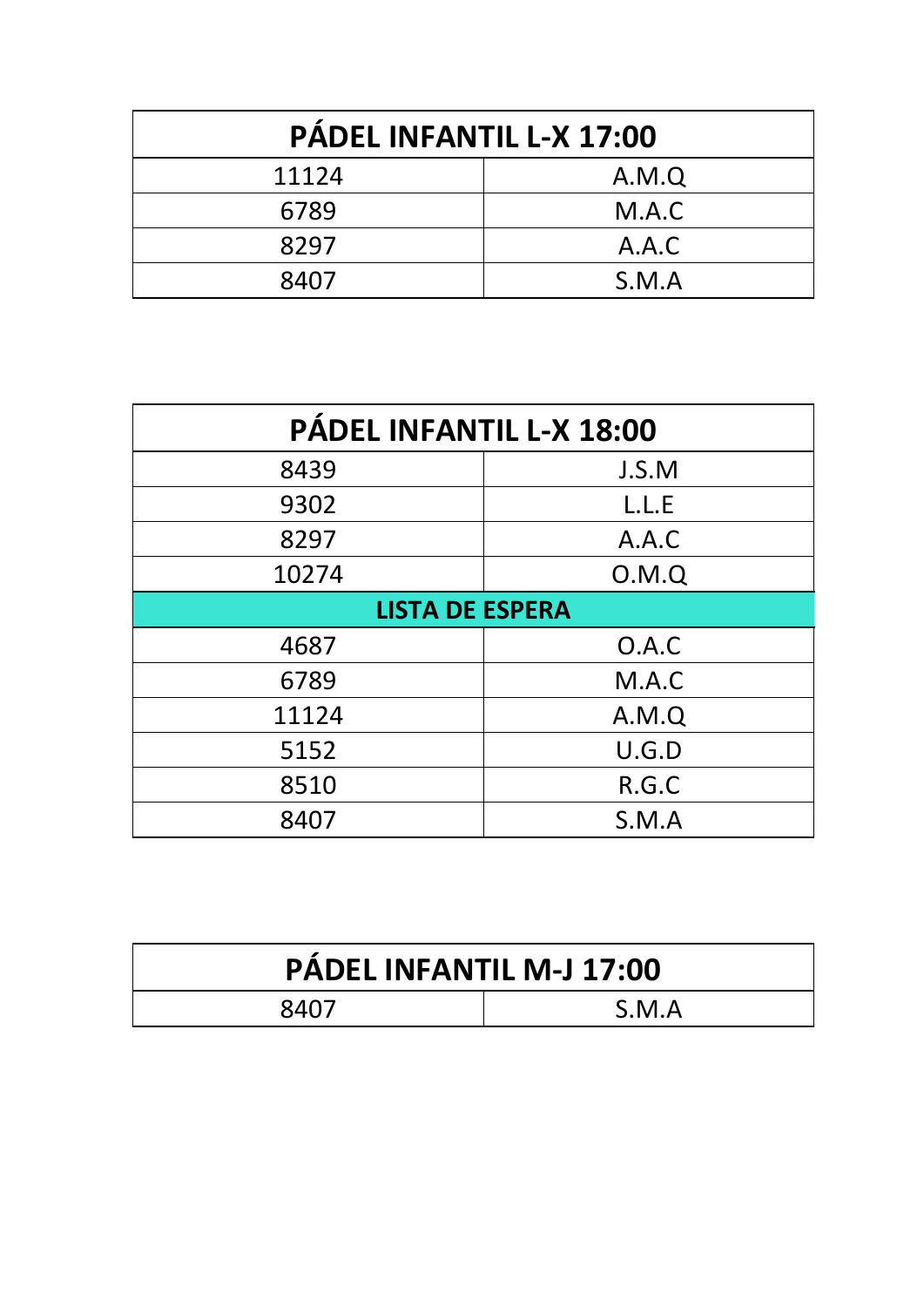| PÁDEL INFANTIL M-J 18:00 |       |  |
|--------------------------|-------|--|
| 8439                     | J.S.M |  |
| 5478                     | M.F.F |  |
| 9302                     | L.L.E |  |
| 10274                    | O.M.Q |  |
| <b>LISTA DE ESPERA</b>   |       |  |
| 4687                     | O.A.C |  |
| 4501                     | A.R.F |  |
| 8850                     | T.V.G |  |
| 8407                     | S.M.A |  |

| PÁDEL INFANTIL V 17:00 |       |  |
|------------------------|-------|--|
| 808                    | R.P.C |  |
| 10274                  | O.M.Q |  |
| 8297                   | A.A.C |  |
| 6789                   | M.A.C |  |
| <b>LISTA DE ESPERA</b> |       |  |
| 7397                   | P.D.H |  |
| 1249                   | A.V.S |  |
| 11124                  | A.M.Q |  |
| 776                    | S.C.P |  |
| 424                    | I.J.G |  |
| 4433                   | U.E.J |  |
| 8301                   | I.M.B |  |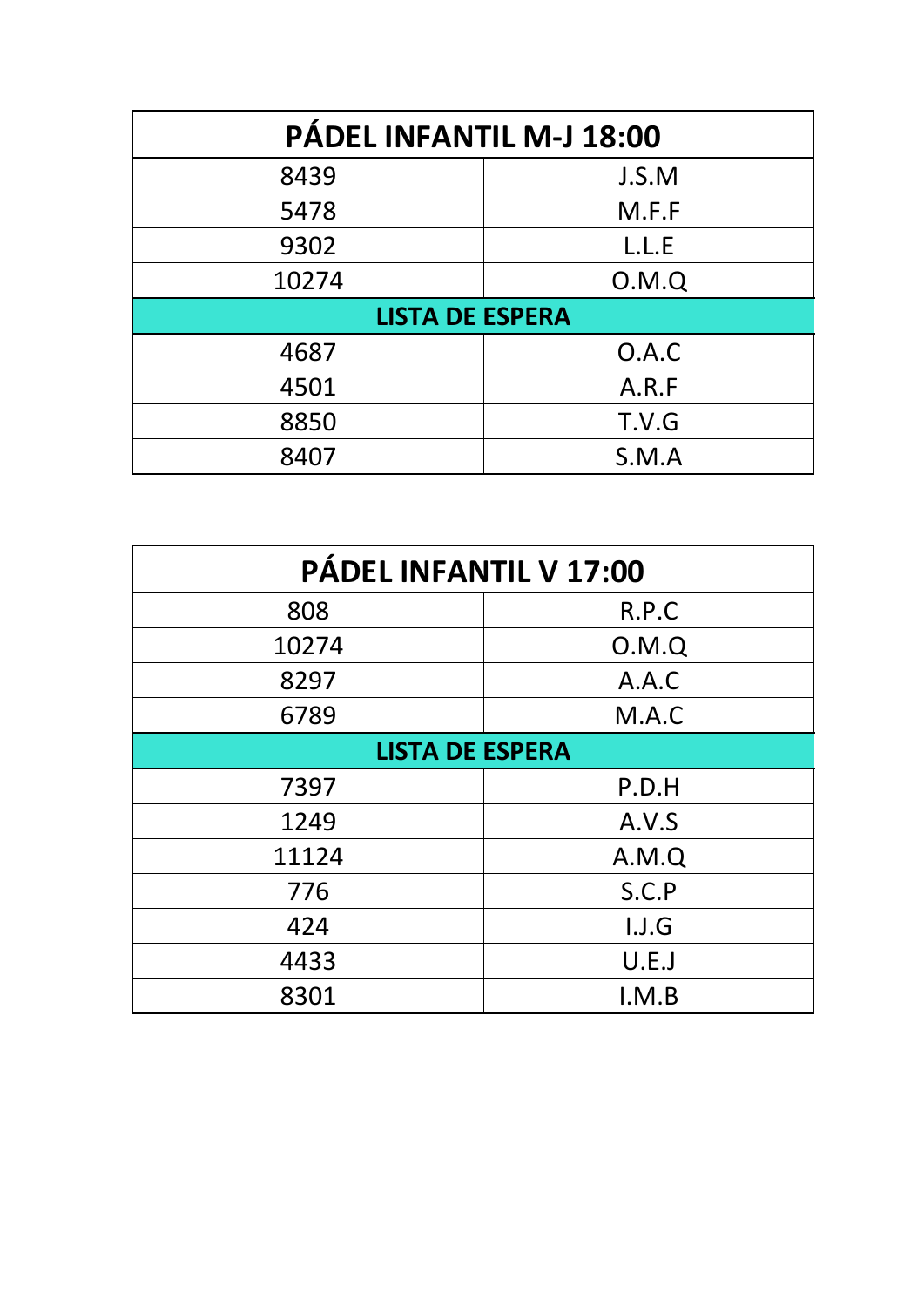| PÁDEL INFANTIL V 18:00 |       |  |
|------------------------|-------|--|
| 5623                   | A.J.G |  |
| 9319                   | M.G.L |  |
| 6789                   | M.A.C |  |
| 10144                  | M.J.V |  |
| <b>LISTA DE ESPERA</b> |       |  |
| 8297                   | A.A.C |  |
| 1249                   | A.V.S |  |
| 11124                  | A.M.Q |  |
| 10274                  | O.M.Q |  |
| 7397                   | P.D.H |  |
| 8301                   | I.M.B |  |
| 6707                   | A.A.A |  |
| 11057                  | H.B.R |  |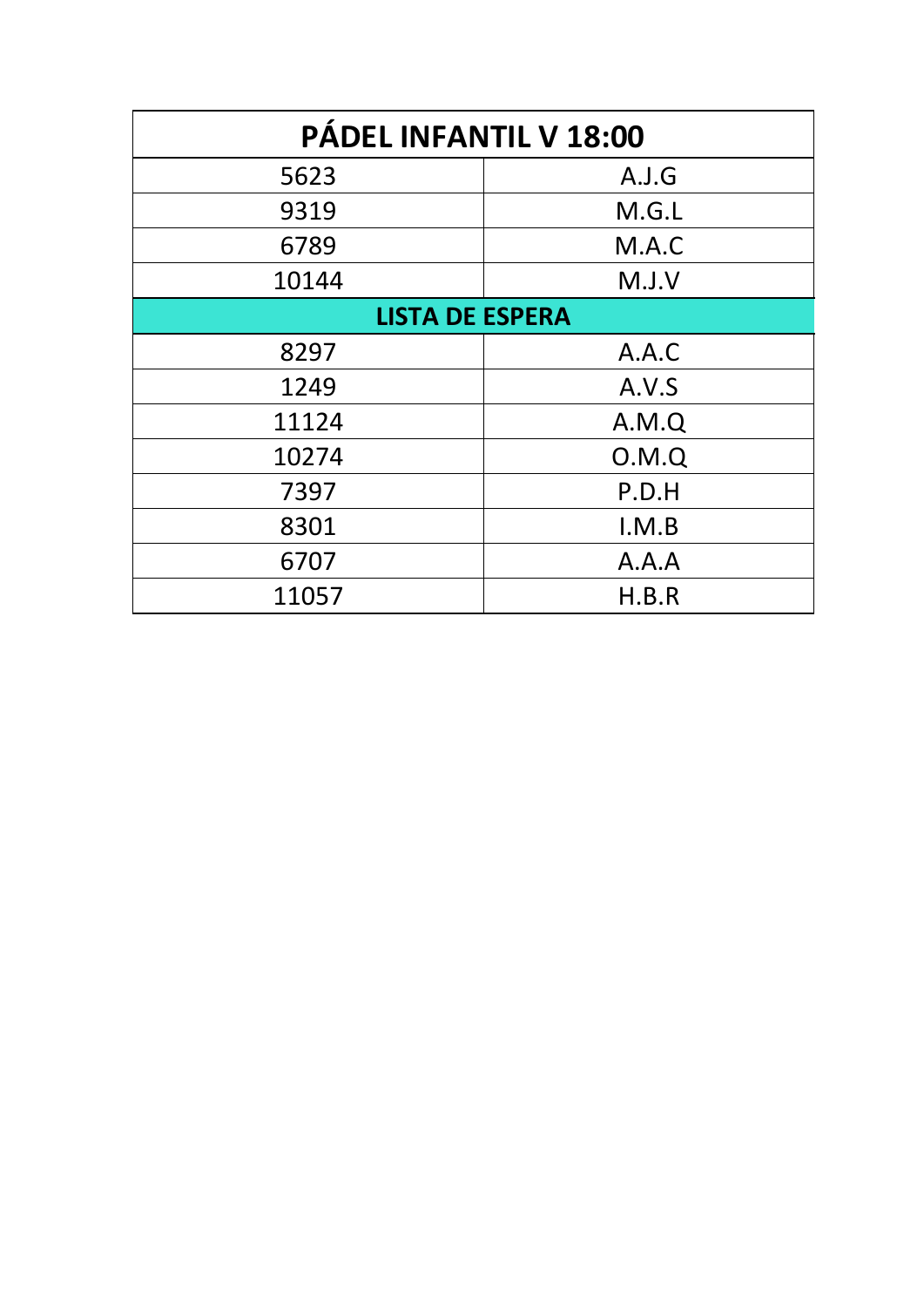| <b>BABY 1 L 16:30</b>  |       |  |
|------------------------|-------|--|
| 11561                  | M.J.L |  |
| 11730                  | M.T.B |  |
| 11701                  | L.G.L |  |
| 11728                  | L.M.C |  |
| <b>LISTA DE ESPERA</b> |       |  |
| 11812                  | M.C.B |  |
| 11707                  | L.M.S |  |
| 11784                  | L.A.G |  |
| 11817                  |       |  |

| <b>BABY 1 M-J 16:00</b> |       |  |
|-------------------------|-------|--|
| 11561                   | M.J.L |  |
| 11714                   | H.G.C |  |
| 11398                   | C.M.C |  |
| 11784                   | L.A.G |  |

| <b>BABY 1 X-V 16:00</b> |       |
|-------------------------|-------|
| 11561                   | M.J.L |
| 11714                   | H.G.C |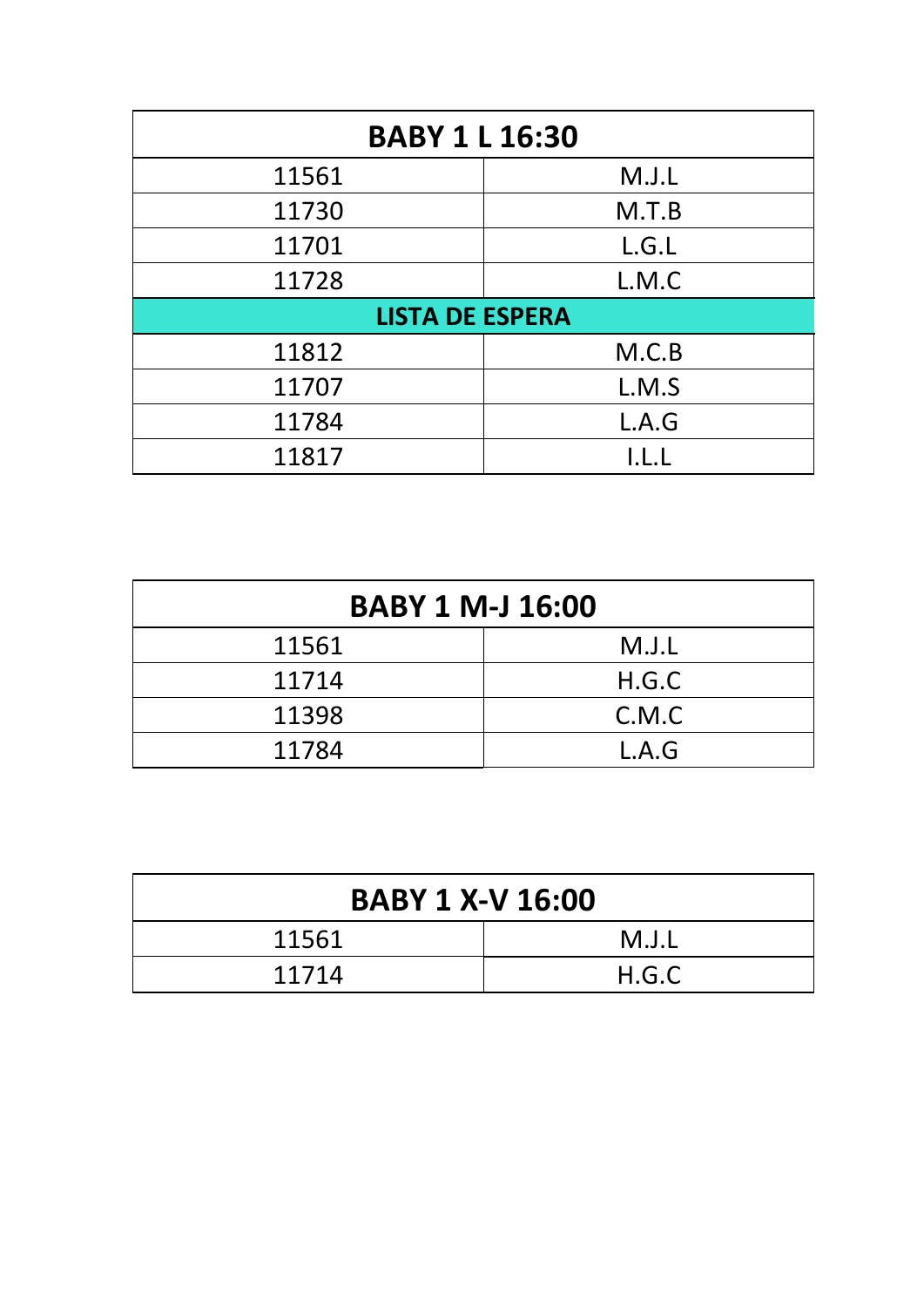| <b>BABY 2 L 17:00</b>  |       |  |
|------------------------|-------|--|
| 11126                  | M.V.B |  |
| 11722                  | M.G.T |  |
| 11601                  | J.C.M |  |
| 11755                  | A.P.A |  |
| <b>LISTA DE ESPERA</b> |       |  |
| 6076                   | L.L.B |  |
| 11814                  | M.M.R |  |

| <b>BABY 2 M-J 16:30</b> |       |  |
|-------------------------|-------|--|
| 11345                   | A.M.M |  |
| 11721                   | I.A.G |  |
| 11126                   | M.V.B |  |
| 11021                   | O.L.R |  |
| <b>LISTA DE ESPERA</b>  |       |  |
| 6076                    | L.L.B |  |
| 11601                   | J.C.M |  |

| <b>BABY 2 X-V 16:30</b> |       |  |
|-------------------------|-------|--|
| 11345                   | A.M.M |  |
| 11721                   | I.A.G |  |
| 6076                    | L.L.B |  |
| 11601                   | J.C.M |  |
| <b>LISTA DE ESPERA</b>  |       |  |
| 11803                   | A.P.R |  |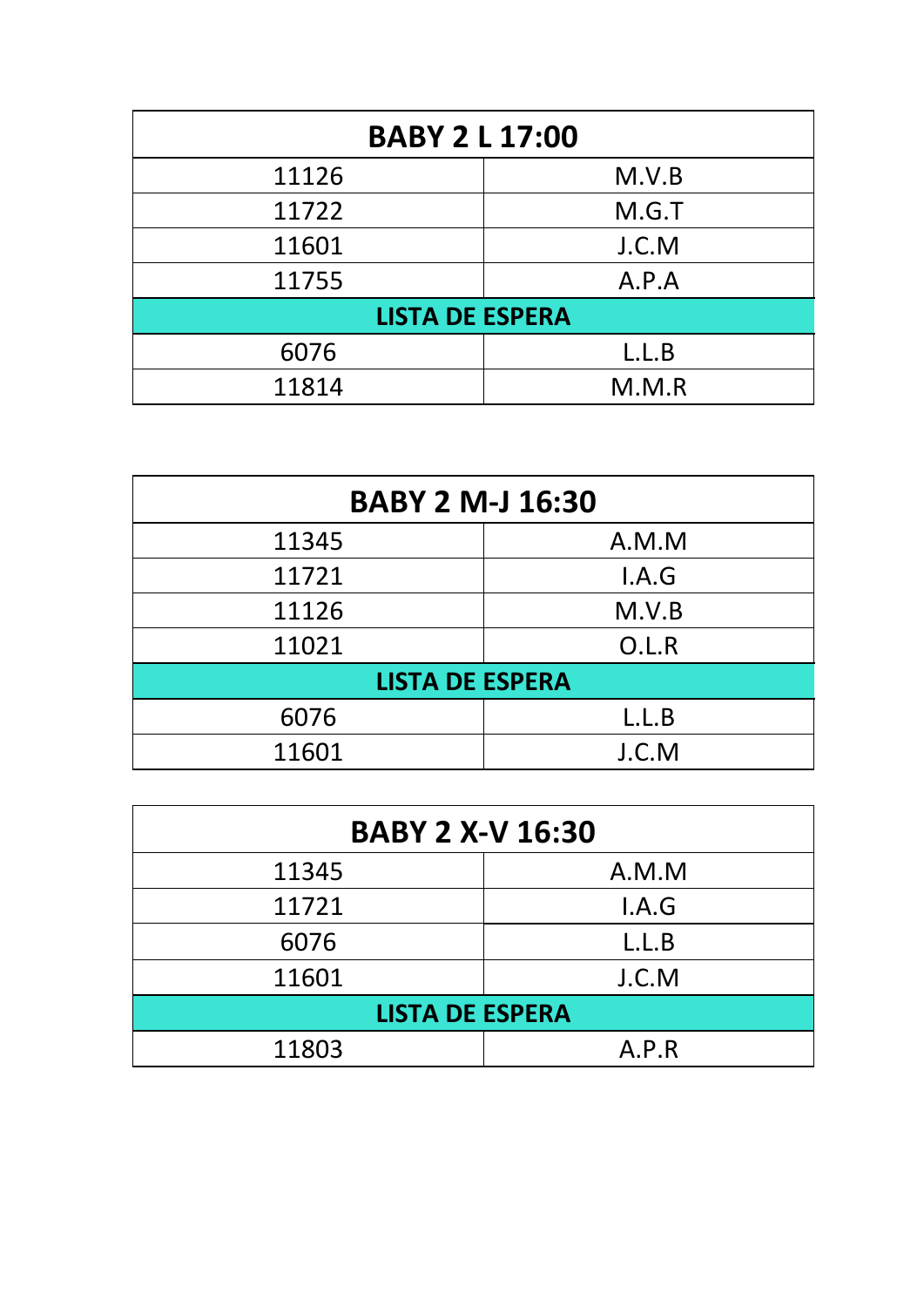| <b>BABY 3 L-X 17:00</b> |       |  |
|-------------------------|-------|--|
| 10519                   | U.C.L |  |
| 6393                    | N.E.P |  |
| 10654                   | G.C.V |  |
| 10448                   | S.B.D |  |
| <b>LISTA DE ESPERA</b>  |       |  |
| 11310                   | Y.O.B |  |
| 10951                   | M.P.P |  |
| 10365                   | M.G.N |  |
| 11165                   | M.M.R |  |
| 11318                   | L.B.L |  |
| 11708                   | N.R.Z |  |
| 10371                   | A.O.B |  |

| <b>BABY 3 M-J 17:00</b> |       |  |
|-------------------------|-------|--|
| 10262                   | L.B.H |  |
| 10519                   | U.C.L |  |
| 6393                    | N.E.P |  |
| 10654                   | G.C.V |  |
| <b>LISTA DE ESPERA</b>  |       |  |
| 10448                   | S.B.D |  |
| 10252                   | G.S.R |  |
| 10470                   | M.M.C |  |
| 11782                   | U.E.L |  |
| 10951                   | M.P.P |  |

| <b>BABY 3 V 17:00</b> |       |  |
|-----------------------|-------|--|
| 11165                 | M.M.R |  |
| 10981                 | M.S.G |  |
| 10672                 | M.M.L |  |
| 10371                 | A.O.B |  |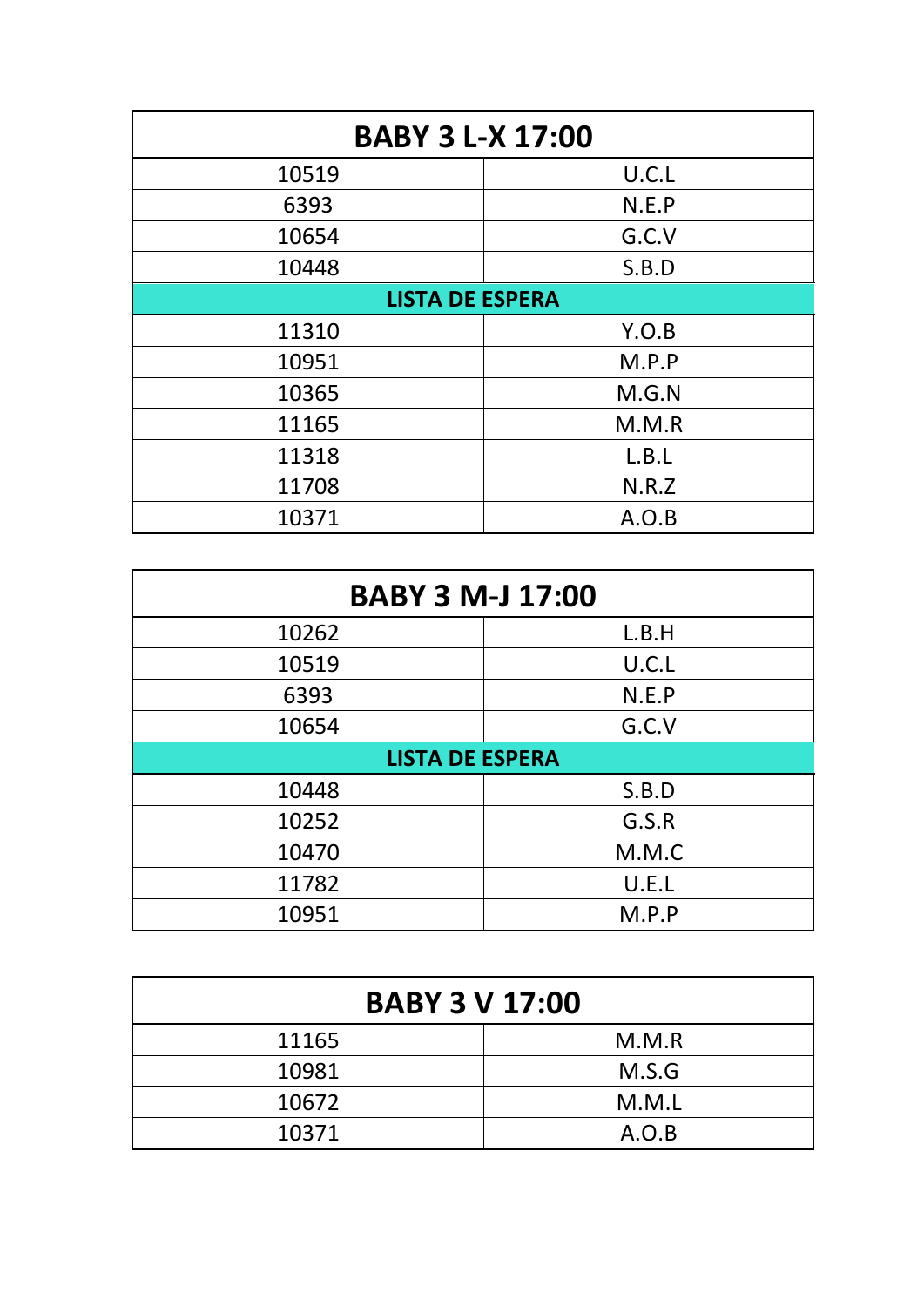| <b>INICIACIÓN INFANTIL LX 17:30</b> |              |  |
|-------------------------------------|--------------|--|
| 10319                               | <b>S.I.D</b> |  |
| 9076                                | L.D.H        |  |
| 7803                                | M.G.S        |  |
| 8120                                | A.E.C        |  |
| 10653                               | L.C.V        |  |
| 10348                               | L.B.U        |  |
| 10366                               | A.C.R        |  |
| 11313                               | U.E.C        |  |
| 10501                               | L.H.G        |  |
| 10282                               | S.V.B        |  |
| 11104                               | S.A.H        |  |
| 9572                                | A.O.A        |  |
| <b>LISTA DE ESPERA</b>              |              |  |
| 9082                                | L.R.S        |  |
| 11792                               | A.A.A        |  |
| 9588                                | A.A.M        |  |
| 11801                               | L.C.1        |  |
| 11116                               | J.A.A        |  |
| 9878                                | P.M.R        |  |
| 11715                               | G.C.F        |  |
| 9243                                | M.E.P        |  |
| 11477                               | N.L.B        |  |
| 11777                               | L.L.P        |  |
| 10610                               | A.Z.N        |  |
| 11400                               | A.C.B        |  |
| 10325                               | S.N.P        |  |
| 9640                                | A.U.D        |  |
| 9641                                | J.U.D        |  |
| 7560                                | I.P.M        |  |
| 11580                               | A.M.V        |  |
| 10480                               | A.P.Q        |  |
| 8762                                | O.L.1        |  |
| 10779                               | L.C.P        |  |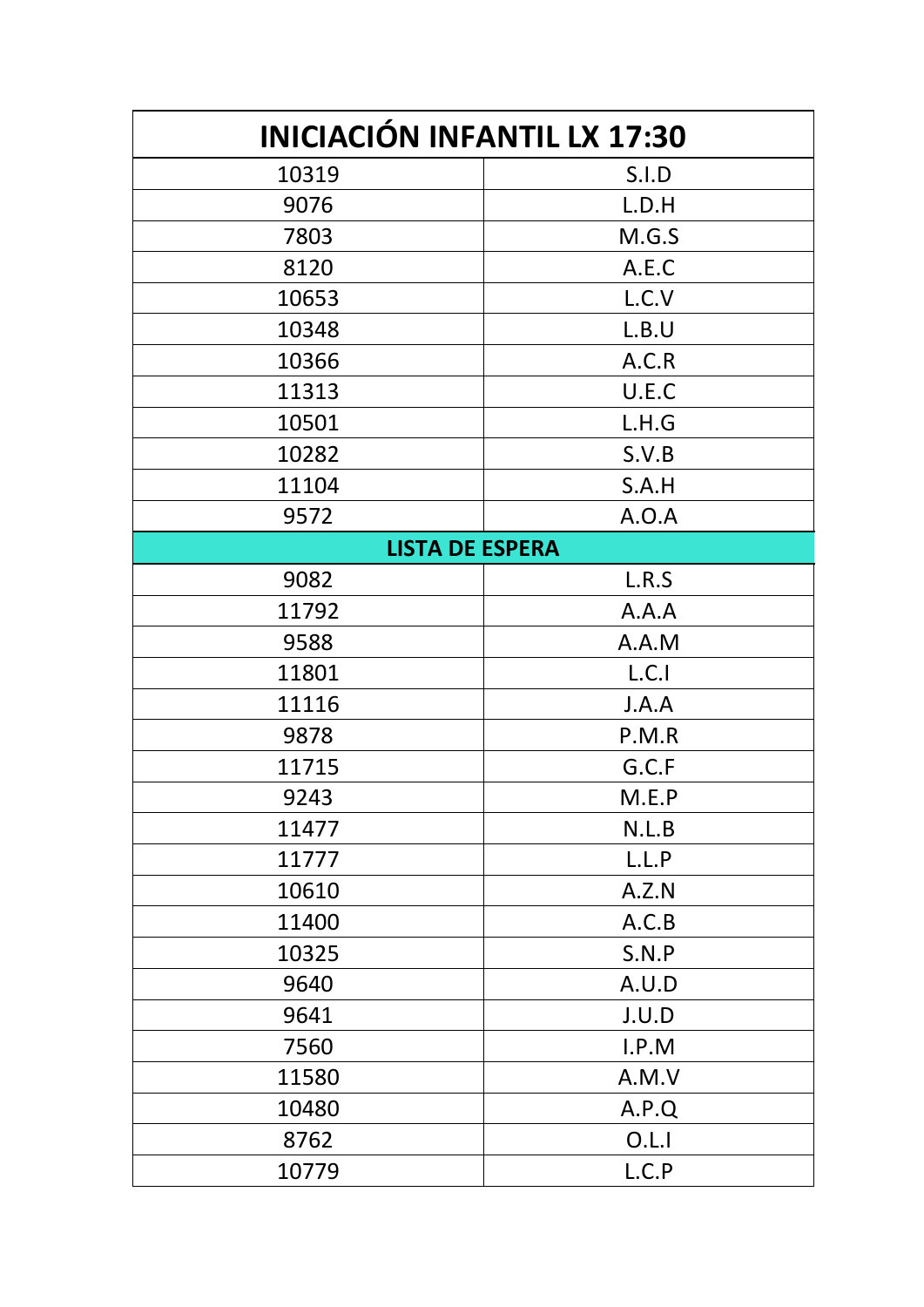# **INICIACIÓN INFANTIL L-X 18:30**

| 6393                   | N.E.P |  |
|------------------------|-------|--|
| 10319                  | S.I.D |  |
| 9076                   | L.D.H |  |
| 9220                   | E.T.M |  |
| 10498                  | E.C.L |  |
| 10501                  | L.H.G |  |
| <b>LISTA DE ESPERA</b> |       |  |
| 9572                   | A.O.A |  |
| 10282                  | S.V.B |  |
| 9082                   | L.R.S |  |
| 9243                   | M.E.P |  |
| 11400                  | A.C.B |  |
| 10610                  | A.Z.N |  |
| 10480                  | A.P.Q |  |
| 11116                  | J.Á.Á |  |
| 11741                  | I.S.N |  |
| 11477                  | N.L.B |  |
| 11792                  | A.Á.Á |  |
| 9878                   | P.M.R |  |
| 11777                  | L.L.P |  |
| 10325                  | S.N.P |  |
| 8762                   | O.L.1 |  |
| 10779                  | L.C.P |  |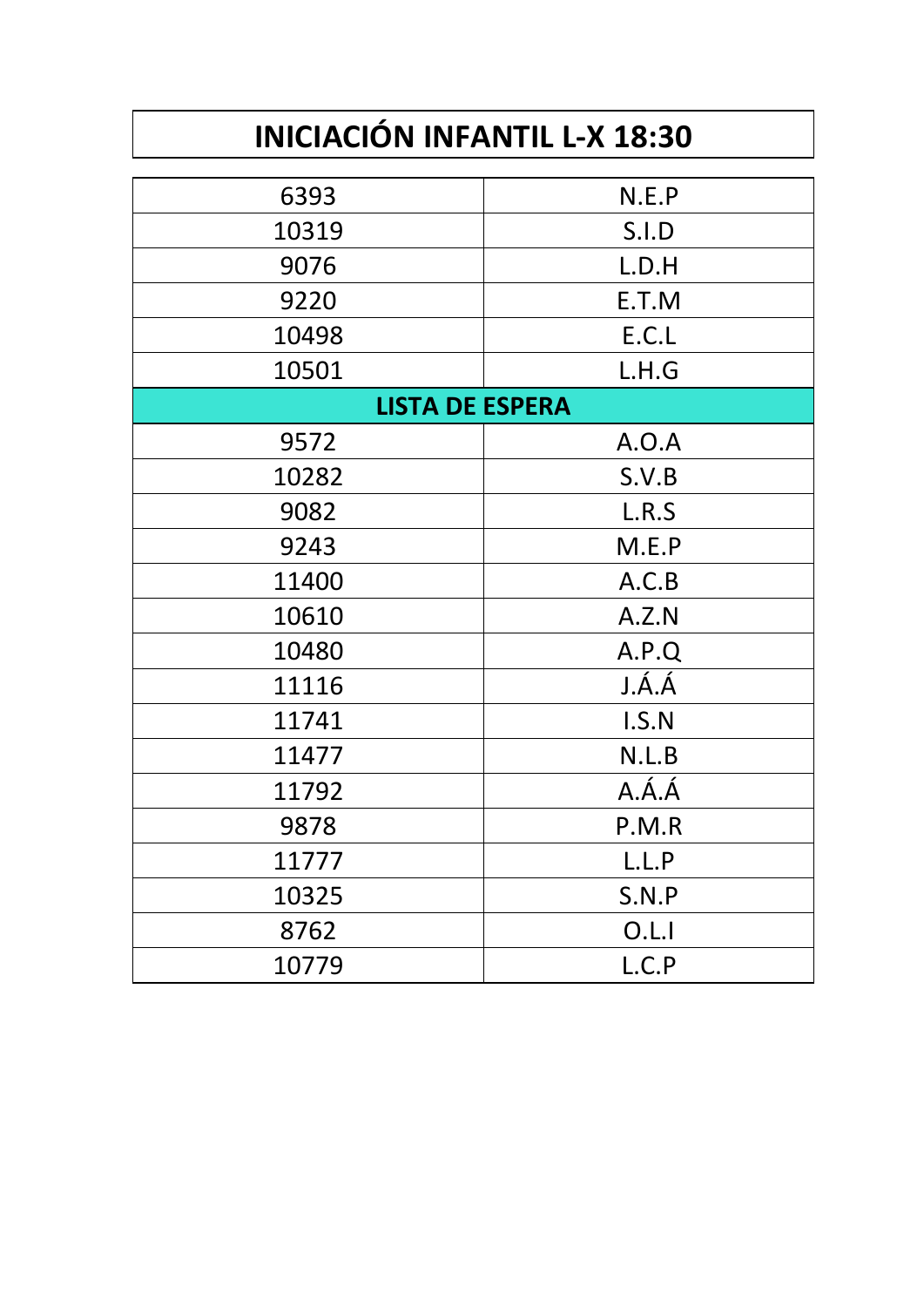| <b>INICIACIÓN INFANTIL M-J 17:30</b> |       |  |
|--------------------------------------|-------|--|
| 10244                                | M.M.M |  |
| 3220                                 | U.N.R |  |
| 6393                                 | N.E.P |  |
| 10319                                | S.I.D |  |
| 9076                                 | L.D.H |  |
| 7803                                 | M.G.S |  |
| 8120                                 | A.E.C |  |
| 10653                                | L.C.V |  |
| 10366                                | A.C.R |  |
| 11313                                | U.E.C |  |
| 10501                                | L.H.G |  |
| 11428                                | A.O.B |  |
| <b>LISTA DE ESPERA</b>               |       |  |
| 10282                                | S.V.B |  |
| 9082                                 | L.R.S |  |
| 11720                                | I.A.G |  |
| 10577                                | D.A.F |  |
| 7560                                 | I.P.M |  |
| 11777                                | L.L.P |  |
| 9243                                 | M.E.P |  |
| 11276                                | C.D.C |  |
| 11114                                | Á.R.D |  |
| 11400                                | A.C.B |  |
| 11811                                | V.C.B |  |
| 9146                                 | E.D.N |  |
| 9057                                 | I.N.G |  |
| 10325                                | S.N.P |  |
| 11477                                | N.L.B |  |
| 11580                                | A.M.V |  |
| 11761                                | A.V.R |  |
| 10779                                | L.C.P |  |
| 544                                  | P.A.C |  |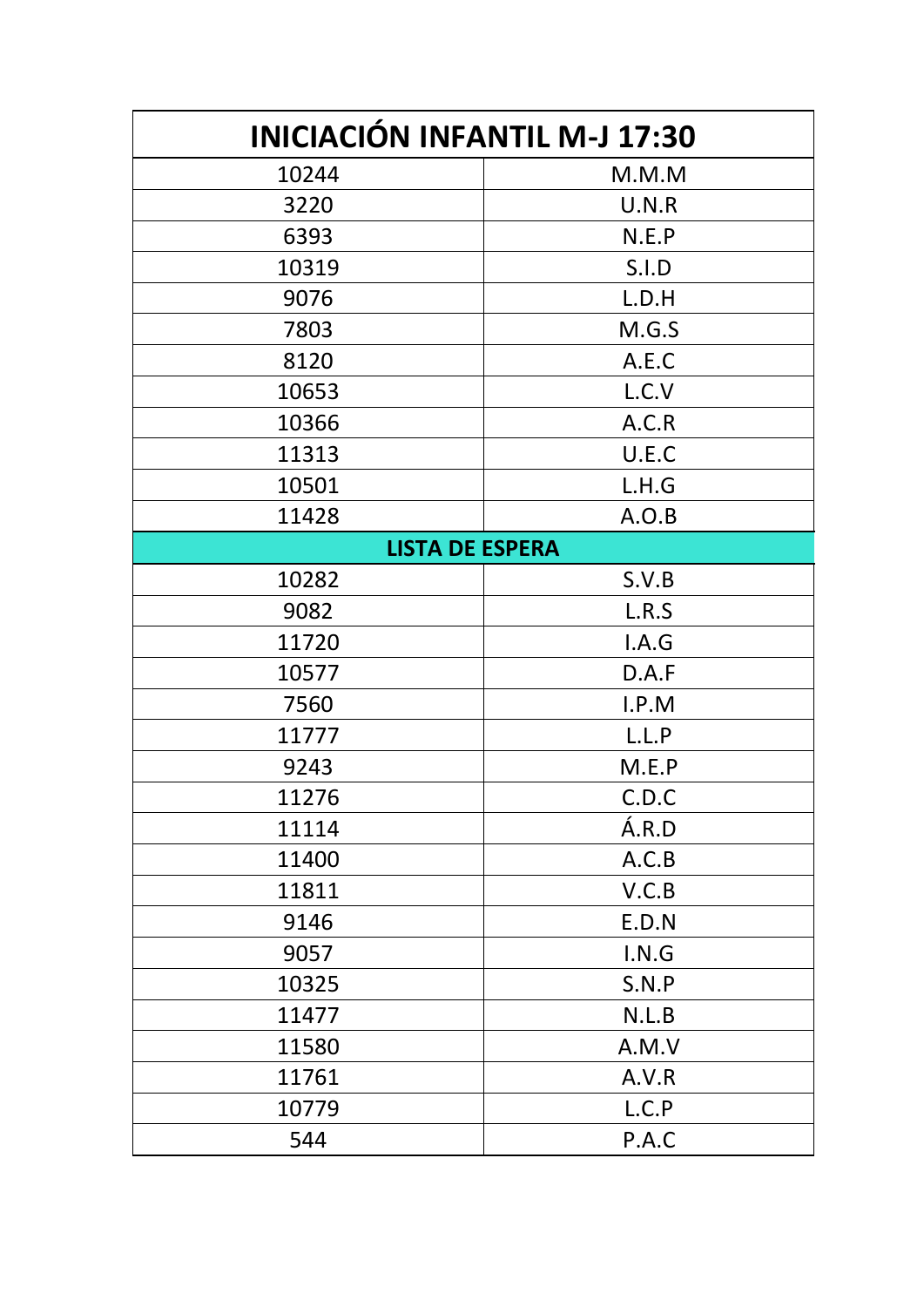# **INICIACIÓN INFANTIL M-J 18:30**

| 10244                  | M.M.M |  |
|------------------------|-------|--|
| 3220                   | U.N.R |  |
| 10319                  | S.I.D |  |
| 9076                   | L.D.H |  |
| 9220                   | E.T.M |  |
| 10498                  | E.C.L |  |
| <b>LISTA DE ESPERA</b> |       |  |
| 10501                  | L.H.G |  |
| 11428                  | A.O.B |  |
| 10282                  | S.V.B |  |
| 11737                  | M.G.A |  |
| 11720                  | I.A.G |  |
| 11738                  | O.G.A |  |
| 9082                   | L.R.S |  |
| 10577                  | D.A.F |  |
| 11715                  | G.C.F |  |
| 11580                  | A.M.V |  |
| 11297                  | S.A.F |  |
| 7560                   | I.P.M |  |
| 10325                  | S.N.P |  |
| 9243                   | M.E.P |  |
| 9146                   | E.D.N |  |
| 11400                  | A.C.B |  |
| 11477                  | N.L.B |  |
| 11114                  | Á.R.D |  |
| 11811                  | V.C.B |  |
| 11787                  | E.P.U |  |
| 11816                  | O.G.Q |  |
| 10779                  | L.C.P |  |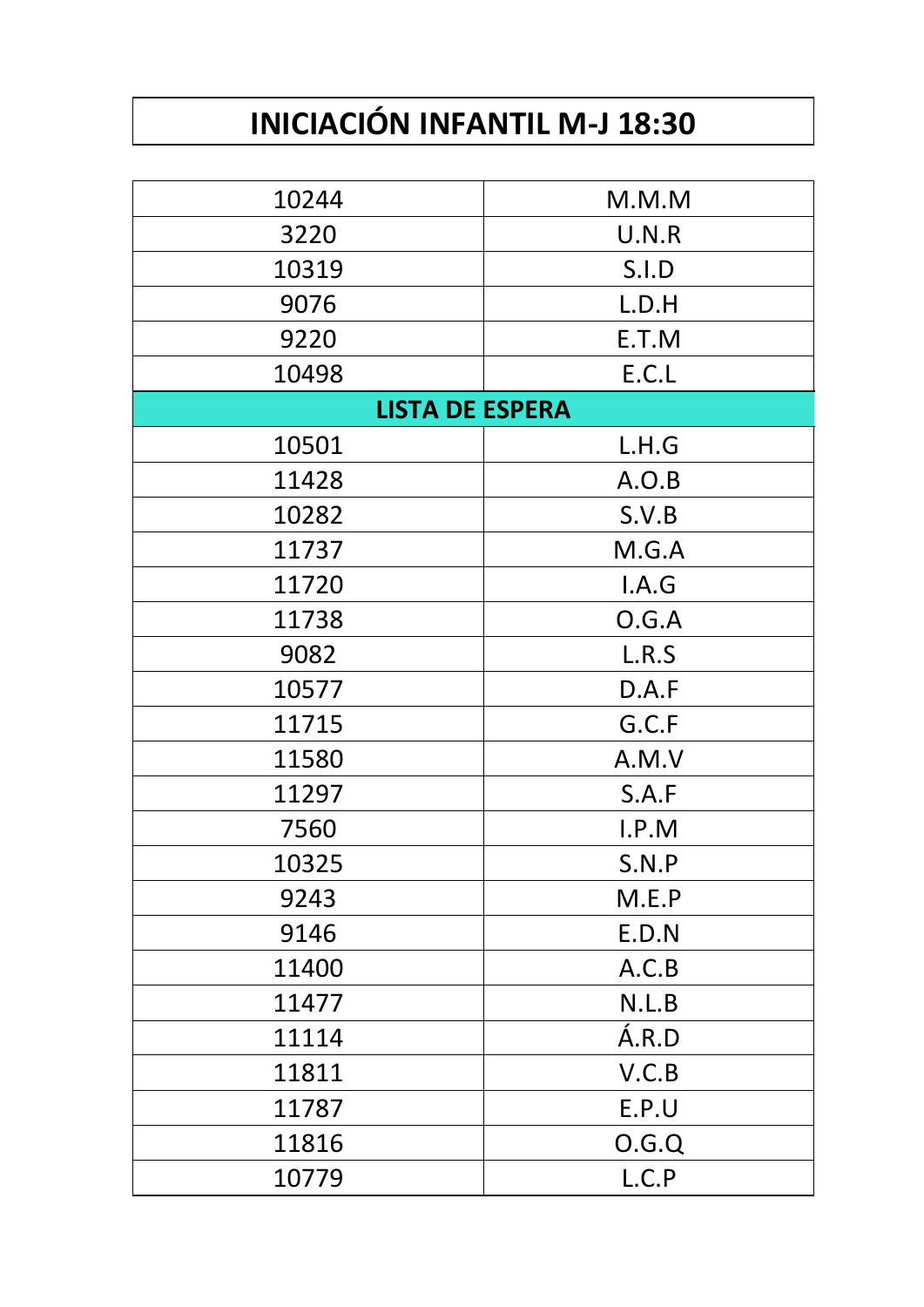# **INICIACIÓN INFANTIL V 17:30**

| 3220                   | U.N.R |
|------------------------|-------|
| 11280                  | M.L.G |
| 11249                  | I.C.B |
| 10870                  | O.R.A |
| 8120                   | A.E.C |
| 9214                   | L.R.L |
| 10348                  | L.B.U |
| 9576                   | D.M.C |
| 11313                  | U.E.C |
| 3908                   | M.M.S |
| 7560                   | I.P.M |
| 11114                  | A.R.D |
| <b>LISTA DE ESPERA</b> |       |
| 11809                  | I.A.M |
| 7673                   | L.F.R |
| 9924                   | T.G.G |
| 10570                  | D.A.R |
| 6126                   | A.H.G |
| 3408                   | C.P.G |
| 11813                  |       |
|                        | P.M.R |
| 10648                  | A.M.T |
| 10294                  | E.G.L |
| 11788                  | I.P.P |
| 9325                   | L.K.S |
| 11767                  | I.J.V |
| 10358                  | Á.M.P |
| 11715                  | G.C.F |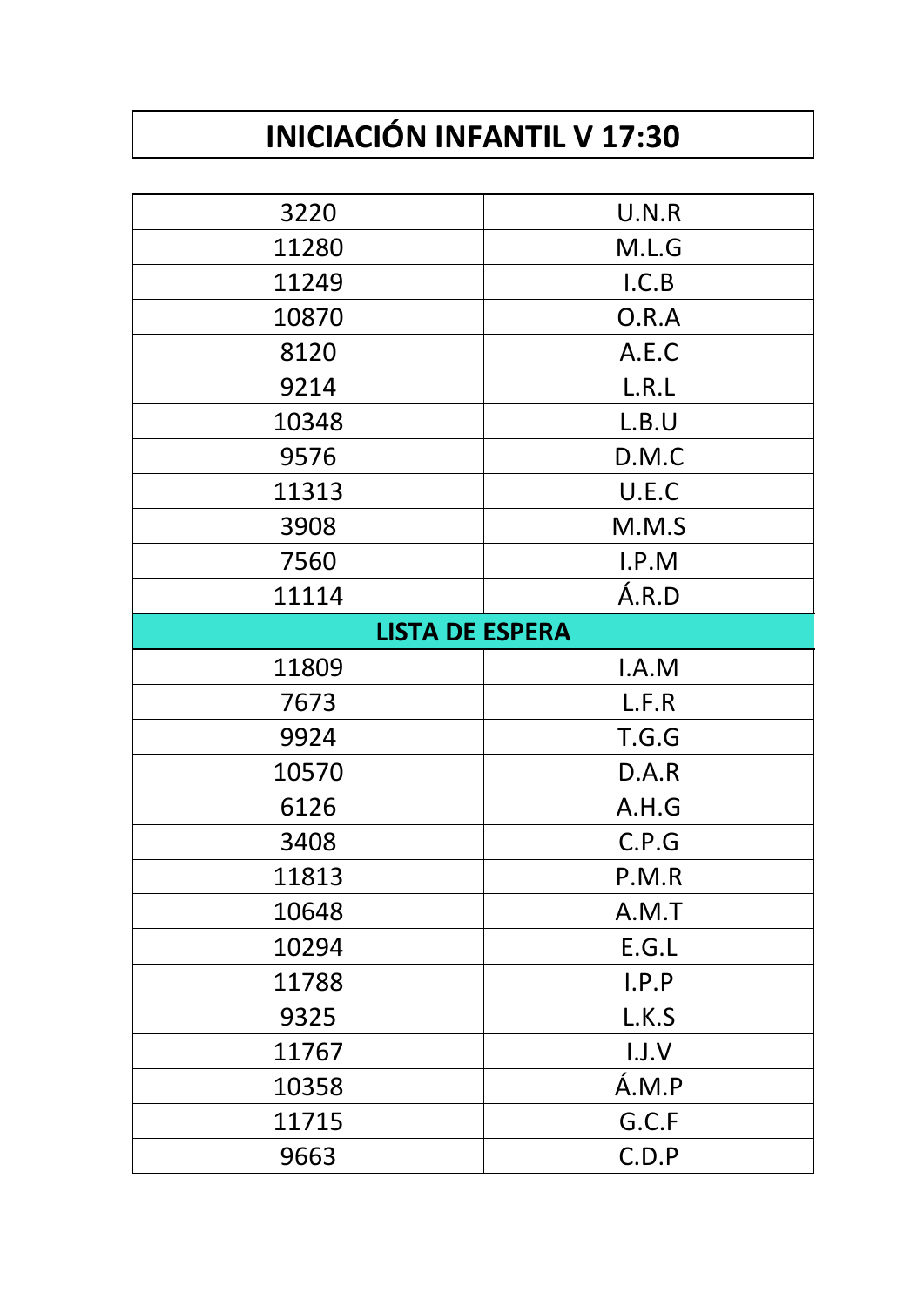| 11286 | J.V.G |
|-------|-------|
| 11116 | J.Á.Á |
| 11725 | S.G.T |
| 11783 | M.M.D |
| 7702  | E.F.R |
| 9057  | I.N.G |
| 11792 | A.A.A |
| 544   | P.A.C |
| 11086 | A.C.O |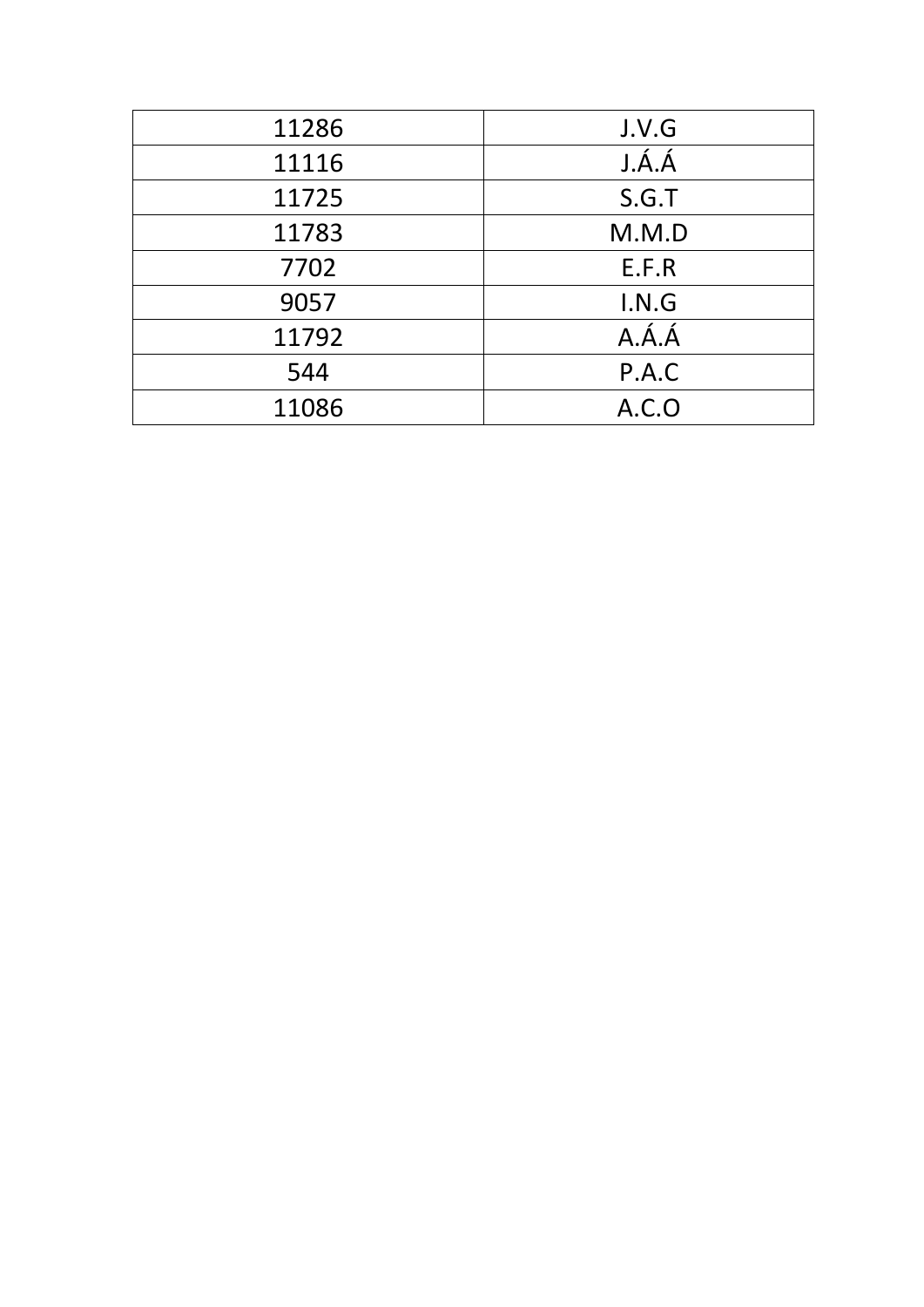| <b>INICIACIÓN INFANTIL V 18:30</b> |       |  |
|------------------------------------|-------|--|
| 3220                               | U.N.R |  |
| 11280                              | M.L.G |  |
| 11249                              | I.C.B |  |
| 10870                              | O.R.A |  |
| 9220                               | E.T.M |  |
| 9214                               | L.R.L |  |
| <b>LISTA DE ESPERA</b>             |       |  |
| 9576                               | D.M.C |  |
| 11428                              | A.O.B |  |
| 9179                               | L.T.B |  |
| 11804                              | M.Y.C |  |
| 10570                              | D.A.R |  |
| 11751                              | T.D.U |  |
| 11806                              | G.M.G |  |
| 11809                              | I.A.M |  |
| 11799                              | P.L.A |  |
| 11807                              | C.B.R |  |
| 11731                              | P.O.R |  |
| 11749                              | N.A.D |  |
| 11750                              | V.D.U |  |
| 11800                              | L.G.O |  |
| 11792                              | A.Á.Á |  |
| 11783                              | M.M.D |  |
| 7702                               | E.F.R |  |
| 11788                              | I.P.P |  |
| 11762                              | I.B.C |  |
| 9924                               | T.G.G |  |
| 11286                              | J.V.G |  |
| 11767                              | I.J.V |  |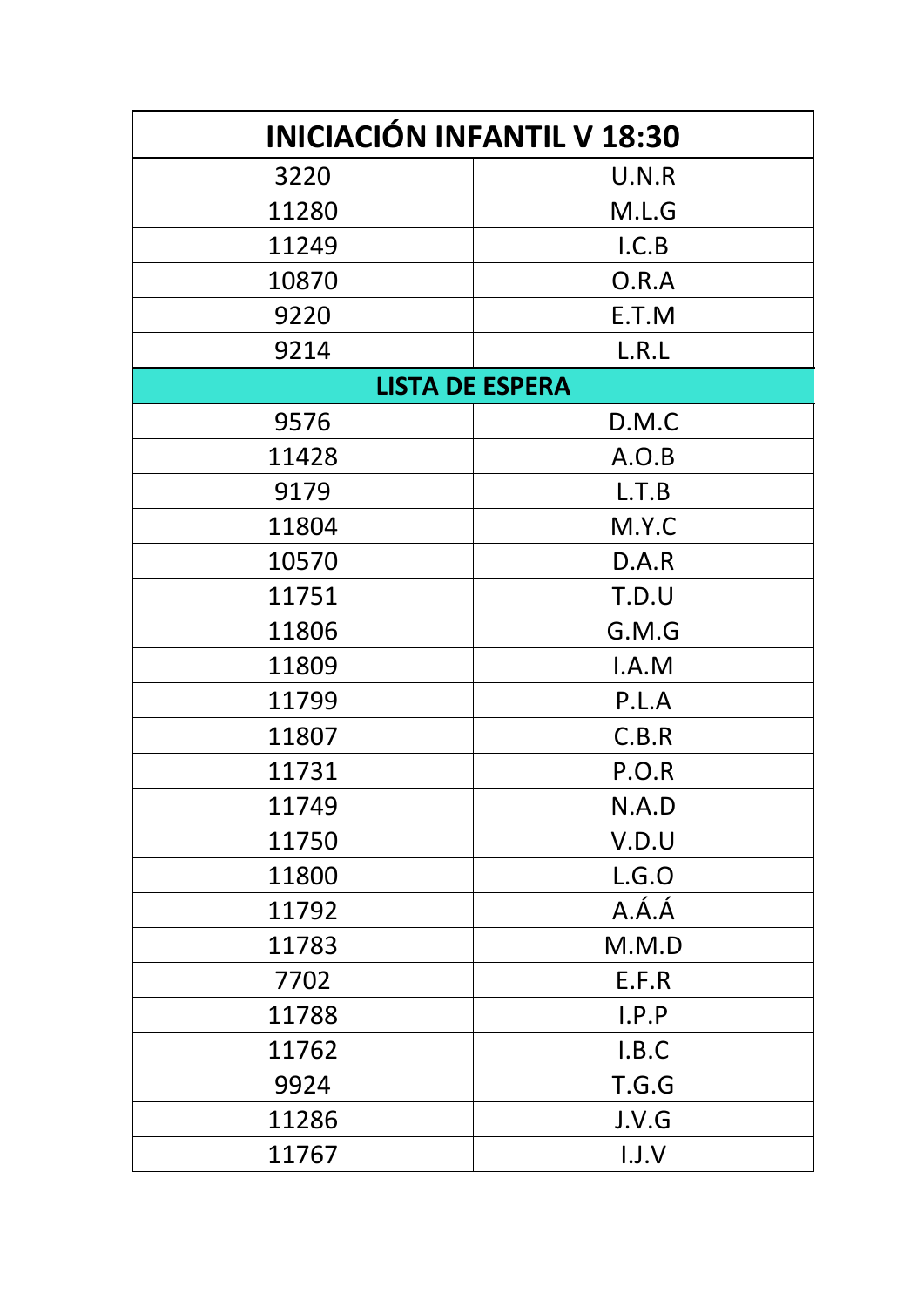| 11715 | G.C.F |
|-------|-------|
| 9663  | C.D.P |
| 11770 | M.O.R |
| 9057  | I.N.G |
| 11768 | A.F.D |
| 11781 | M.C.0 |
| 9673  | G.H.S |
| 9878  | P.M.R |
| 9013  | P.J.L |
| 7673  | L.F.R |
| 11116 | J.Á.Á |
| 11805 | P.A.M |
| 10745 | R.D.C |
| 6126  | A.H.G |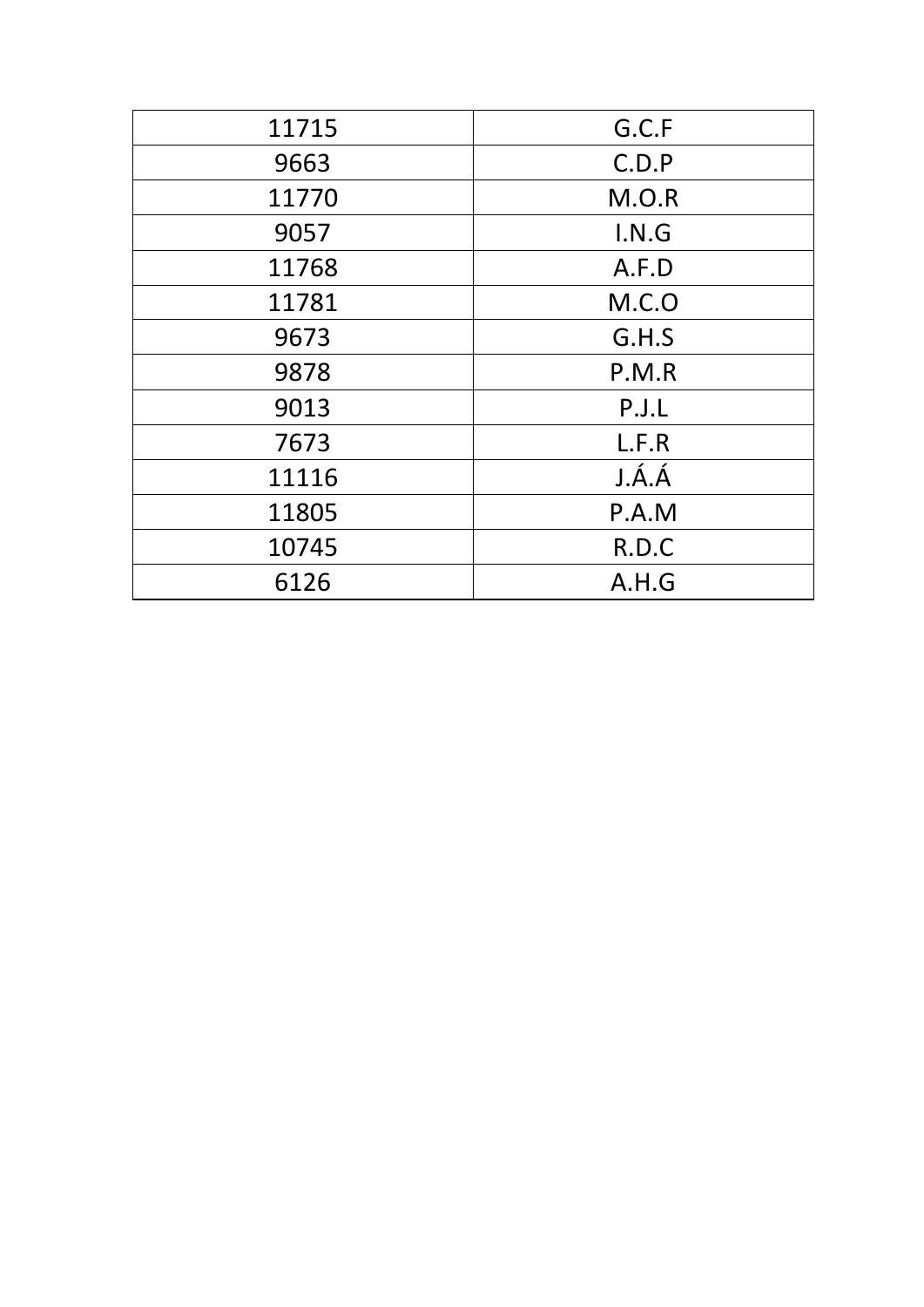| <b>INICIACIÓN INFANTIL V 19:30</b> |       |  |
|------------------------------------|-------|--|
| 11249                              | I.C.B |  |
| 9214                               | L.R.L |  |
| 11428                              | A.O.B |  |
| 9663                               | C.D.P |  |
| 11789                              | E.G.R |  |
| 11276                              | C.D.C |  |
| <b>LISTA DE ESPERA</b>             |       |  |
| 11791                              | J.V.Á |  |
| 10955                              | I.G.C |  |
| 11809                              | I.A.M |  |
| 11580                              | A.M.V |  |
| 11570                              | D.A.R |  |
| 9673                               | G.H.S |  |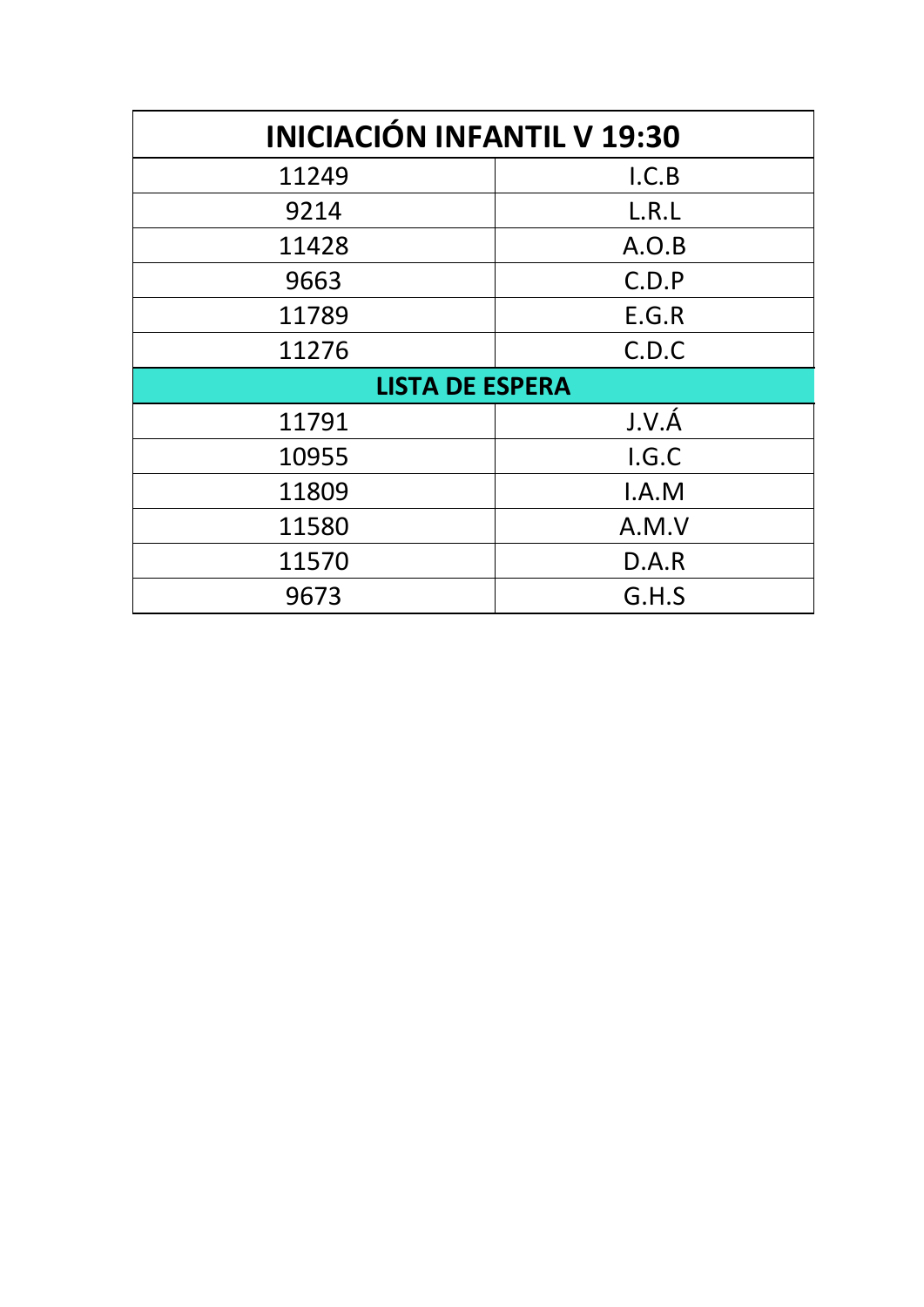| <b>MEDIO INFANTIL L-X 17:30</b> |       |  |
|---------------------------------|-------|--|
| 8673                            | D.I.G |  |
| 10269                           | A.G.G |  |
| 9093                            | L.P.S |  |
| 8935                            | D.P.D |  |
| 11004                           | M.A.O |  |
| 5682                            | M.Z.V |  |
| <b>LISTA DE ESPERA</b>          |       |  |
| 8233                            | E.M.G |  |
| 9629                            | E.J.G |  |
| 9628                            | E.A.H |  |

| <b>MEDIO INFANTIL L-X 18:30</b> |       |  |
|---------------------------------|-------|--|
| 10249                           | A.B.A |  |
| 9220                            | E.T.M |  |
| 5537                            | C.M.A |  |
| 10269                           | A.G.G |  |
| 9093                            | L.P.S |  |
| 8233                            | E.M.G |  |
| <b>LISTA DE ESPERA</b>          |       |  |
| 5682                            | M.Z.V |  |
| 11004                           | M.A.0 |  |
| 8935                            | D.P.D |  |
| 8932                            | E.G.F |  |
| 10284                           | I.S.P |  |
| 11716                           | S.G.D |  |
| 5237                            | I.G.C |  |
| 9617                            | J.O.B |  |
| 10640                           | E.G.P |  |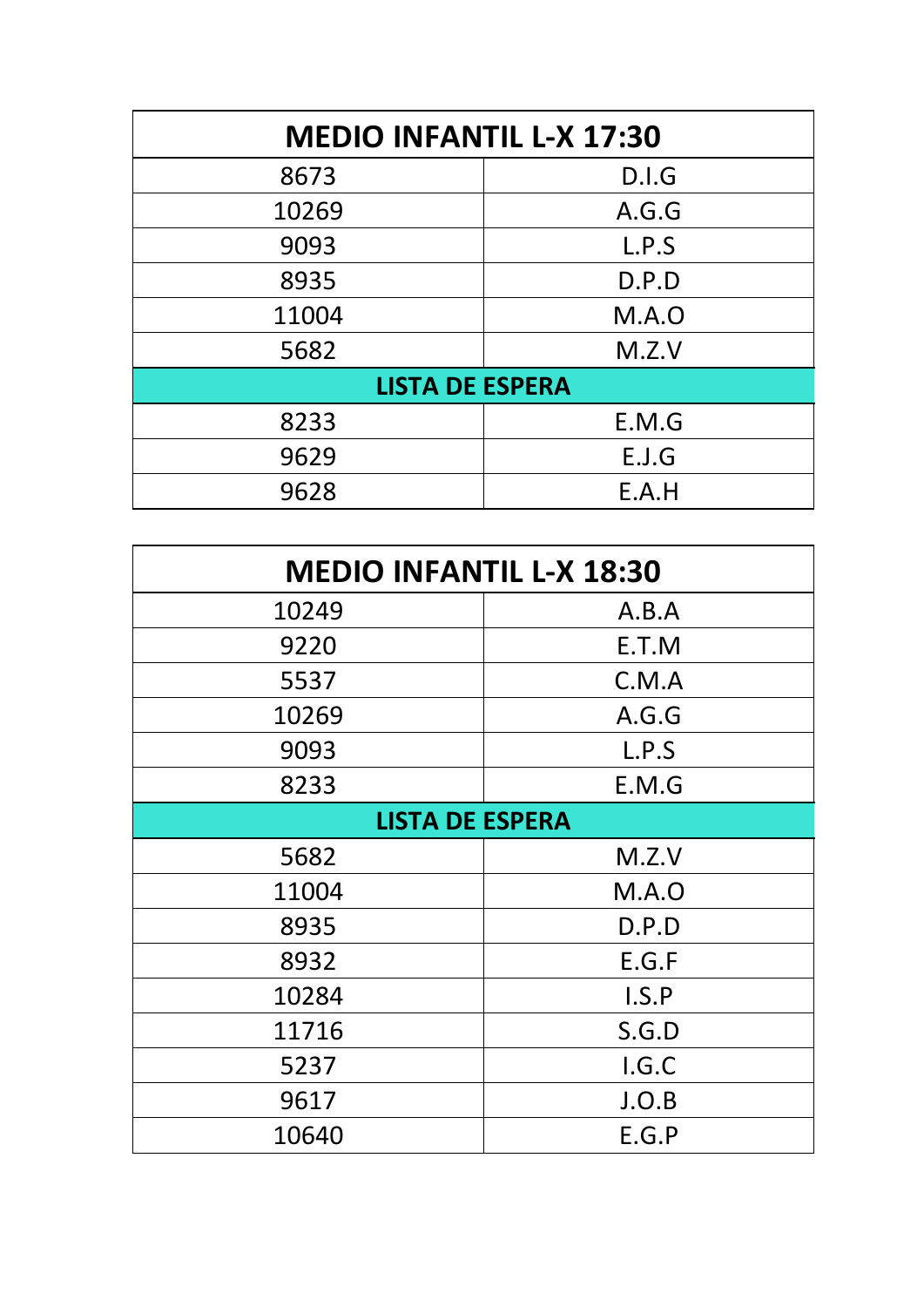# **MEDIO INFANTIL M-J 17:30**

| 8673                   | D.I.G |  |
|------------------------|-------|--|
| 10269                  | A.G.G |  |
| 9596                   | Y.G.R |  |
| 8975                   | O.C.1 |  |
| 8974                   | E.C.1 |  |
| 9093                   | L.P.S |  |
| <b>LISTA DE ESPERA</b> |       |  |
|                        |       |  |
| 10973                  | M.I.G |  |
| 11004                  | M.A.O |  |
| 8233                   | E.M.G |  |
| 8935                   | D.P.D |  |
| 8115                   | A.C.R |  |
| 11113                  | M.R.D |  |

# **MEDIO INFANTIL M-J 18:30**

| 10249                  | A.B.A |
|------------------------|-------|
| 10269                  | A.G.G |
| 11004                  | M.A.O |
| 8932                   | E.G.F |
| 9093                   | L.P.S |
| 8935                   | D.P.D |
|                        |       |
| <b>LISTA DE ESPERA</b> |       |
| 8233                   | E.M.G |
| 11113                  | M.R.D |
| 10284                  | I.S.P |
| 10978                  | H.G.G |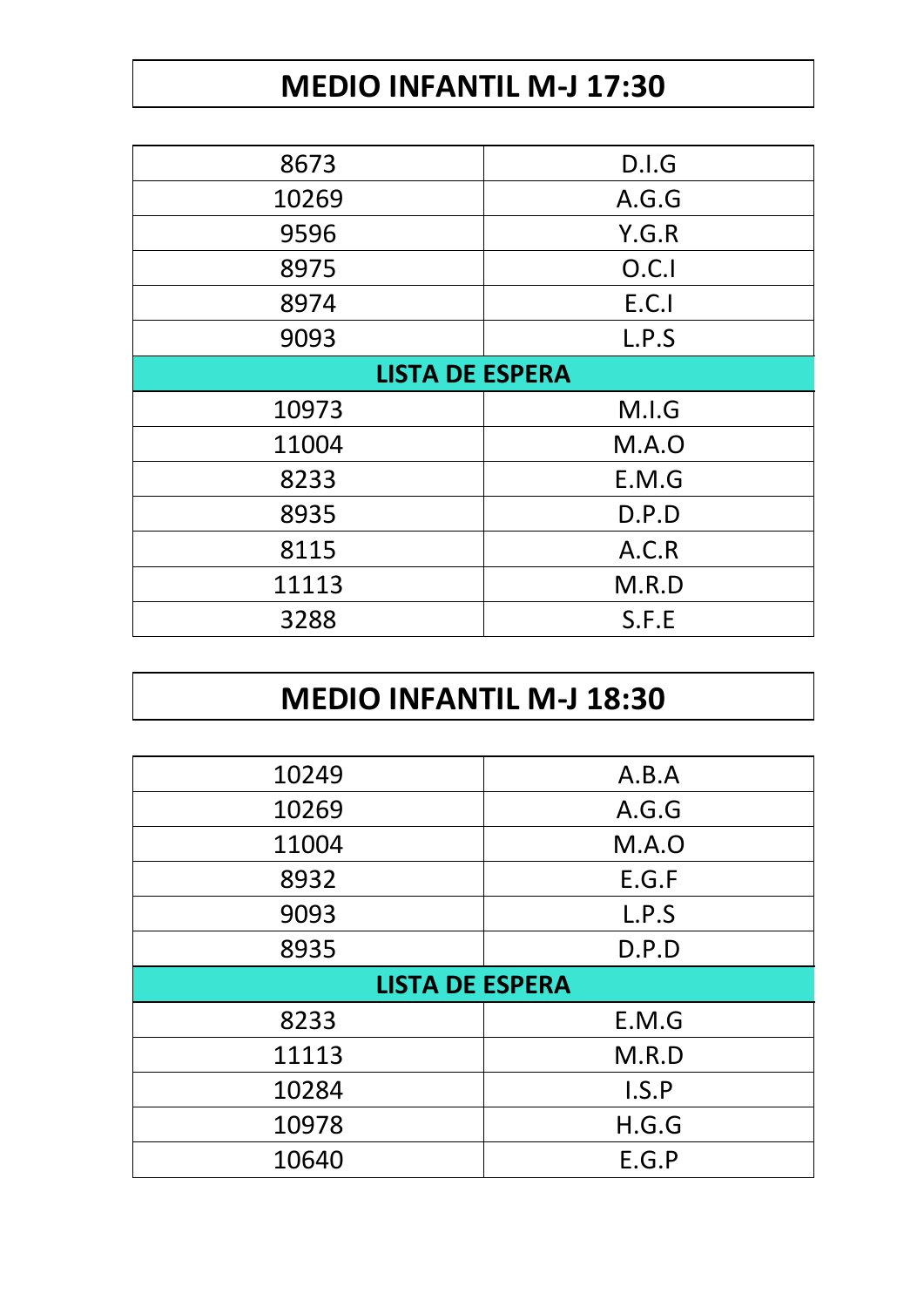| <b>MEDIO INFANTIL V 17:30</b> |       |  |
|-------------------------------|-------|--|
| 9785                          | N.A.M |  |
| 9319                          | M.G.L |  |
| 9320                          | E.G.L |  |
| 10712                         | S.L.G |  |
| 9845                          | L.R.B |  |
| 9810                          | I.M.M |  |
| <b>LISTA DE ESPERA</b>        |       |  |
| 9838                          | N.L.C |  |
| 10249                         | A.B.A |  |
| 10511                         | I.M.T |  |
| 10870                         | O.R.A |  |
| 9056                          | N.M.S |  |
| 9055                          | C.M.S |  |
| 10647                         | M.M.T |  |
| 8610                          | A.Z.F |  |
| 11113                         | M.R.D |  |
| 10336                         | M.E.R |  |
| 11011                         | M.M.P |  |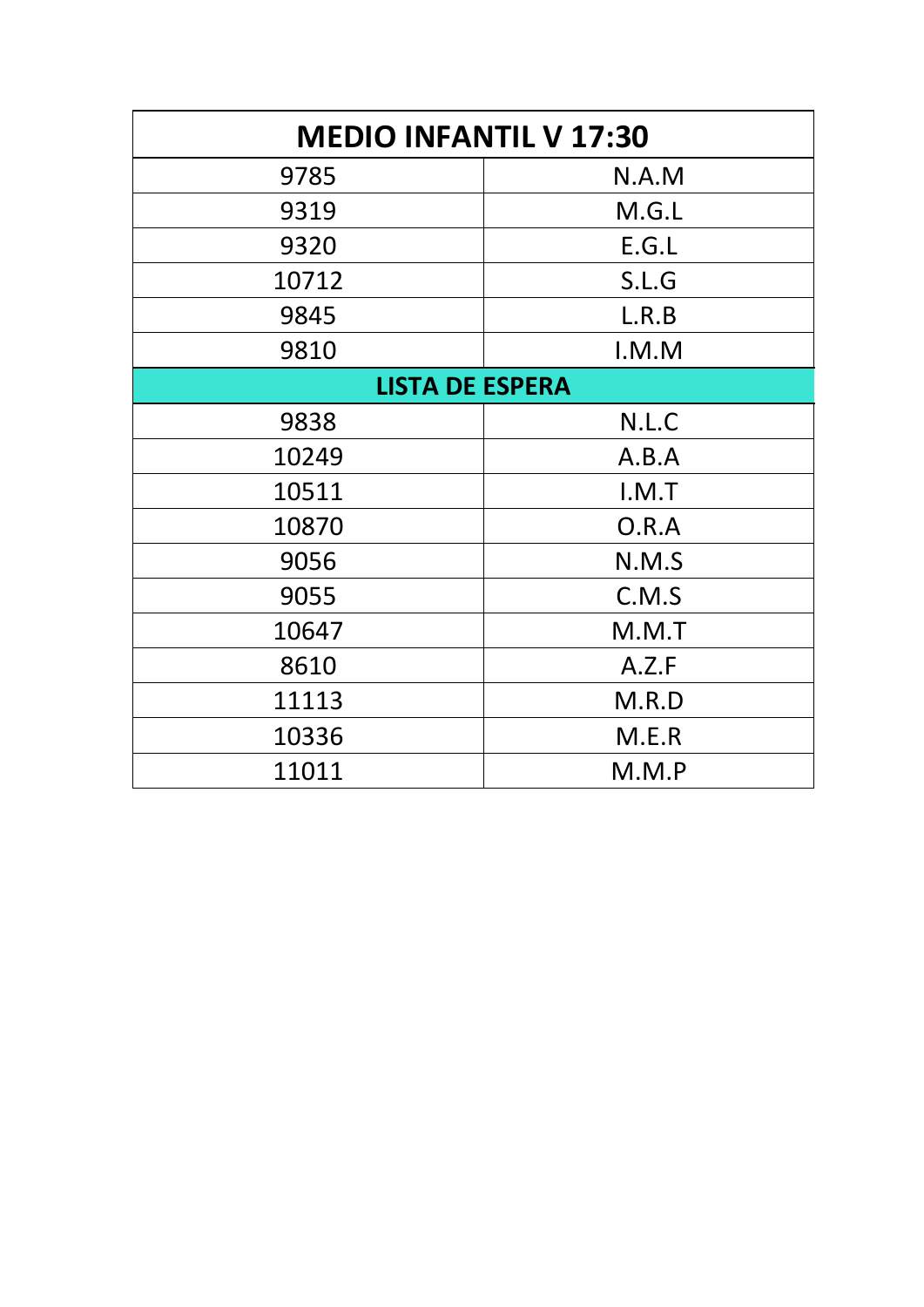| <b>MEDIO INFANTIL V 18:30</b> |       |  |
|-------------------------------|-------|--|
| 10712                         | S.L.G |  |
| 9845                          | L.R.B |  |
| 10249                         | A.B.A |  |
| 9810                          | I.M.M |  |
| 9838                          | N.L.C |  |
| 7375                          | P.G.B |  |
| <b>LISTA DE ESPERA</b>        |       |  |
| 10511                         | I.M.T |  |
| 10870                         | O.R.A |  |
| 10248                         | 1.1.V |  |
| 9073                          | I.G.C |  |
| 9589                          | E.C.F |  |
| 10297                         | D.S.G |  |
| 10336                         | M.E.R |  |
| 10640                         | E.G.P |  |
| 8610                          | A.Z.F |  |
| 10978                         | H.G.G |  |
| 8630                          | I.B.C |  |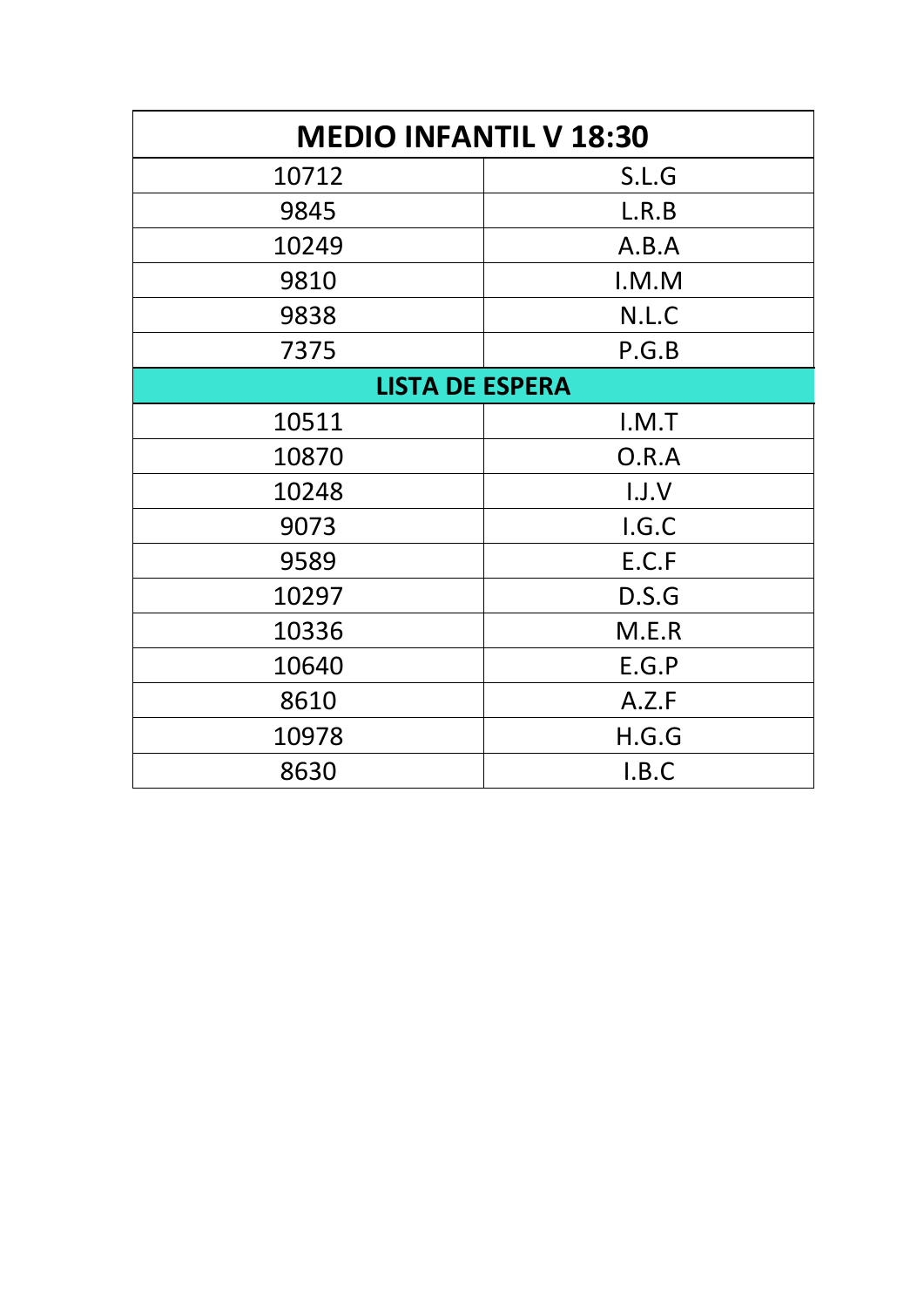| <b>PERFECCIONAMIENTO INFANTIL L-X 18:30</b> |       |  |
|---------------------------------------------|-------|--|
| 8439                                        | J.S.M |  |
| 5478                                        | M.F.F |  |
| 5544                                        | E.M.A |  |
| 4687                                        | O.A.C |  |
| 5152                                        | U.G.D |  |
| 8850                                        | T.V.G |  |
| <b>LISTA DE ESPERA</b>                      |       |  |
| 9162                                        | M.R.C |  |
| 10258                                       | N.L.H |  |
| 7258                                        | H.M.S |  |
| 11764                                       | I.M.A |  |
| 6707                                        | A.A.A |  |

| <b>PERFECCIONAMIENTO INFANTIL M-J 18:30</b> |       |  |
|---------------------------------------------|-------|--|
| 8510                                        | R.G.C |  |
| 10258                                       | N.L.H |  |
| 8439                                        | J.S.M |  |
| 8850                                        | T.V.G |  |
| 5152                                        | U.G.D |  |
| 4687                                        | O.A.C |  |
| <b>LISTA DE ESPERA</b>                      |       |  |
| 8248                                        | V.V.R |  |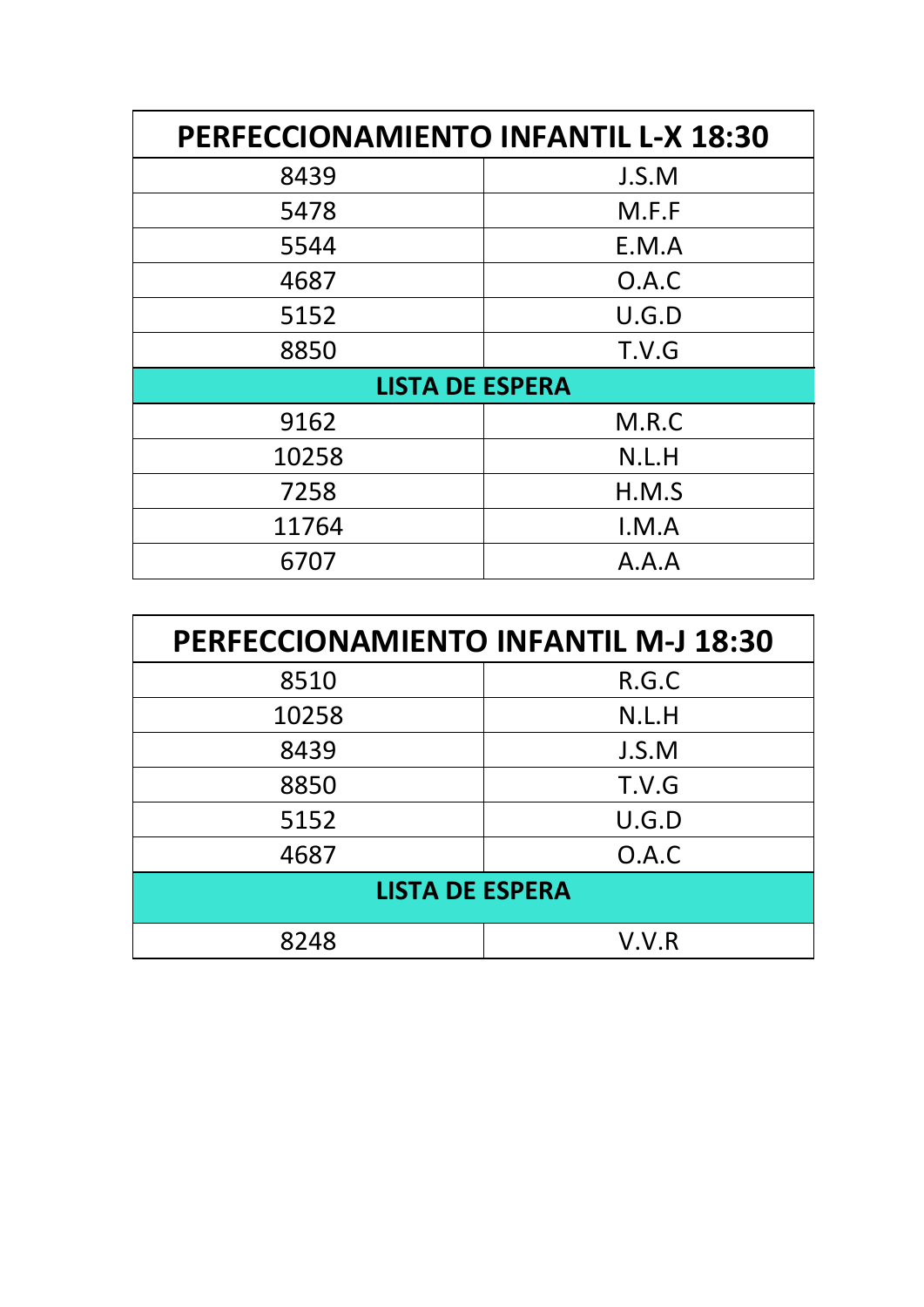| <b>PERFECCIONAMIENTO INFANTIL V 18:30</b> |       |  |
|-------------------------------------------|-------|--|
| 6675                                      | O.G.L |  |
| 6674                                      | I.G.L |  |
| 8259                                      | M.W.M |  |
| 5152                                      | U.G.D |  |
| 7269                                      | P.G.C |  |
| 8850                                      | T.V.G |  |
| <b>LISTA DE ESPERA</b>                    |       |  |
| 8617                                      | Z.P.R |  |
| 11009                                     | M.G.V |  |
| 7412                                      | R.L.U |  |
| 10335                                     | O.S.M |  |
| 9329                                      | A.B.G |  |
| 9712                                      | E.S.R |  |
| 11294                                     | L.S.H |  |
| 7912                                      | S.C.P |  |

| <b>ES INFANTIL PERFEC L-X 19.30</b> |       |  |
|-------------------------------------|-------|--|
| 984                                 | L.M.M |  |
| 8672                                | V.I.G |  |
| 10945                               | R.S.H |  |
| 808                                 | R.P.C |  |
| 5623                                | A.J.G |  |
| 11704                               | N.L.G |  |
| <b>LISTA DE ESPERA</b>              |       |  |
| 4197                                | D.V.R |  |
| 3501                                | P.B.C |  |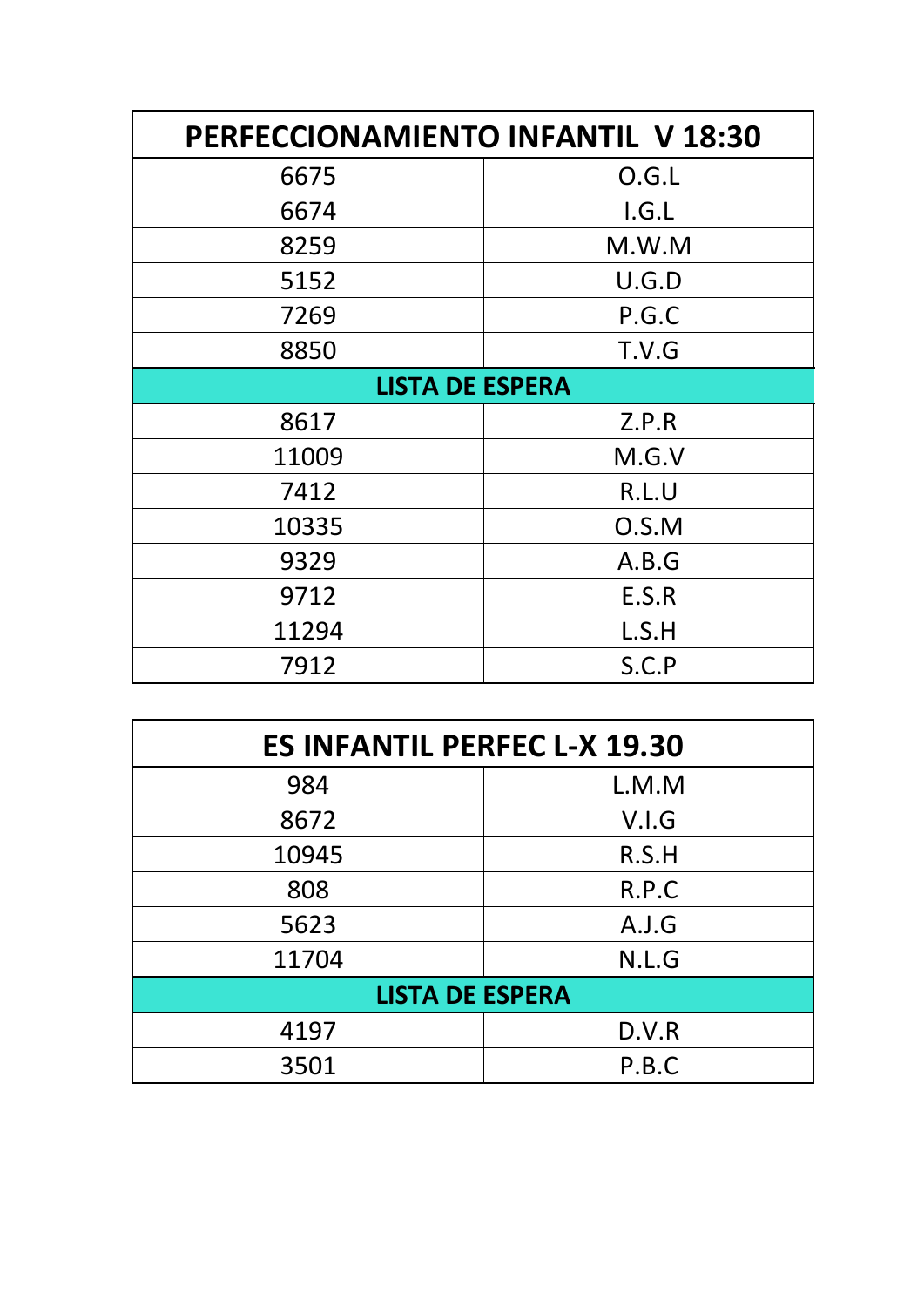| <b>ES INFANTIL PERFECCIONAMIENTO V 19.30</b> |       |
|----------------------------------------------|-------|
| 10335                                        | O.S.M |
| 10418                                        | C.S.M |
| 9707                                         | J.S.R |
| 10945                                        | R.S.H |
| 5595                                         | D.C.C |
| 4822                                         | C.N.G |

| <b>ESC INFANTIL M-J 19:30</b> |       |
|-------------------------------|-------|
| 11704                         | N.L.G |
| 5479                          | I.R.D |

| <b>ESC INFANTIL V 19:30</b> |       |
|-----------------------------|-------|
| 2989                        | M.P.R |
| 9712                        | E.S.R |
| 10336                       | M.E.R |
| 11769                       | A.N.G |